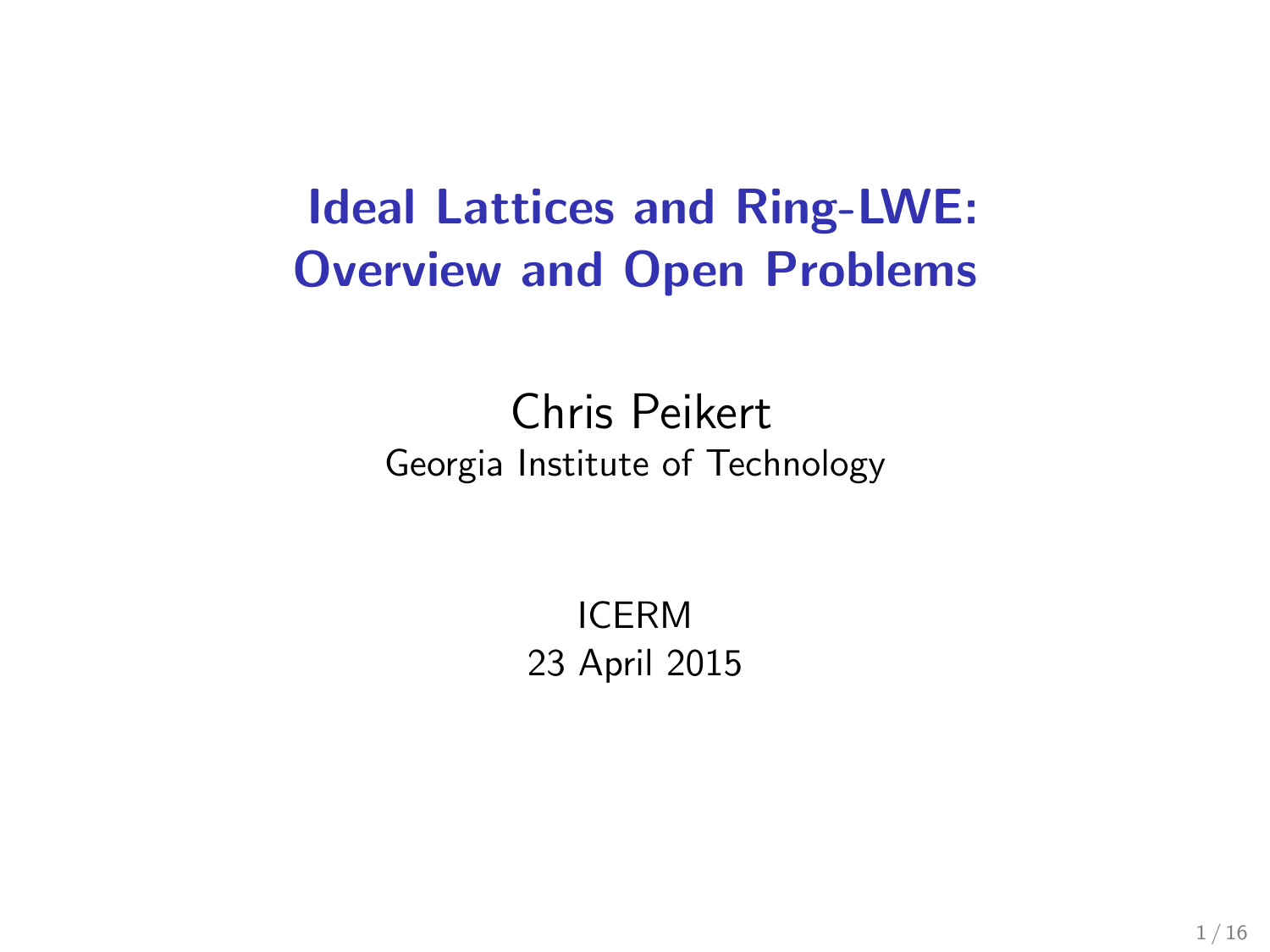## Agenda

**1** Ring-LWE and its hardness from ideal lattices

2 Open questions

Selected bibliography:

LPR'10 V. Lyubashevsky, C. Peikert, O. Regev.

"On Ideal Lattices and Learning with Errors Over Rings," Eurocrypt'10 and JACM'13.

LPR'13 V. Lyubashevsky, C. Peikert, O. Regev.

"A Toolkit for Ring-LWE Cryptography," Eurocrypt'13.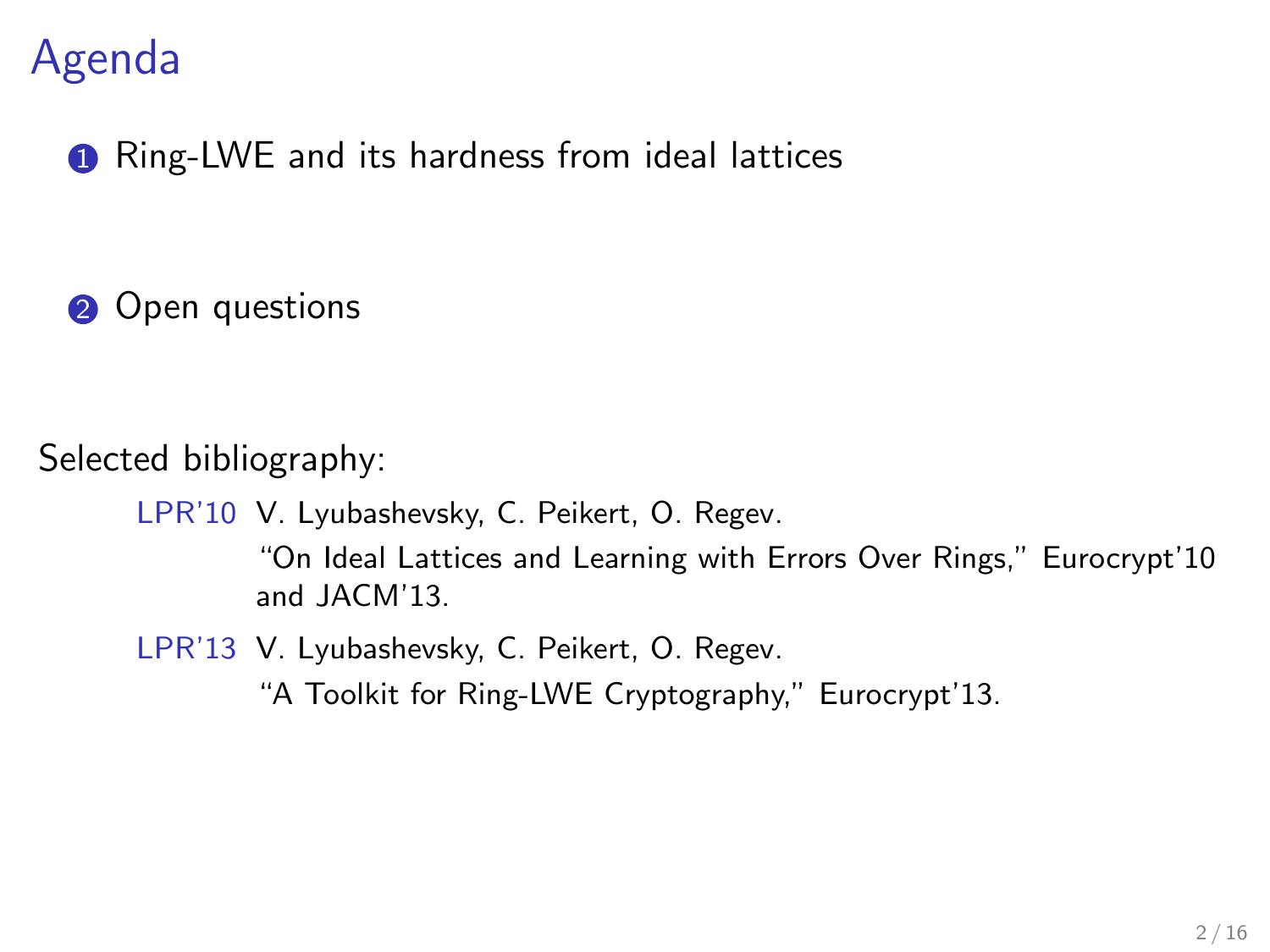1996 Ajtai's worst-case/average-case reduction, one-way function & public-key encryption (very inefficient)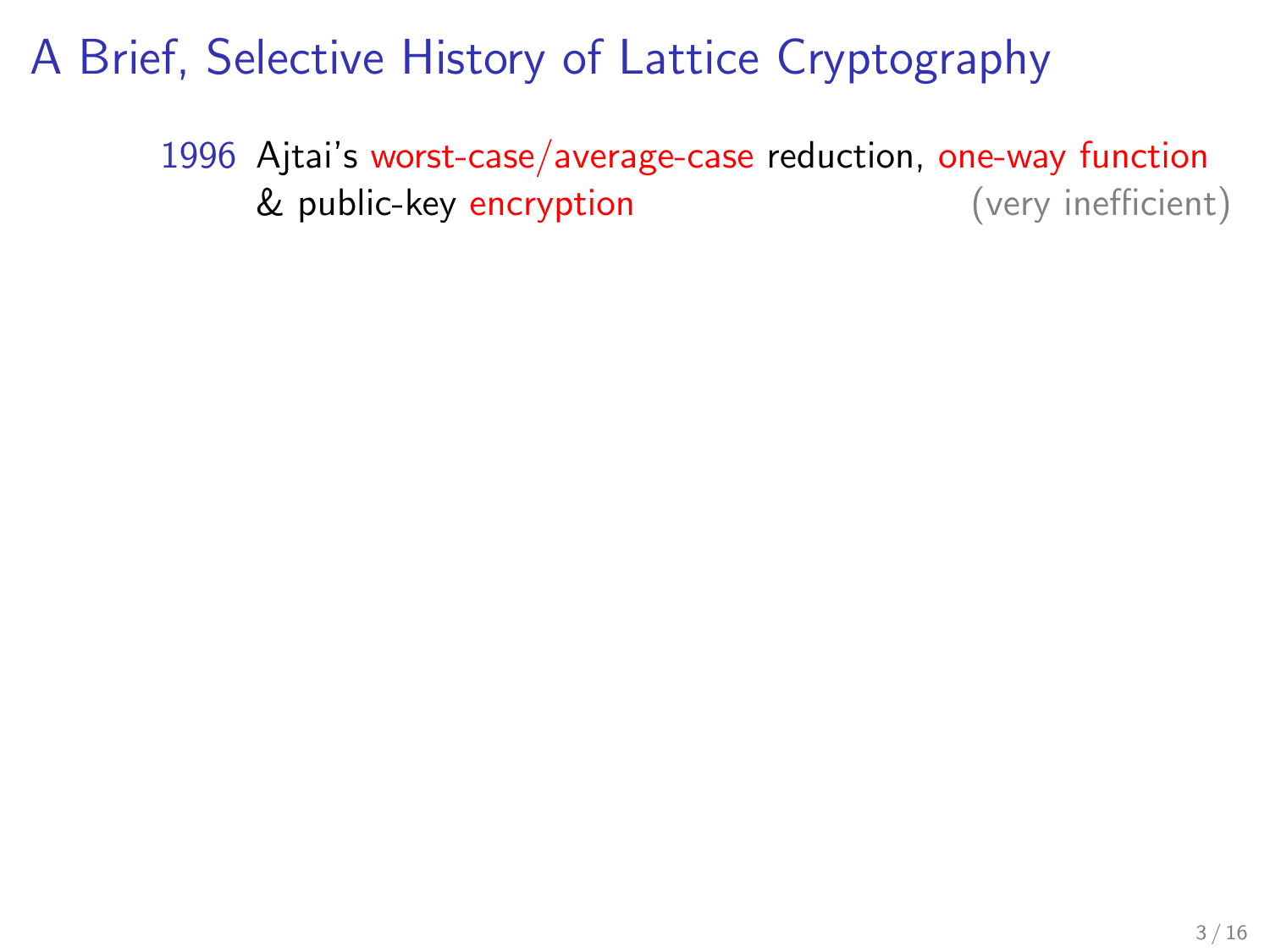1996 Ajtai's worst-case/average-case reduction, one-way function & public-key encryption (very inefficient)

1996 NTRU efficient ring-based encryption (heuristic security)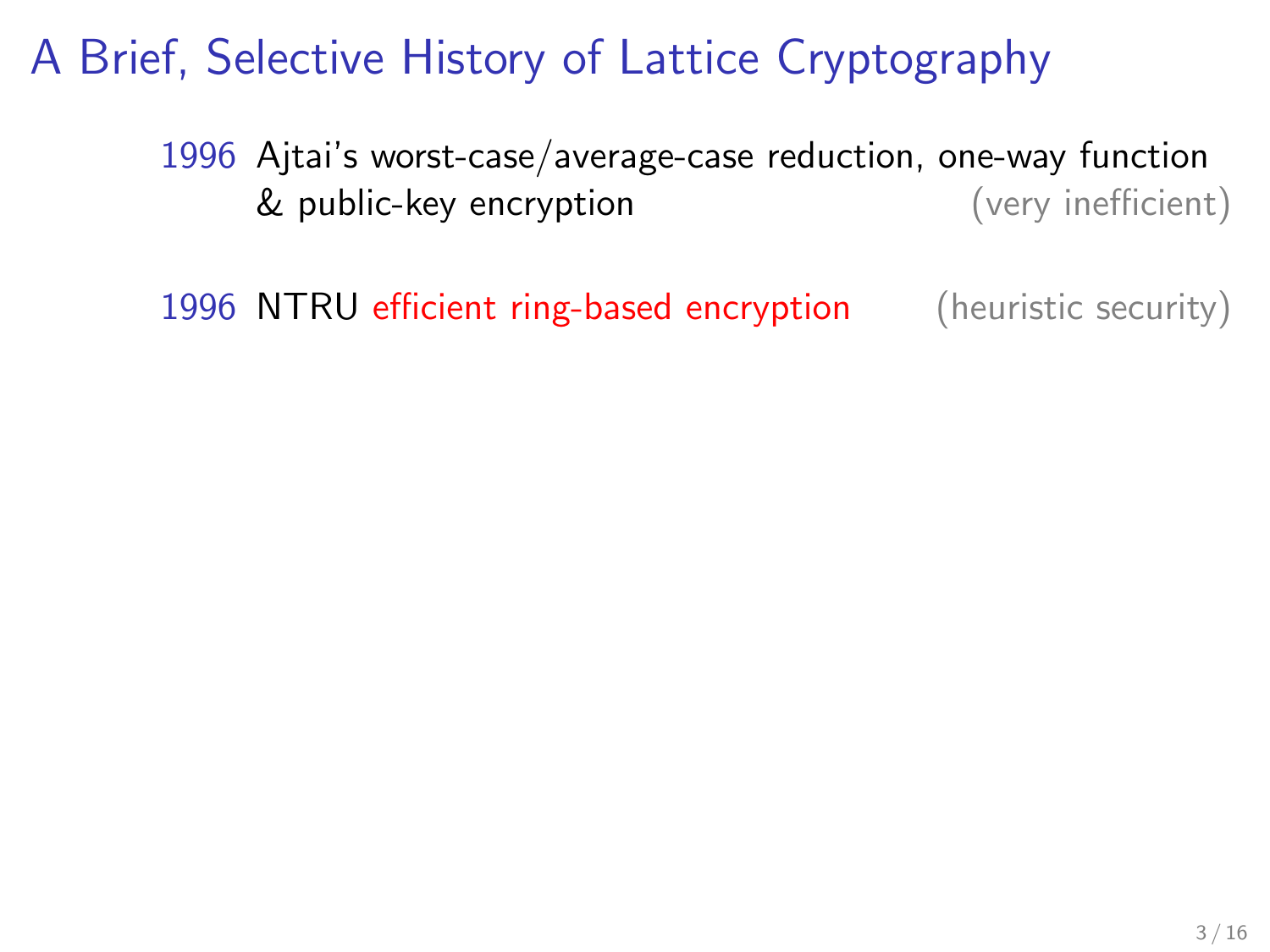- 1996 Ajtai's worst-case/average-case reduction, one-way function & public-key encryption (very inefficient)
- 1996 NTRU efficient ring-based encryption (heuristic security)
- 2002 Micciancio's ring-based one-way function with worst-case hardness (no encryption)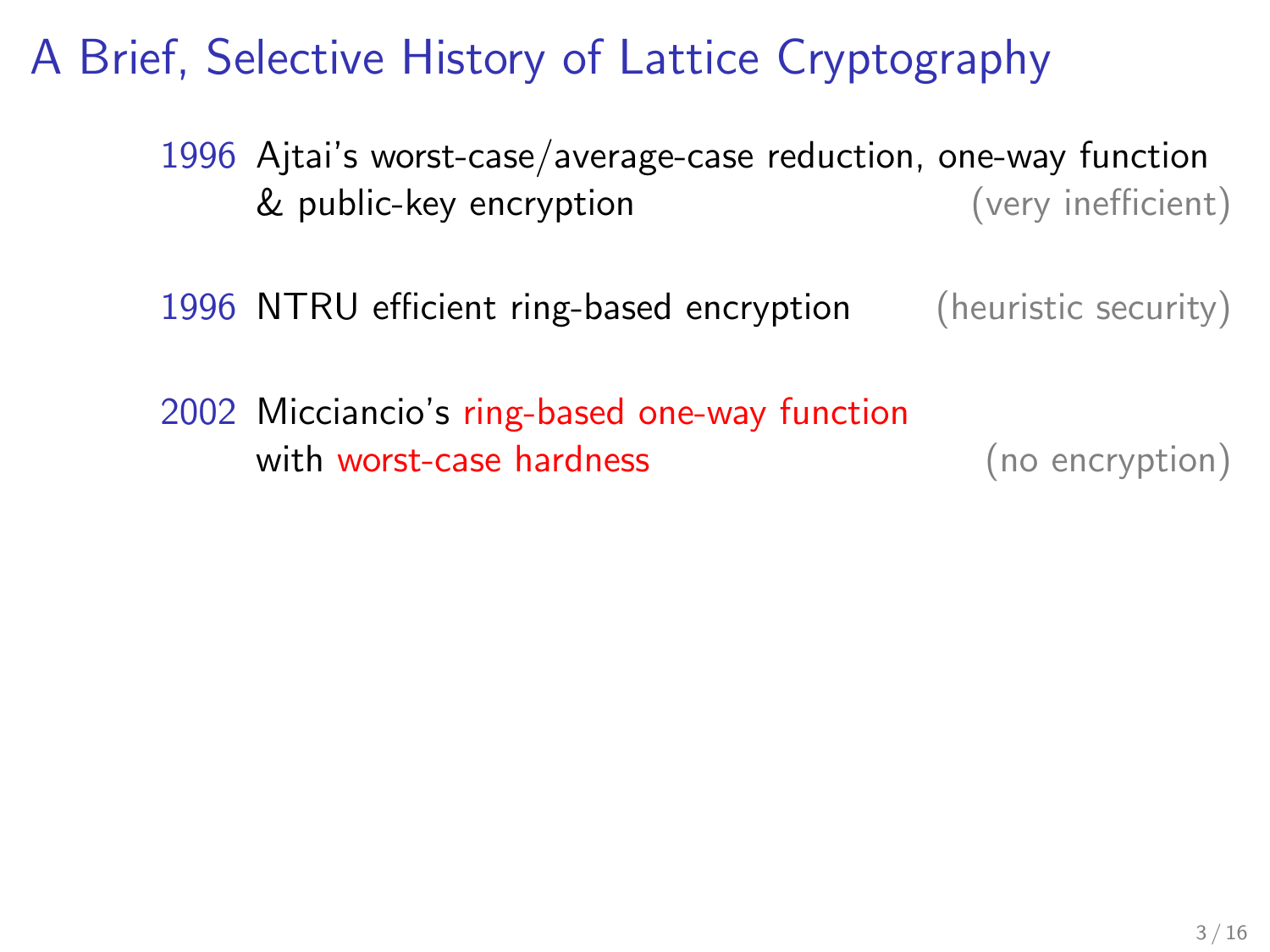1996 Ajtai's worst-case/average-case reduction, one-way function & public-key encryption (very inefficient)

1996 NTRU efficient ring-based encryption (heuristic security)

2002 Micciancio's ring-based one-way function with worst-case hardness (no encryption)

2005 Regev's LWE: encryption with worst-case hardness (inefficient)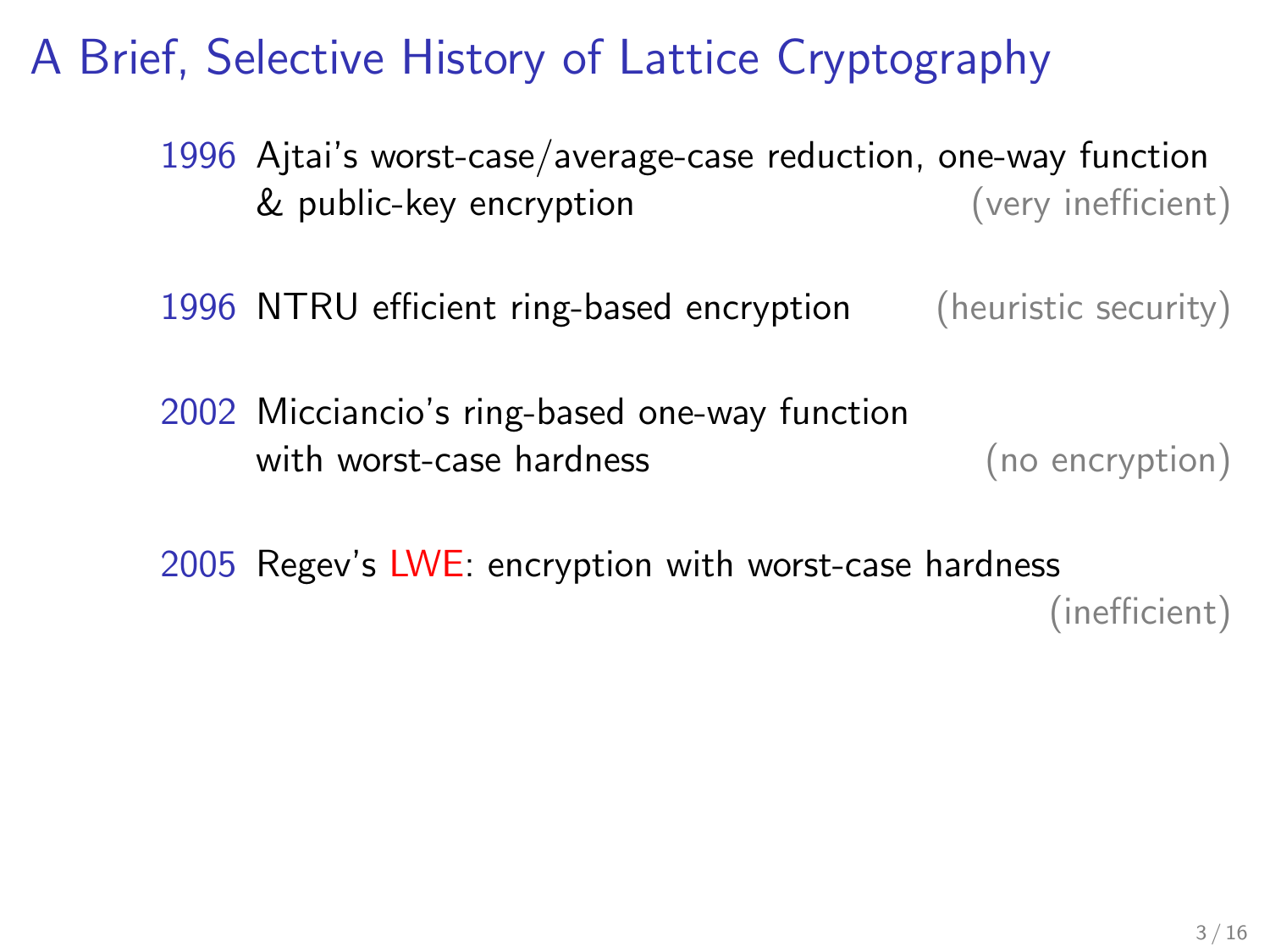1996 Ajtai's worst-case/average-case reduction, one-way function & public-key encryption (very inefficient)

1996 NTRU efficient ring-based encryption (heuristic security)

- 2002 Micciancio's ring-based one-way function with worst-case hardness (no encryption)
- 2005 Regev's LWE: encryption with worst-case hardness (inefficient)

2008– Countless applications of LWE (still inefficient)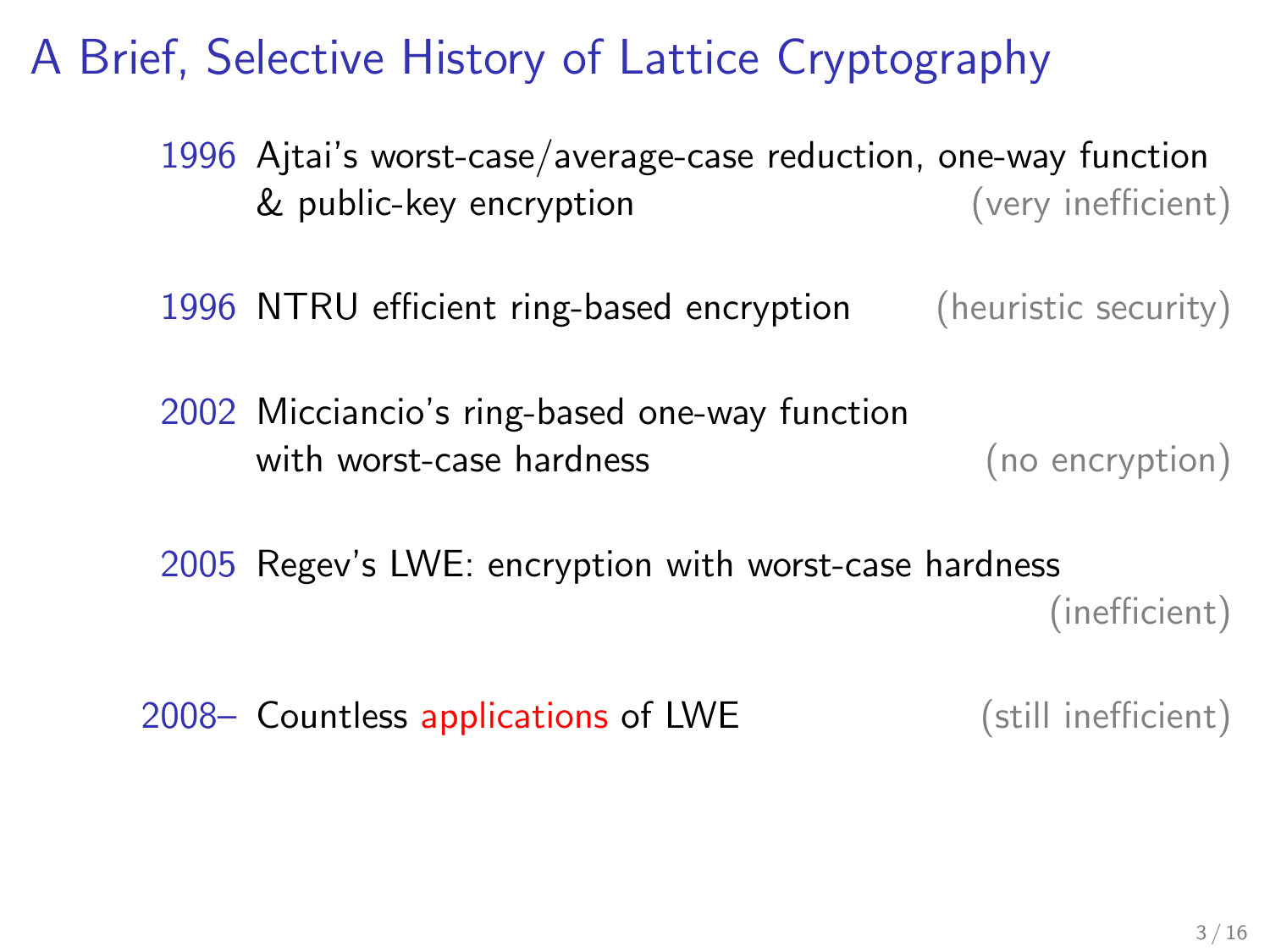1996 Ajtai's worst-case/average-case reduction, one-way function & public-key encryption (very inefficient)

1996 NTRU efficient ring-based encryption (heuristic security)

- 2002 Micciancio's ring-based one-way function with worst-case hardness (no encryption)
- 2005 Regev's LWE: encryption with worst-case hardness (inefficient)

2008– Countless applications of LWE (still inefficient)

 $2010$  Ring-LWE: efficient encryption, worst-case hardness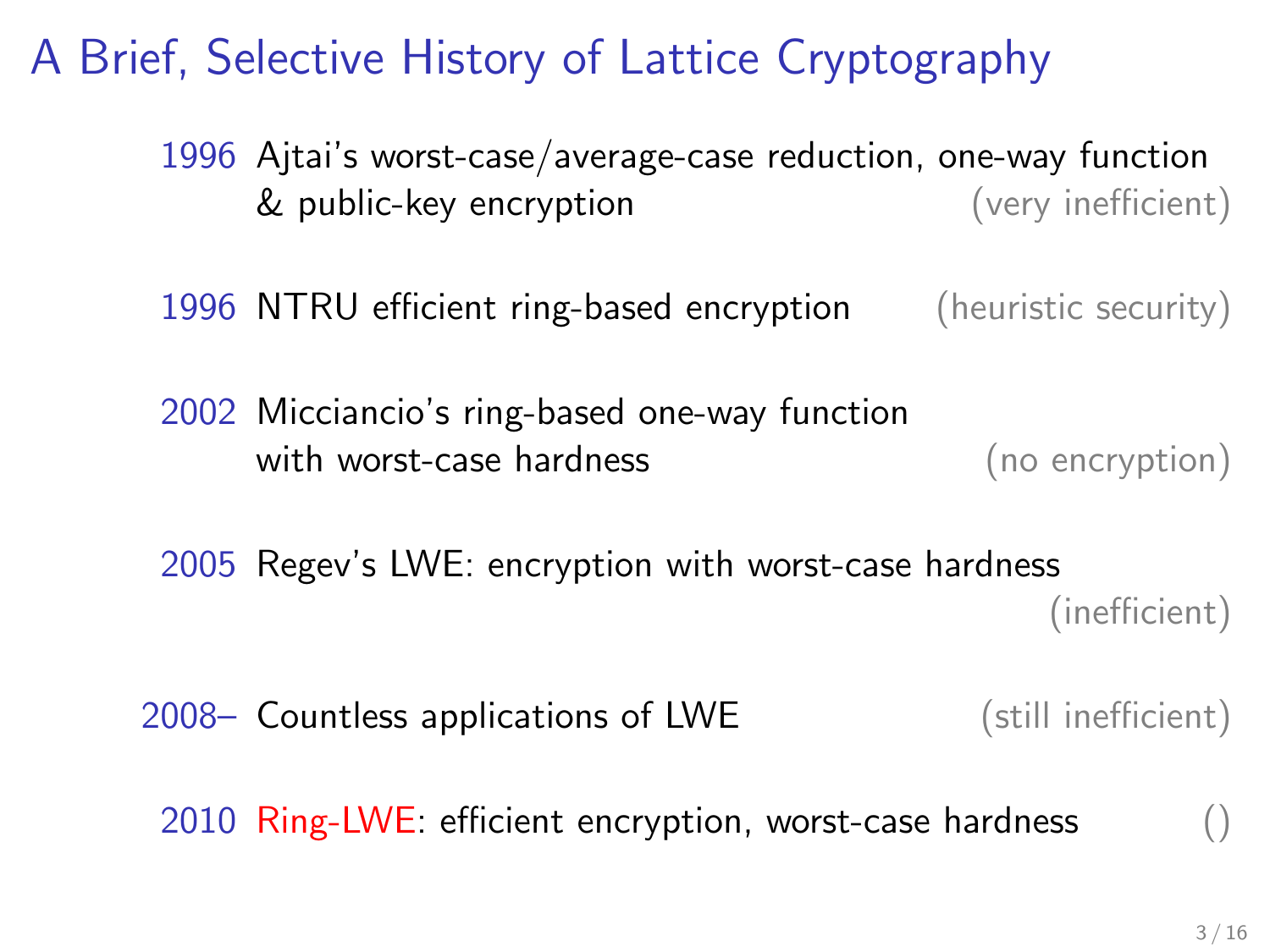**Parameters:** dimension *n*, modulus  $q = \text{poly}(n)$ .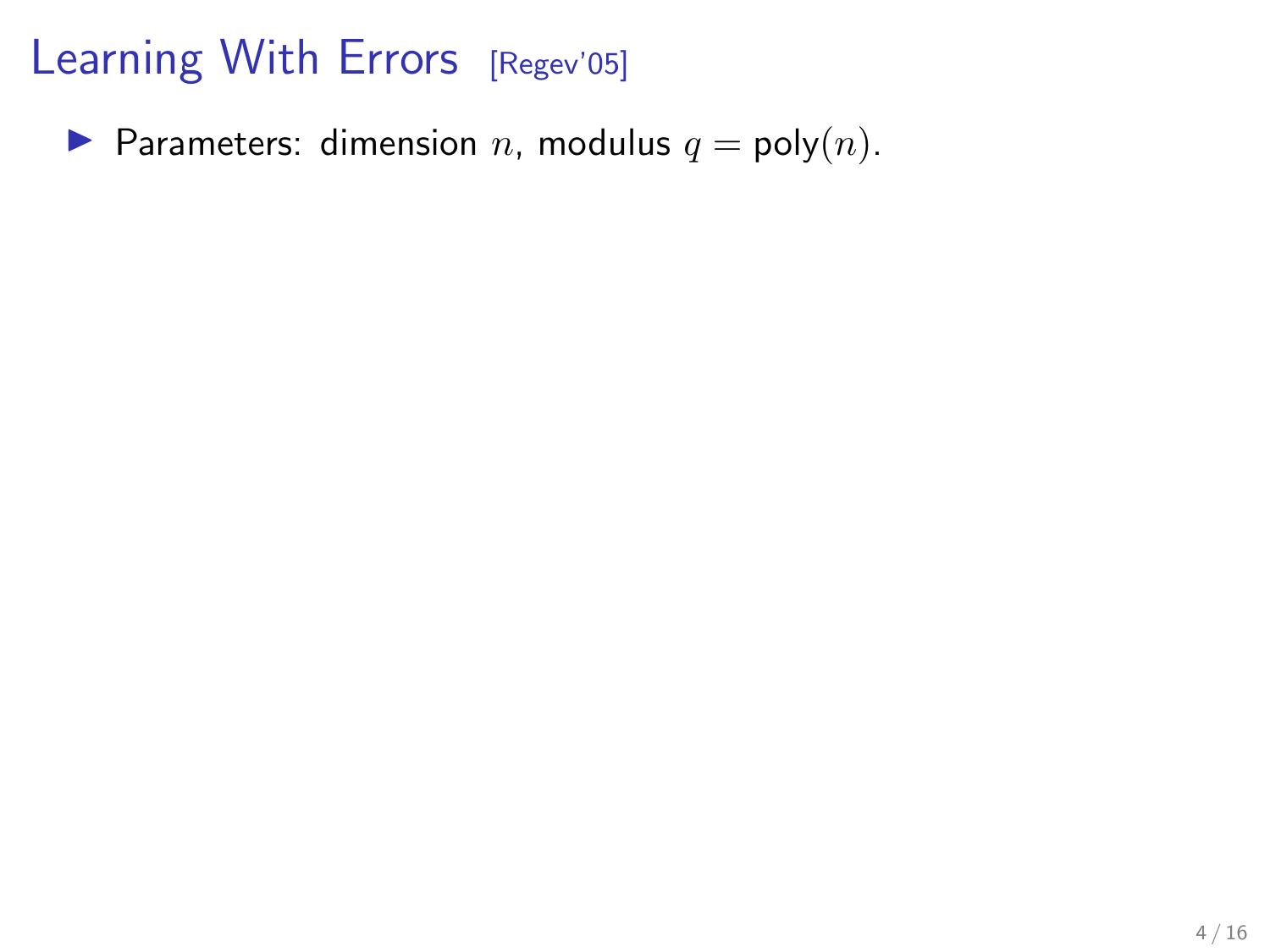- **Parameters:** dimension *n*, modulus  $q = \text{poly}(n)$ .
- Search: find secret  $s \in \mathbb{Z}_q^n$  given many 'noisy inner products'

$$
a_1 \leftarrow \mathbb{Z}_q^n
$$
,  $b_1 \approx \langle a_1, s \rangle \mod q$   
 $a_2 \leftarrow \mathbb{Z}_q^n$ ,  $b_2 \approx \langle a_2, s \rangle \mod q$   
 $\vdots$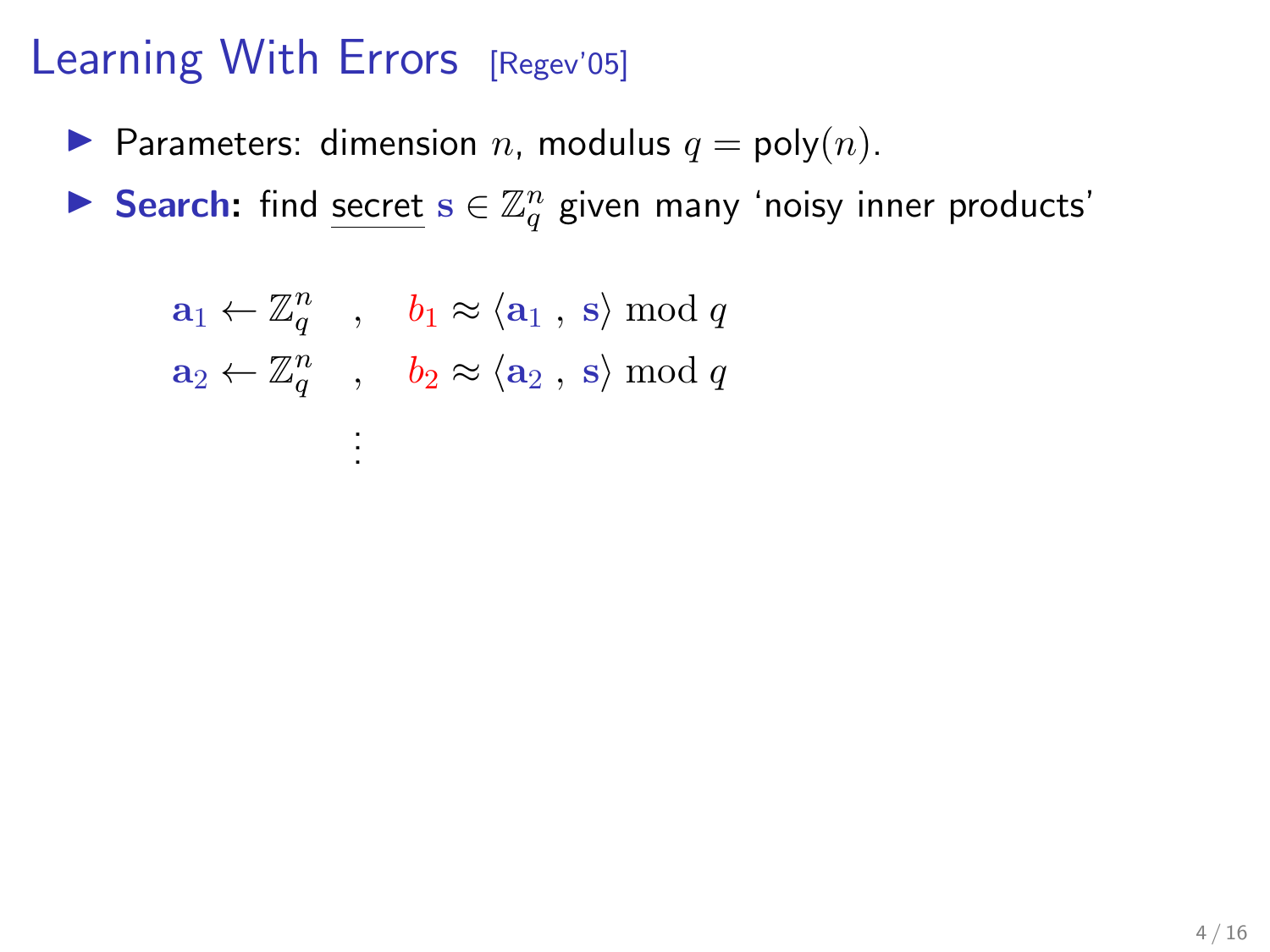- **Parameters:** dimension n, modulus  $q = \text{poly}(n)$ .
- Search: find secret  $s \in \mathbb{Z}_q^n$  given many 'noisy inner products'

$$
\mathbf{a}_1 \leftarrow \mathbb{Z}_q^n \quad , \quad \mathbf{b}_1 = \langle \mathbf{a}_1 \,, \, \mathbf{s} \rangle + \mathbf{e}_1 \in \mathbb{Z}_q
$$
\n
$$
\mathbf{a}_2 \leftarrow \mathbb{Z}_q^n \quad , \quad \mathbf{b}_2 = \langle \mathbf{a}_2 \,, \, \mathbf{s} \rangle + \mathbf{e}_2 \in \mathbb{Z}_q \quad \text{and} \quad \mathbf{a}_3 \leftarrow \mathbb{Z}_q
$$

$$
\sqrt{n} \leq \mathrm{error} \ll q
$$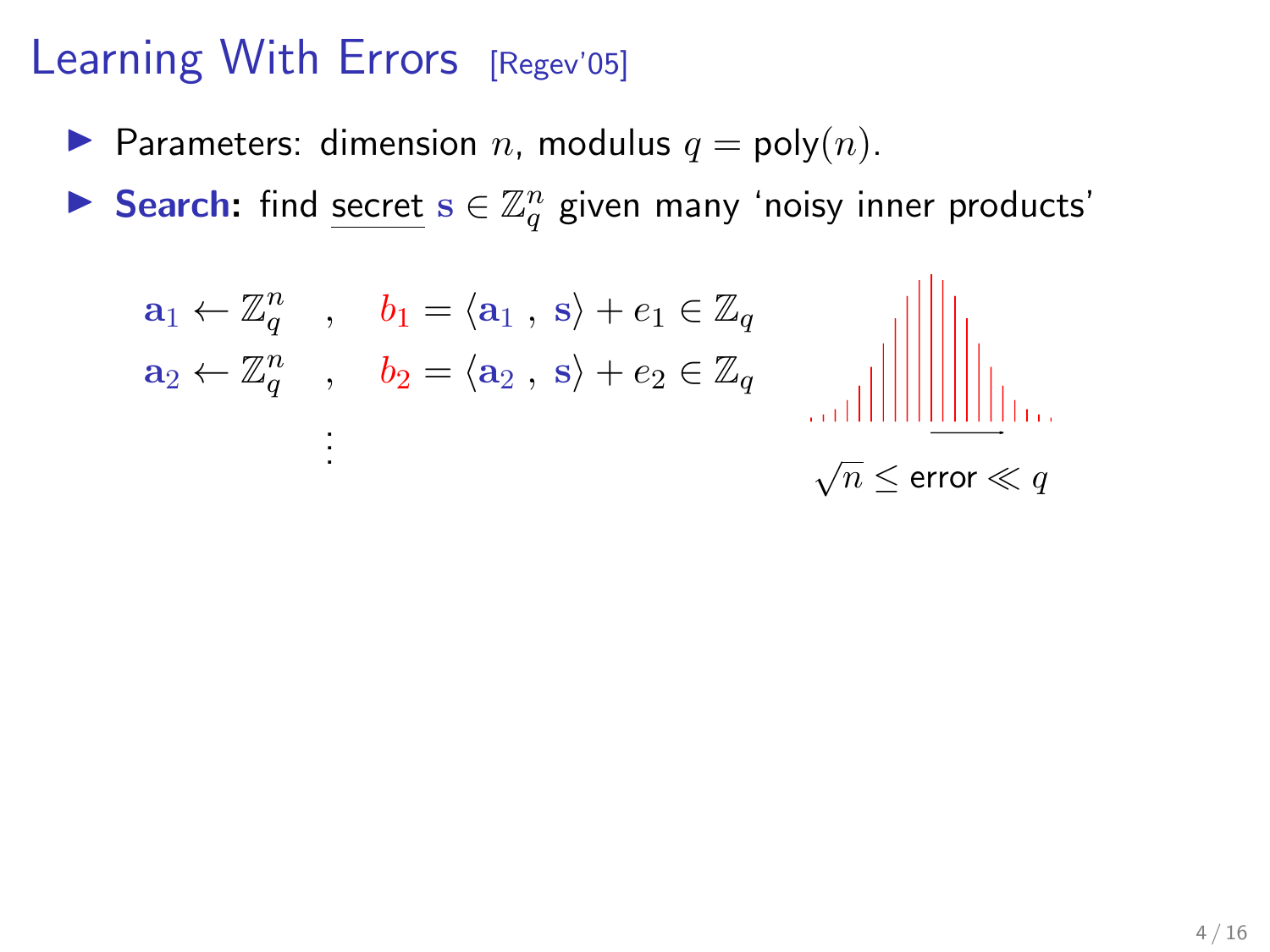- **Parameters:** dimension *n*, modulus  $q = \text{poly}(n)$ .
- Search: find secret  $s \in \mathbb{Z}_q^n$  given many 'noisy inner products'

 . . . A . . . , . . . b . . . <sup>=</sup> As <sup>+</sup> <sup>e</sup> √ n ≤ error q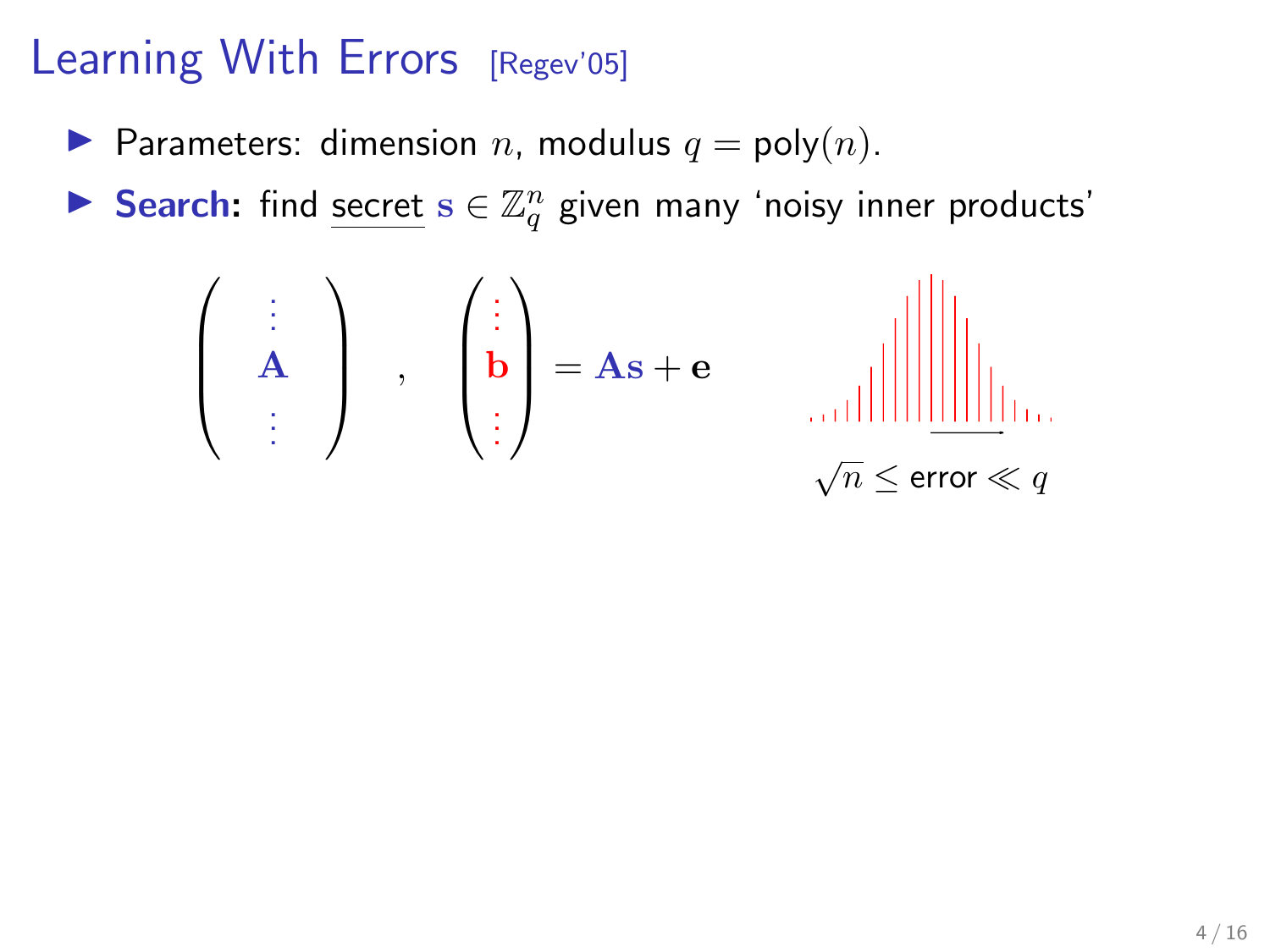- **Parameters:** dimension n, modulus  $q = \text{poly}(n)$ .
- Search: find secret  $s \in \mathbb{Z}_q^n$  given many 'noisy inner products'

 . . . A . . . , . . . b . . . <sup>=</sup> As <sup>+</sup> <sup>e</sup> √ n ≤ error q

**Decision:** distinguish  $(A, b)$  from uniform  $(A, b)$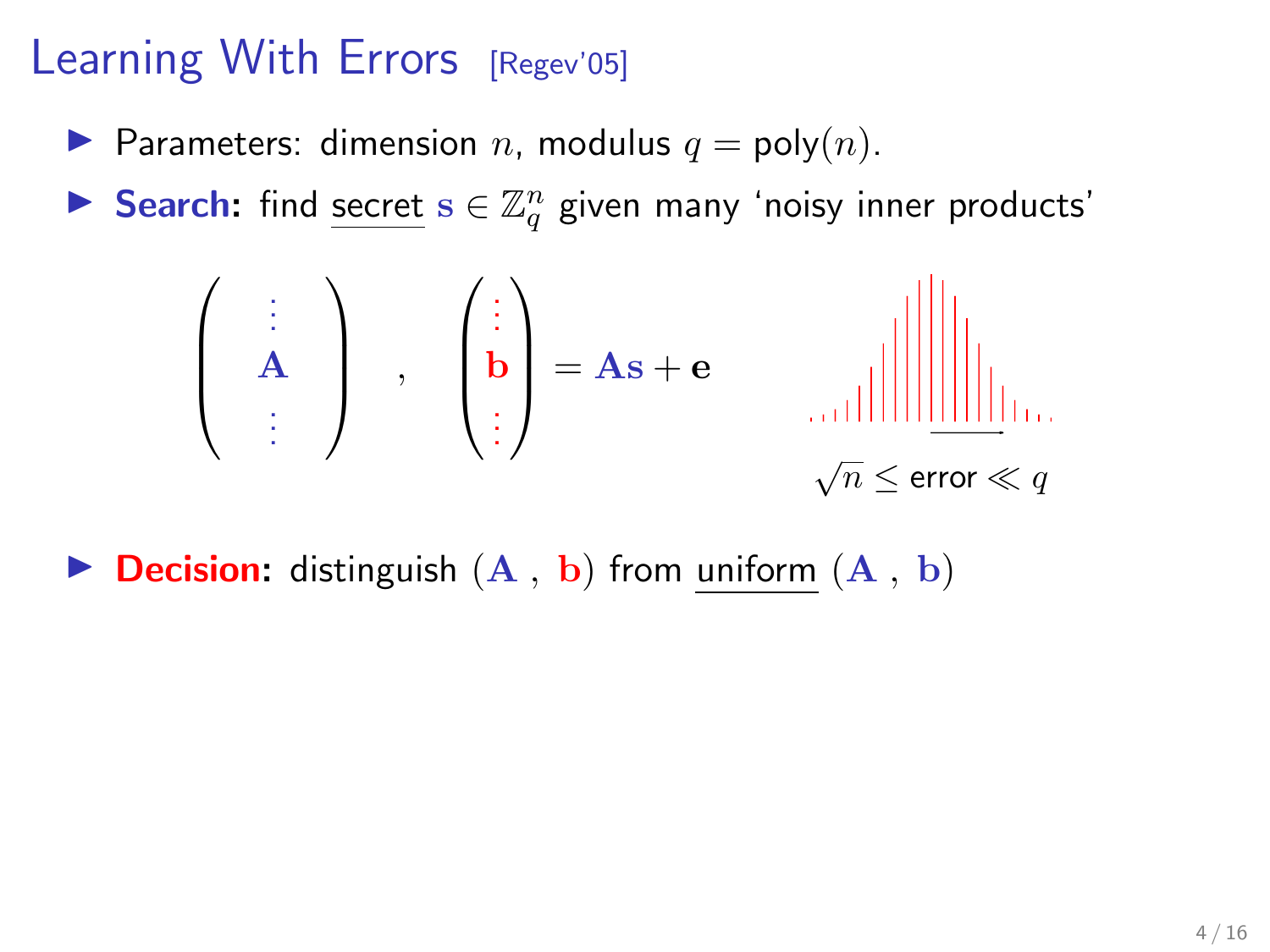- **Parameters:** dimension n, modulus  $q = \text{poly}(n)$ .
- Search: find secret  $s \in \mathbb{Z}_q^n$  given many 'noisy inner products'

 . . . A . . . , . . . b . . . <sup>=</sup> As <sup>+</sup> <sup>e</sup> √ n ≤ error q

**Decision:** distinguish  $(A, b)$  from uniform  $(A, b)$ 

### LWE is Hard (... maybe even for quantum!)

*worst case*\n
$$
\leq
$$
\n $\leq$ \n $\leq$ \n $\leq$ \n $\leq$ \n $\leq$ \n $\leq$ \n $\leq$ \n $\leq$ \n $\leq$ \n $\leq$ \n $\leq$ \n $\leq$ \n $\leq$ \n $\leq$ \n $\leq$ \n $\leq$ \n $\leq$ \n $\leq$ \n $\leq$ \n $\leq$ \n $\leq$ \n $\leq$ \n $\leq$ \n $\leq$ \n $\leq$ \n $\leq$ \n $\leq$ \n $\leq$ \n $\leq$ \n $\leq$ \n $\leq$ \n $\leq$ \n $\leq$ \n $\leq$ \n $\leq$ \n $\leq$ \n $\leq$ \n $\leq$ \n $\leq$ \n $\leq$ \n $\leq$ \n $\leq$ \n $\leq$ \n $\leq$ \n $\leq$ \n $\leq$ \n $\leq$ \n $\leq$ \n $\leq$ \n $\leq$ \n $\leq$ \n $\leq$ \n $\leq$ \n $\leq$ \n $\leq$ \n $\leq$ \n $\leq$ \n $\leq$ \n $\leq$ \n $\leq$ \n $\leq$ \n $\leq$ \n<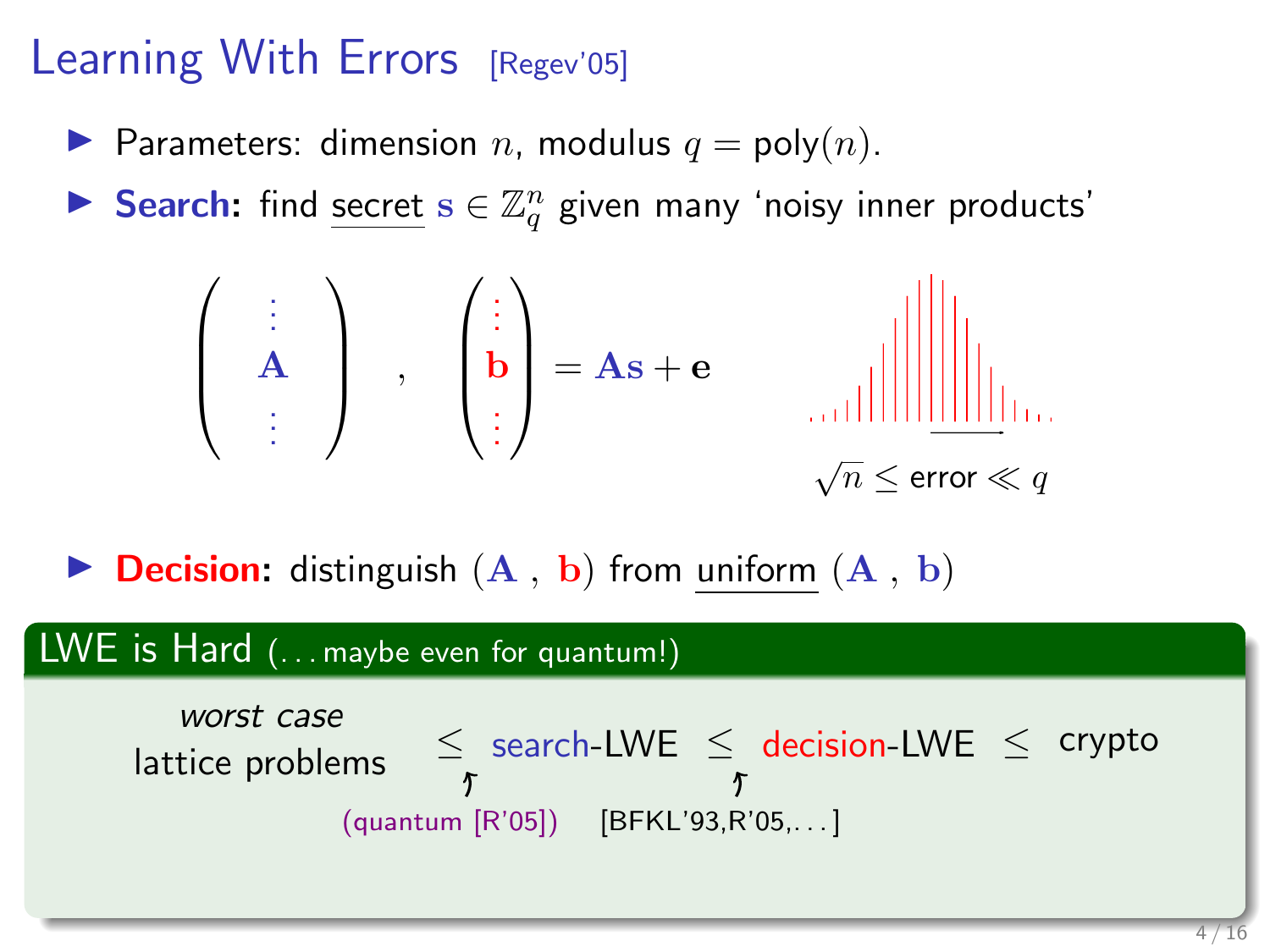- **Parameters:** dimension n, modulus  $q = \text{poly}(n)$ .
- Search: find secret  $s \in \mathbb{Z}_q^n$  given many 'noisy inner products'

 . . . A . . . , . . . b . . . <sup>=</sup> As <sup>+</sup> <sup>e</sup> √ n ≤ error q

**Decision:** distinguish  $(A, b)$  from uniform  $(A, b)$ 

### LWE is Hard (... maybe even for quantum!)

*worst case*\n
$$
\leq
$$
 search-LWE  $\leq$  decision-LWE  $\leq$  crypto\n $\uparrow$ \n(quantum [R'05]) [BFKL'93,R'05,...]

Also a *classical* reduction for search-LWE [P'09, BLPRS'13]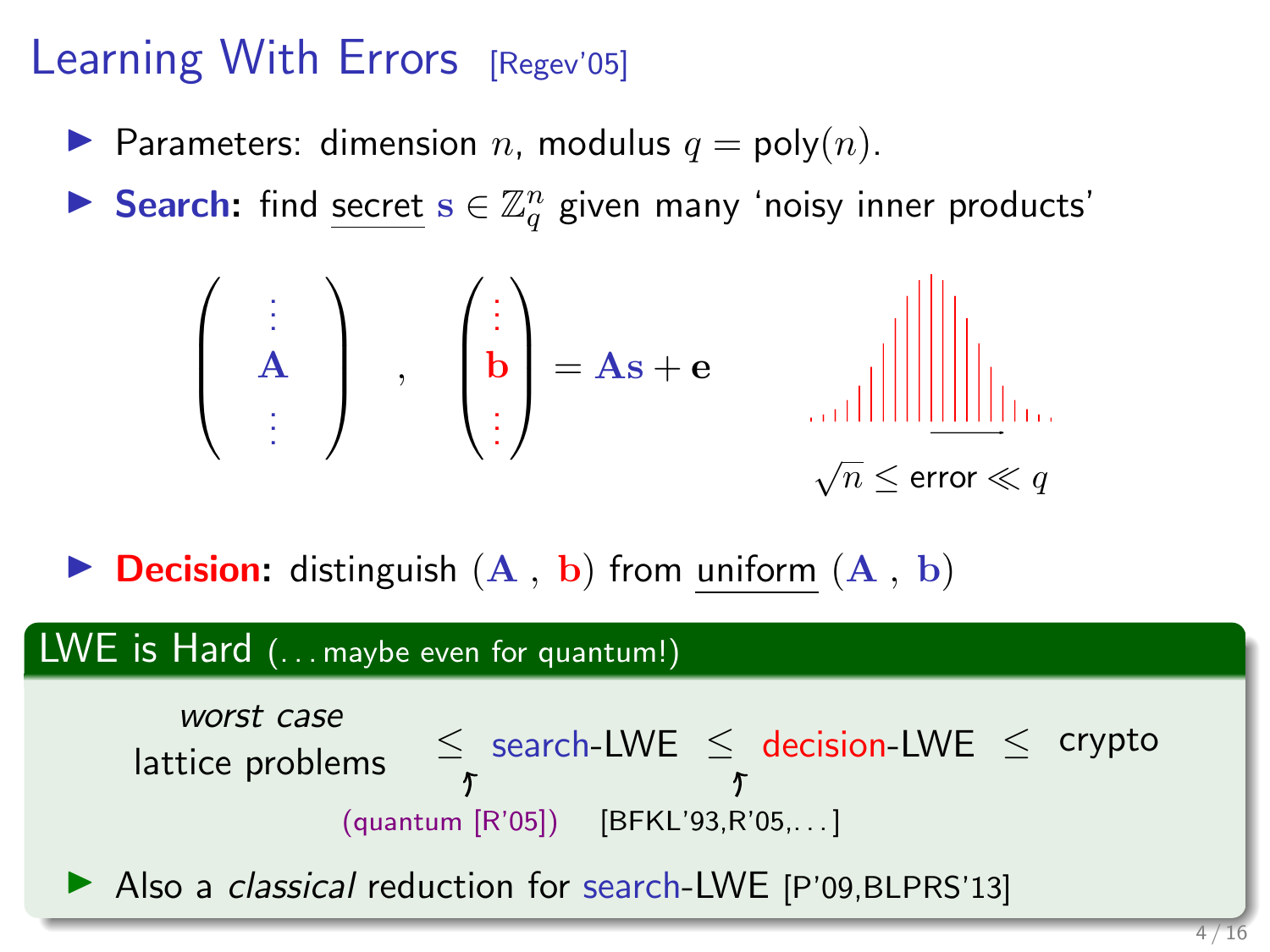What kinds of crypto can we do with LWE?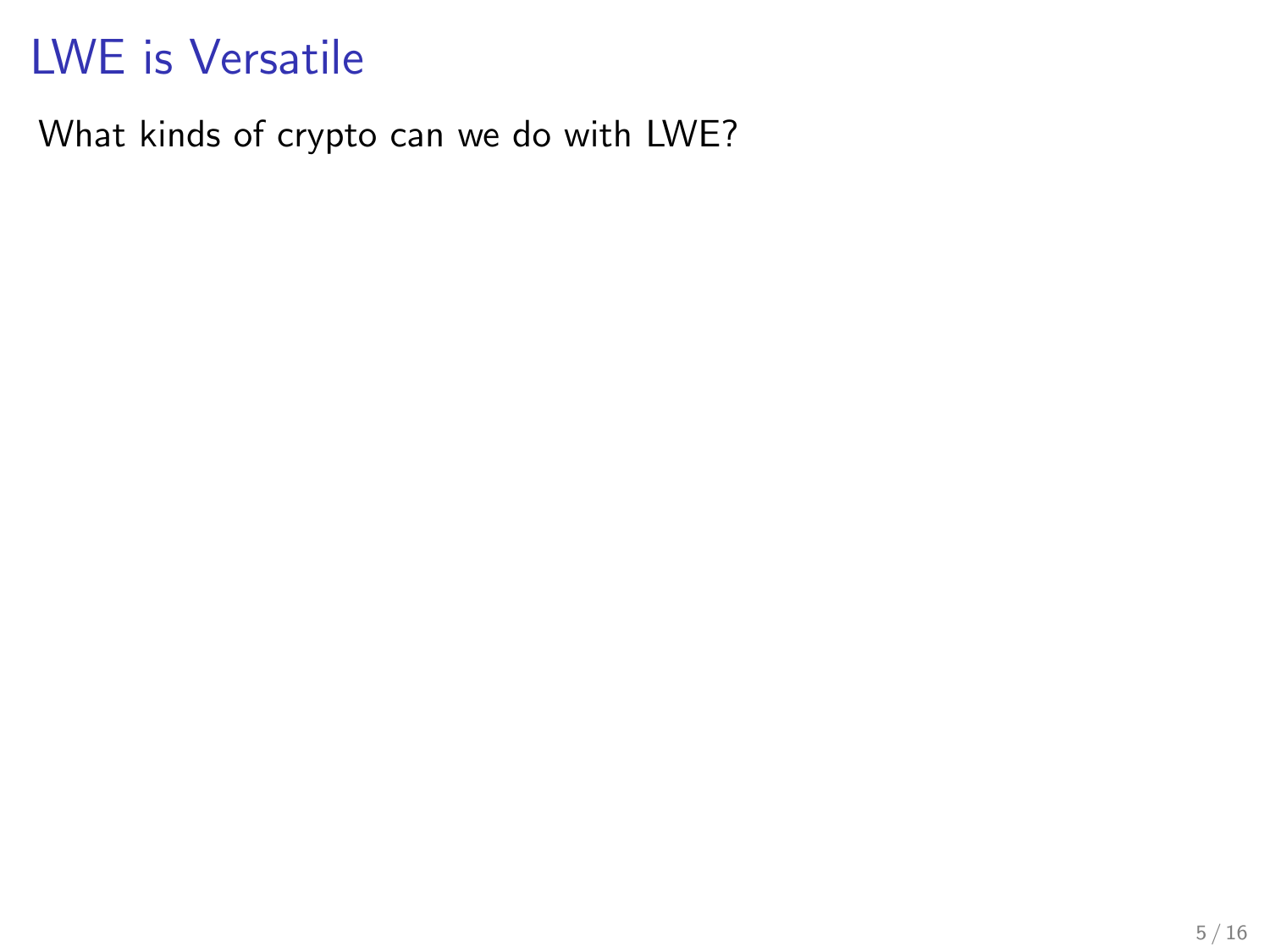What kinds of crypto can we do with LWE?

Public Key Encryption and Oblivious Transfer [R'05,PVW'08] Actively Secure PKE (w/o RO) [PW'08,P'09,MP'12]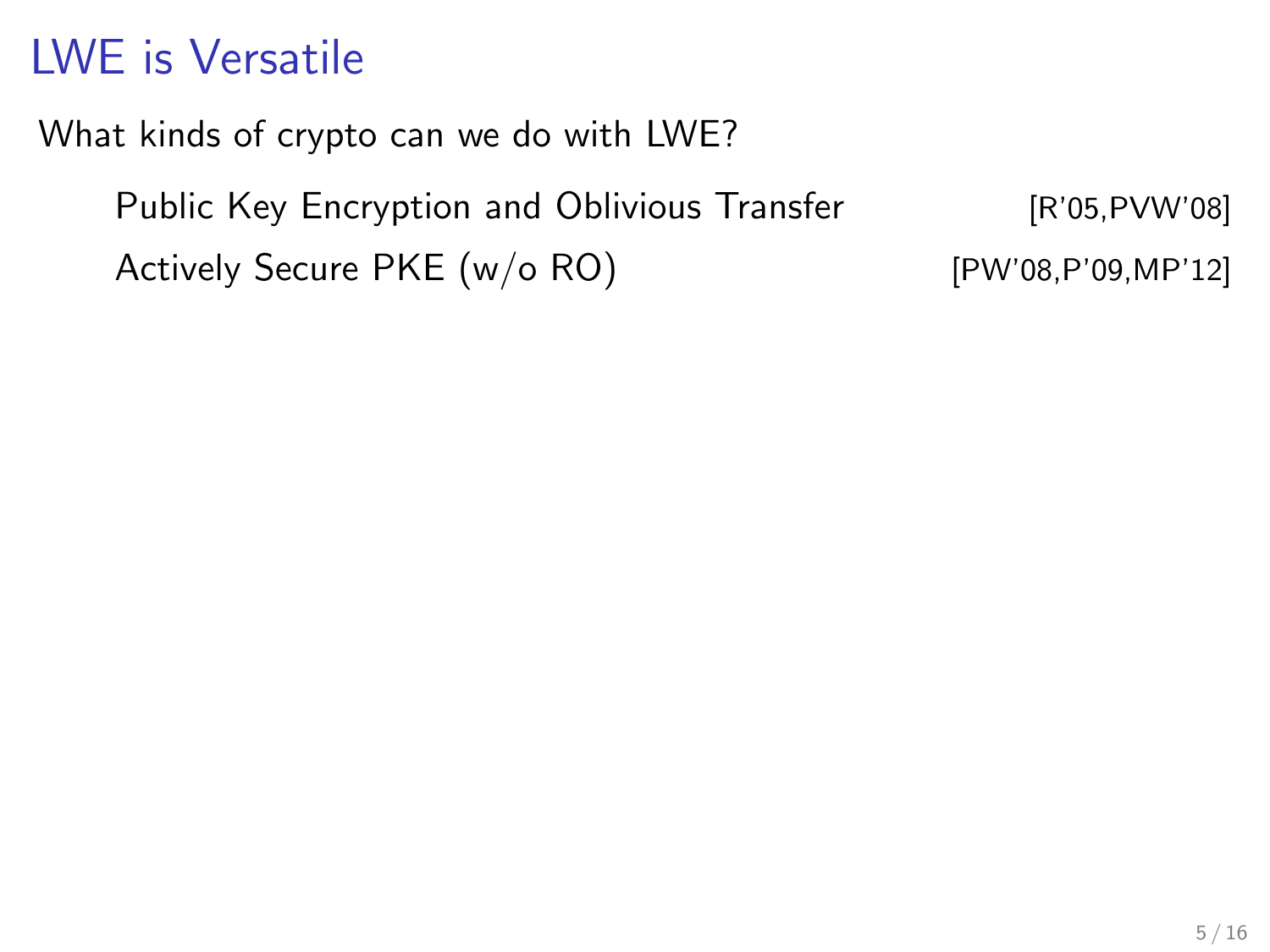. <u>. . . . . . .</u> .

What kinds of crypto can we do with LWE?

Public Key Encryption and Oblivious Transfer [R'05,PVW'08] Actively Secure PKE  $(w/o \, RO)$  [PW'08,P'09,MP'12]

Identity-Based Encryption (in RO model) [GPV'08] Hierarchical ID-Based Encryption (w/o RO) [CHKP'10,ABB'10]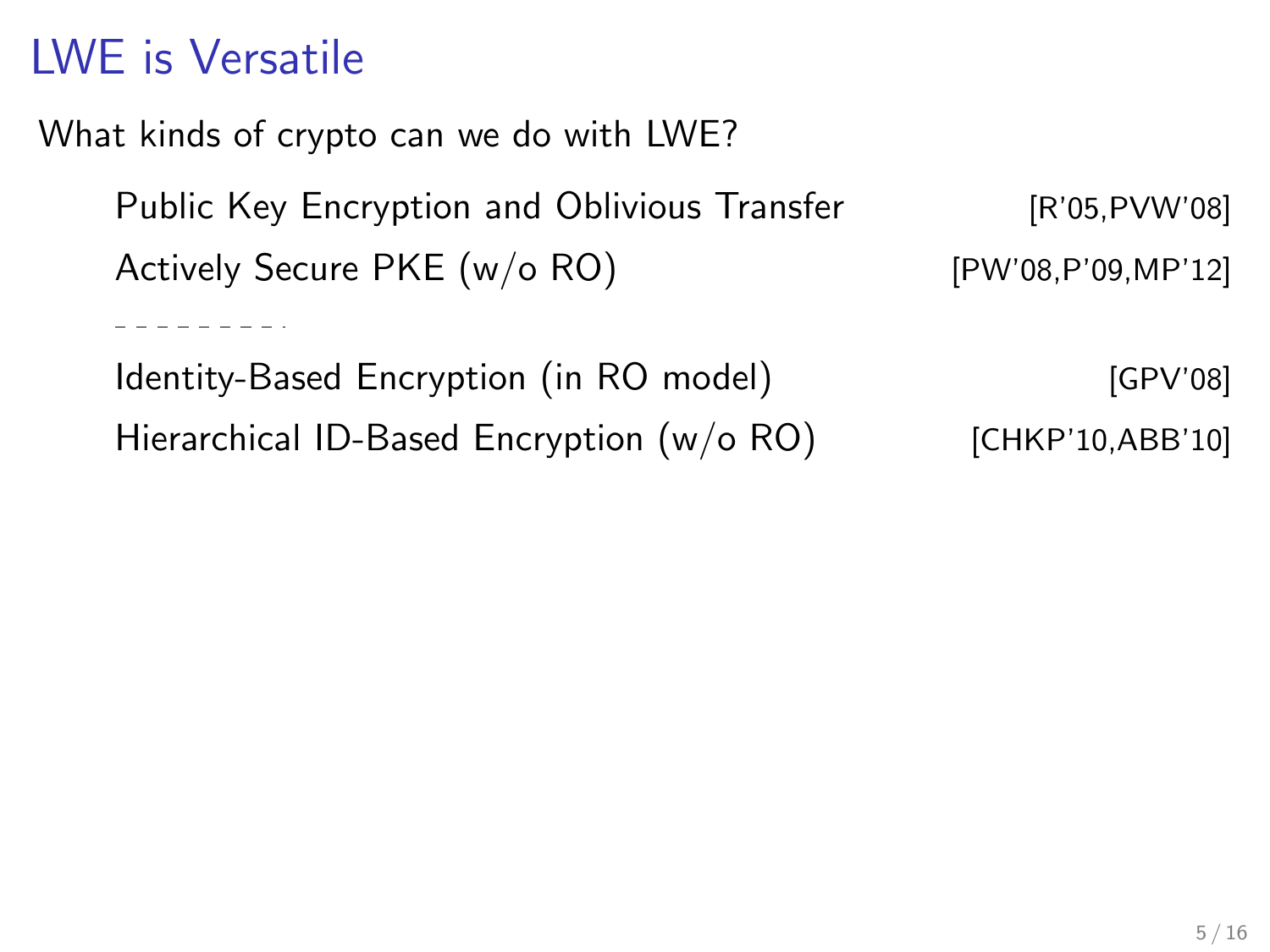. . . . . . . . . .

. . . . . . . . .

What kinds of crypto can we do with LWE?

Public Key Encryption and Oblivious Transfer [R'05,PVW'08] Actively Secure PKE  $(w/o \, RO)$  [PW'08,P'09,MP'12]

Identity-Based Encryption (in RO model) [GPV'08] Hierarchical ID-Based Encryption (w/o RO) [CHKP'10,ABB'10]

Leakage-Resilient Crypto [AGV'09,DGKPV'10,GKPV'10,ADNSWW'10,...] Fully Homomorphic Encryption [BV'11,BGV'12,GSW'13,...] Attribute-Based Encryption [AFV'11,GVW'13,BGG+'14,...] Symmetric-Key Primitives [BPR'12,BMLR'13,BP'14,...] Other Exotic Encryption [ACPS'09,BHHI'10,OP'10,...] the list goes on. . .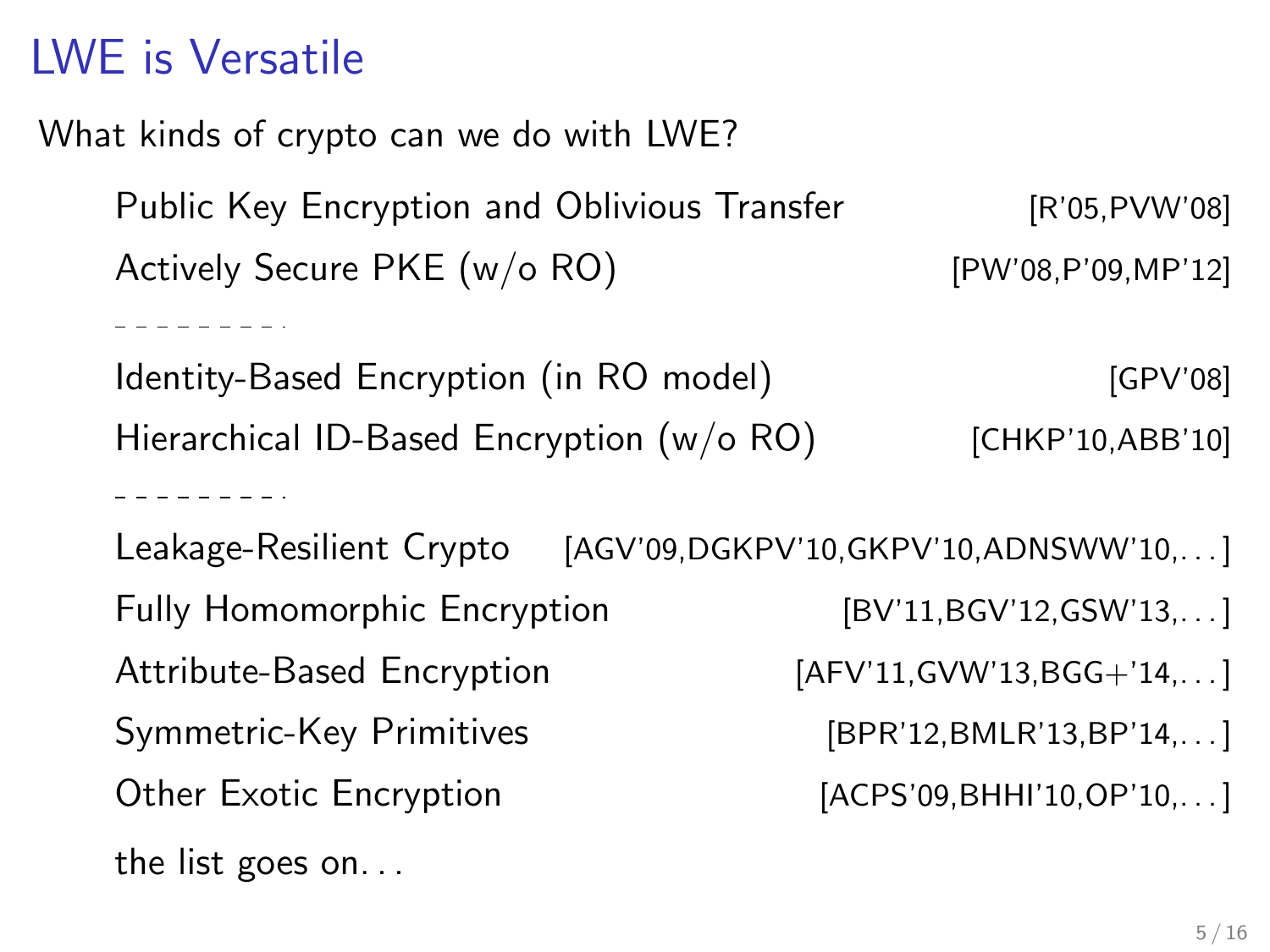$$
(\cdots a_i \cdots) \begin{pmatrix} \vdots \\ s \\ \vdots \end{pmatrix} + e = b \in \mathbb{Z}_q
$$

 $\blacktriangleright$  Getting one pseudorandom scalar requires an  $n$ -dim inner product mod q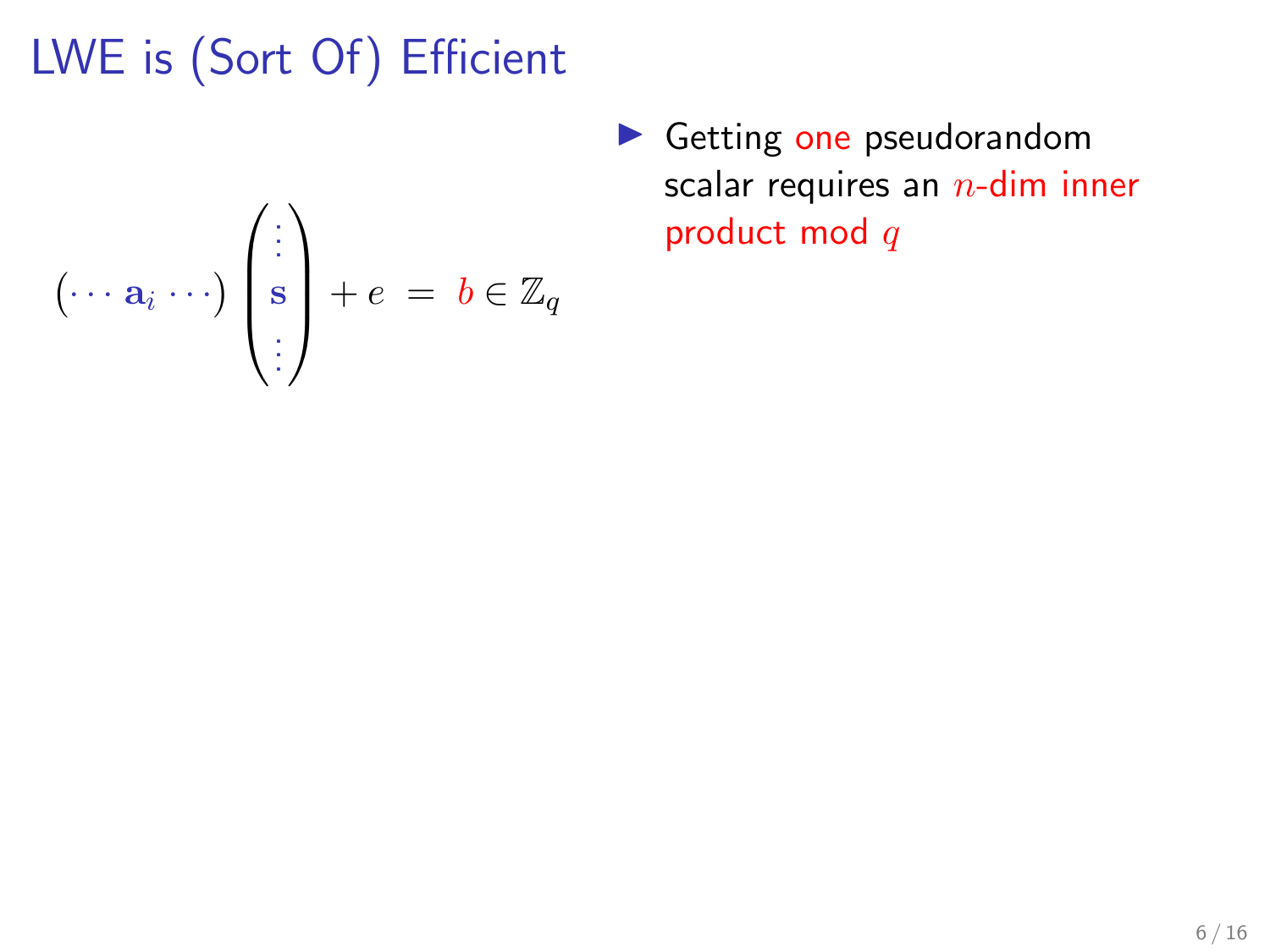$$
(\cdots a_i \cdots) \begin{pmatrix} \vdots \\ s \\ \vdots \end{pmatrix} + e = b \in \mathbb{Z}_q
$$

- $\blacktriangleright$  Getting one pseudorandom scalar requires an  $n$ -dim inner product mod  $q$
- $\blacktriangleright$  Can amortize each  $a_i$  over many secrets  $s_i$ , but still  $\tilde{O}(n)$  work per scalar output.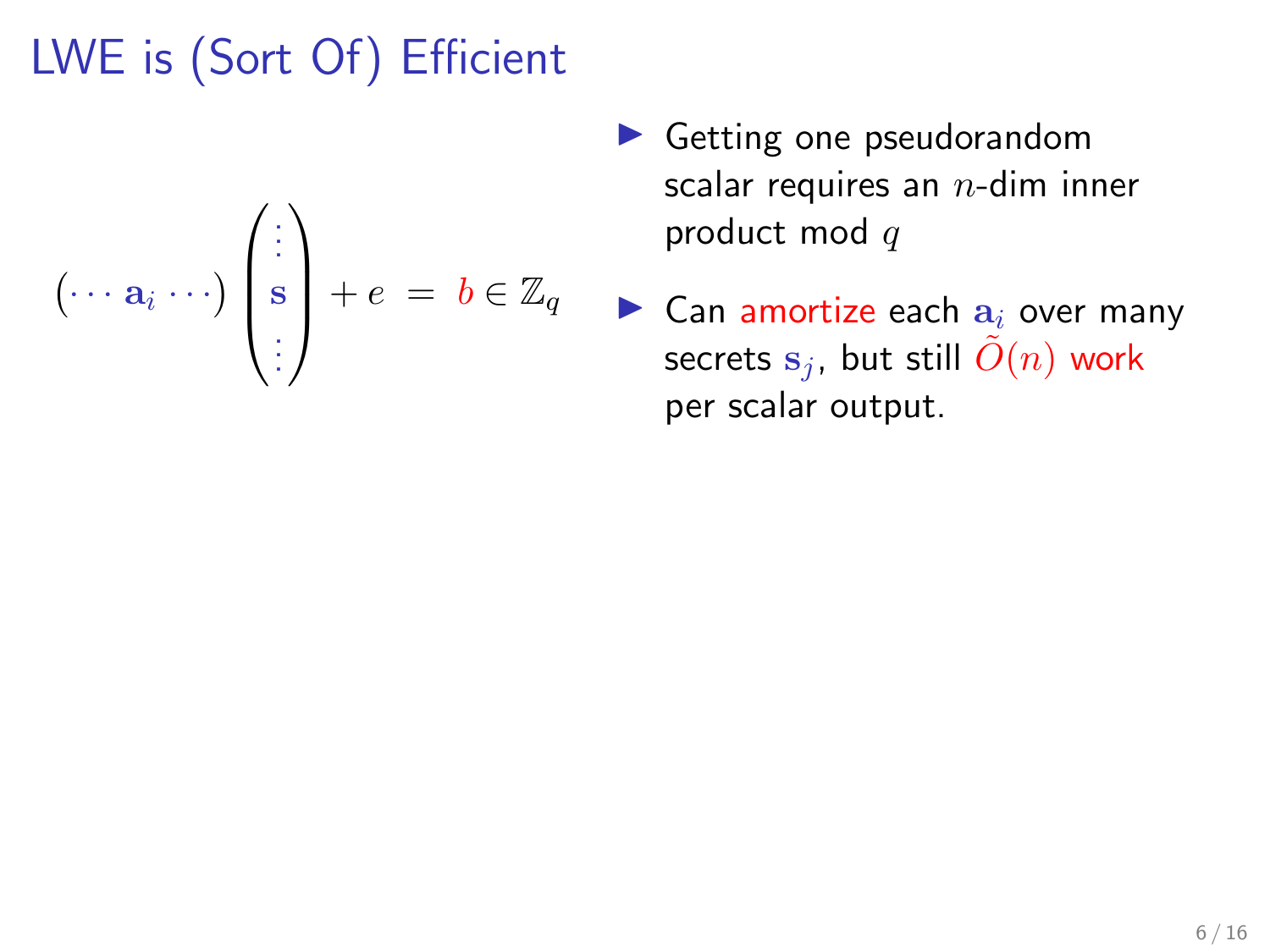$$
(\cdots a_i \cdots) \begin{pmatrix} \vdots \\ s \\ \vdots \end{pmatrix} + e = b \in \mathbb{Z}_q
$$

- $\blacktriangleright$  Getting one pseudorandom scalar requires an  $n$ -dim inner product mod  $q$
- $\blacktriangleright$  Can amortize each  $a_i$  over many secrets  $s_i$ , but still  $\tilde{O}(n)$  work per scalar output.

 $\triangleright$  Cryptosystems have rather large keys:

$$
pk = \underbrace{\left(\begin{array}{c} \vdots \\ A \\ \vdots \end{array}\right)}_{n}, \quad \left(\begin{array}{c} \vdots \\ \mathbf{b} \\ \vdots \end{array}\right)}_{n} \Omega(n)
$$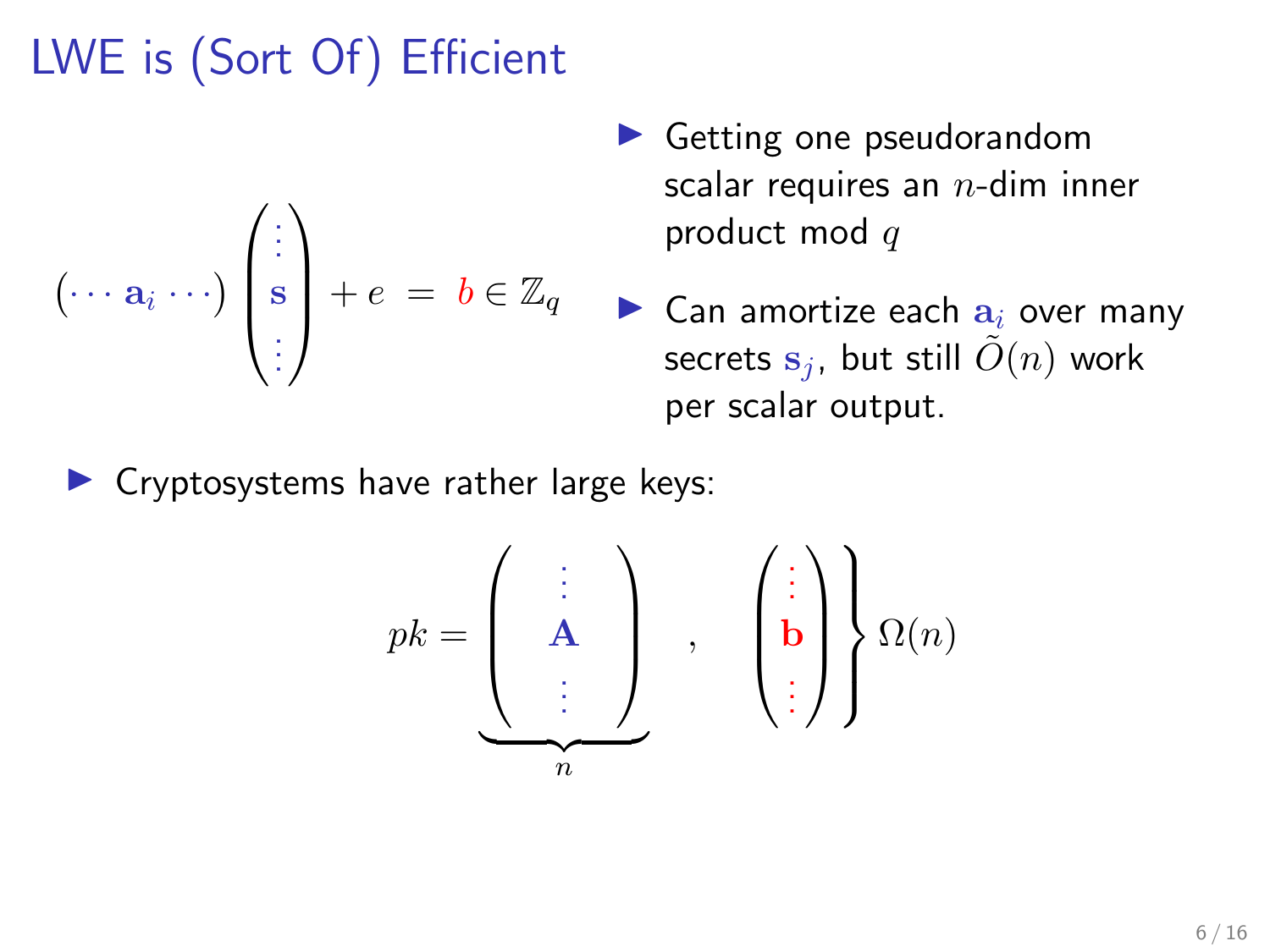$$
(\cdots a_i \cdots) \begin{pmatrix} \vdots \\ s \\ \vdots \end{pmatrix} + e = b \in \mathbb{Z}_q
$$

- $\blacktriangleright$  Getting one pseudorandom scalar requires an  $n$ -dim inner product mod  $q$
- $\blacktriangleright$  Can amortize each  $a_i$  over many secrets  $s_i$ , but still  $\tilde{O}(n)$  work per scalar output.

 $\blacktriangleright$  Cryptosystems have rather large keys:

$$
pk = \left(\begin{array}{c} \vdots \\ A \\ \vdots \end{array}\right) , \quad \left(\begin{array}{c} \vdots \\ B \\ \vdots \end{array}\right) \right\} \Omega(n)
$$

► Can fix A for all users, but still  $\geq n^2$  work to encrypt & decrypt an  $n$ -bit message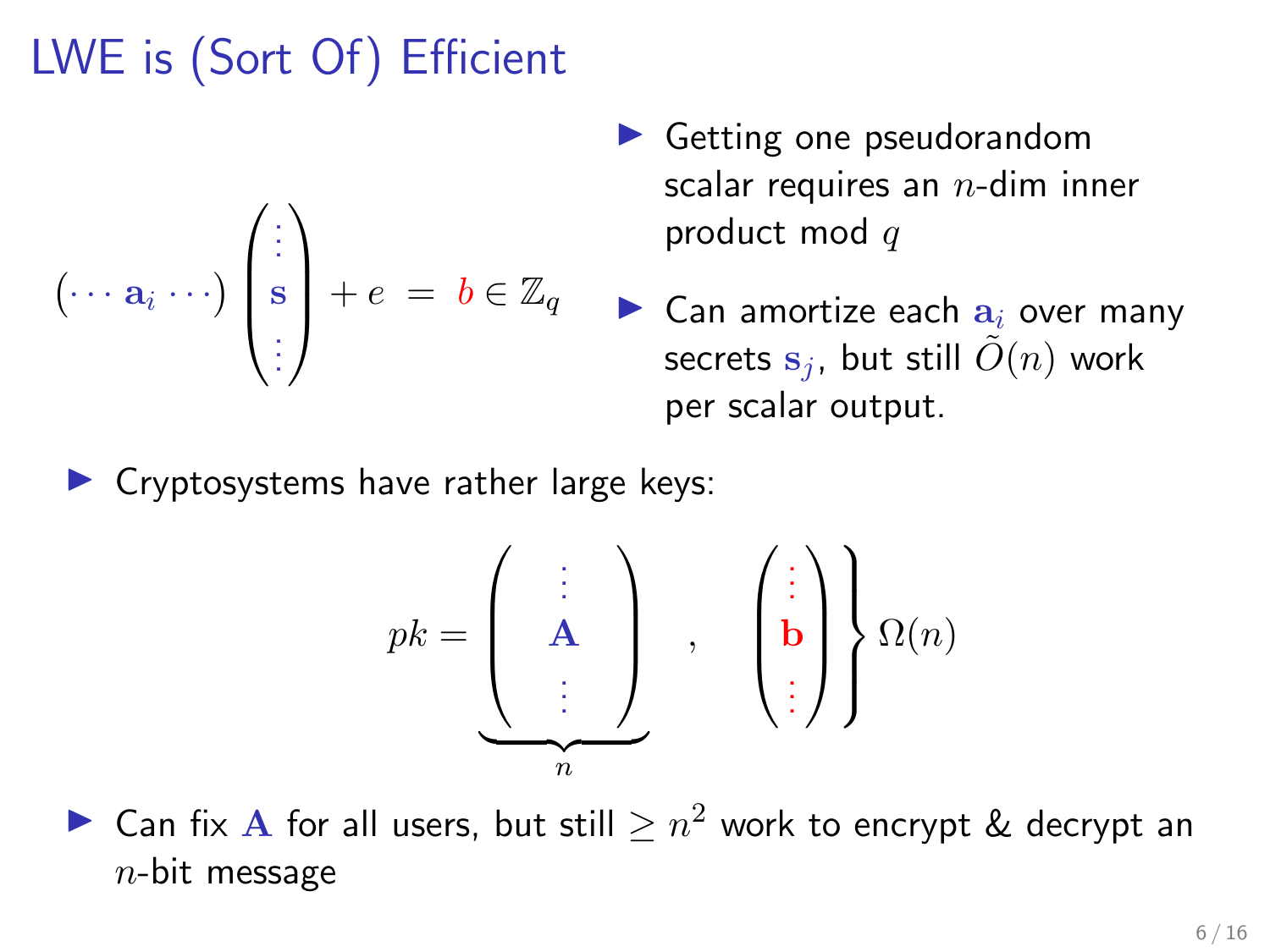Wishful Thinking...

$$
\begin{pmatrix} \vdots \\ a_i \\ \vdots \end{pmatrix} \star \begin{pmatrix} \vdots \\ s \\ \vdots \end{pmatrix} + \begin{pmatrix} \vdots \\ e_i \\ \vdots \end{pmatrix} = \begin{pmatrix} \vdots \\ b_i \\ \vdots \end{pmatrix} \in \mathbb{Z}_q^n
$$

 $\blacktriangleright$  Get  $n$  pseudorandom scalars from just one (cheap) product operation?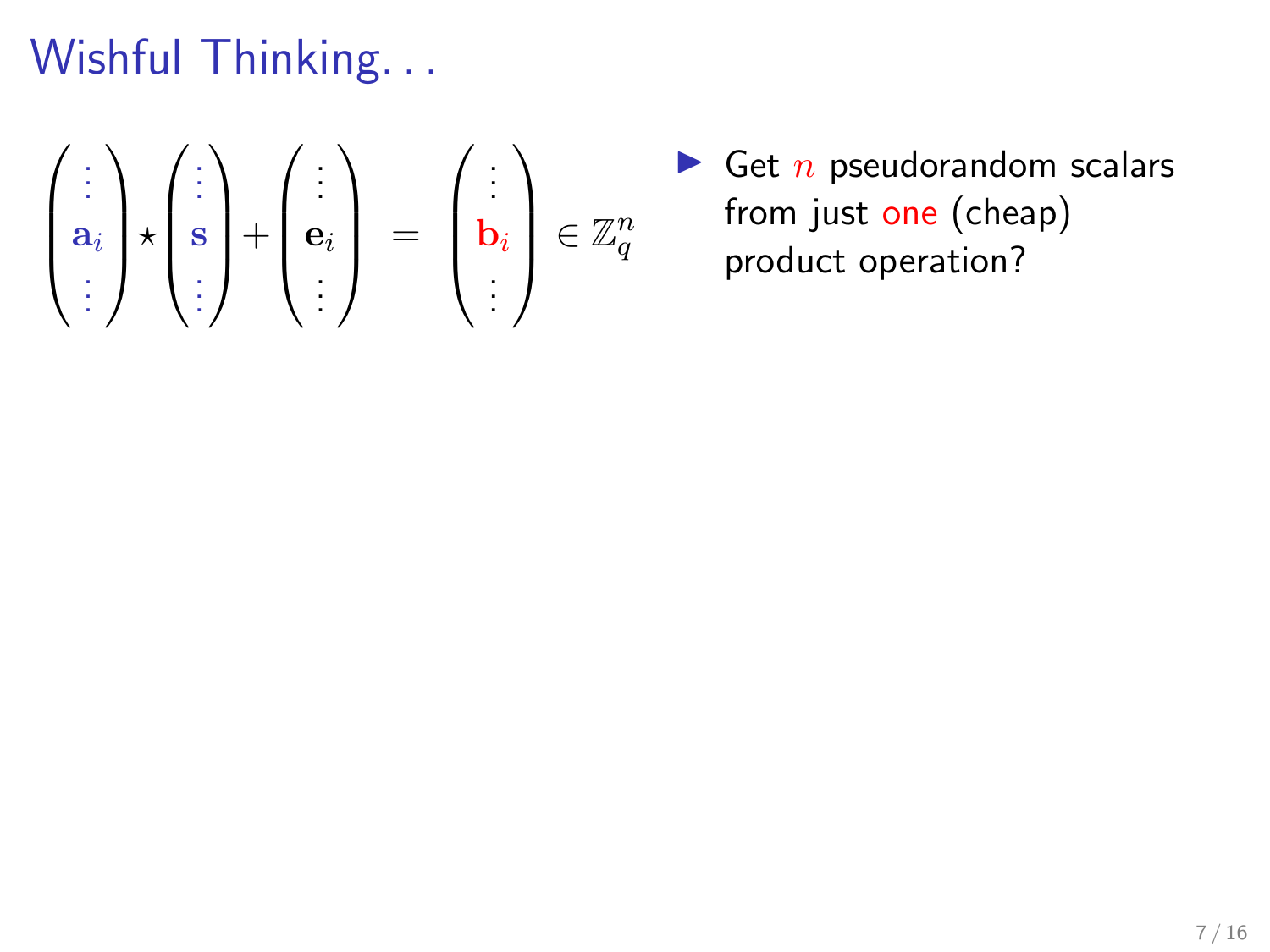# Wishful Thinking...

$$
\begin{pmatrix} \vdots \\ \mathbf{a}_i \\ \vdots \end{pmatrix} \star \begin{pmatrix} \vdots \\ \mathbf{s} \\ \vdots \end{pmatrix} + \begin{pmatrix} \vdots \\ \mathbf{e}_i \\ \vdots \end{pmatrix} = \begin{pmatrix} \vdots \\ \mathbf{b}_i \\ \vdots \end{pmatrix} \in \mathbb{Z}_q^n
$$

 $\blacktriangleright$  Get n pseudorandom scalars from just one (cheap) product operation?

### Question

 $\blacktriangleright$  How to define the product ' $\star$ ' so that  $(a_i, b_i)$  is pseudorandom?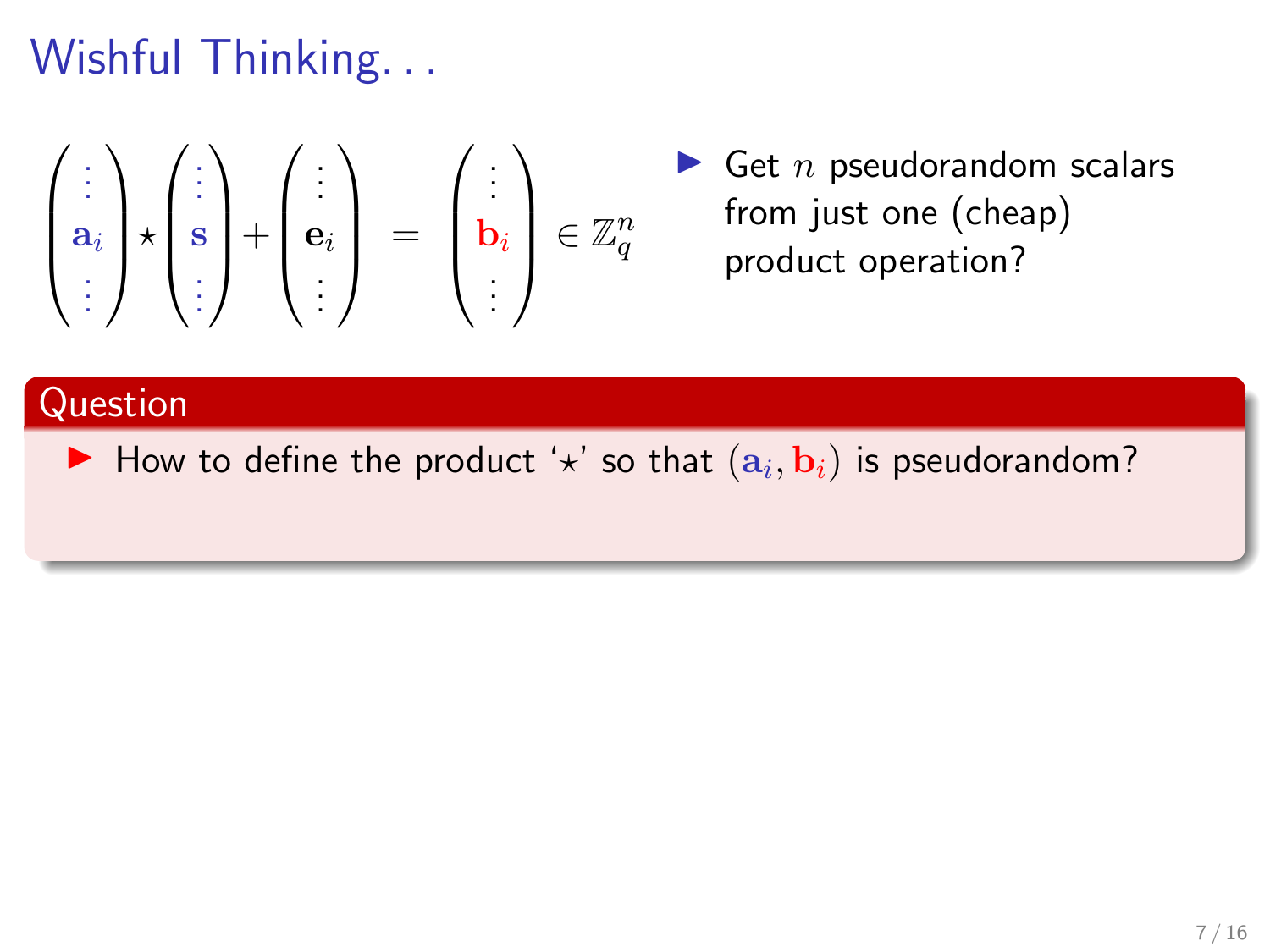# Wishful Thinking...

$$
\begin{pmatrix} \vdots \\ \mathbf{a}_i \\ \vdots \end{pmatrix} \star \begin{pmatrix} \vdots \\ \mathbf{s} \\ \vdots \end{pmatrix} + \begin{pmatrix} \vdots \\ \mathbf{e}_i \\ \vdots \end{pmatrix} = \begin{pmatrix} \vdots \\ \mathbf{b}_i \\ \vdots \end{pmatrix} \in \mathbb{Z}_q^n
$$

 $\blacktriangleright$  Get n pseudorandom scalars from just one (cheap) product operation?

#### Question

- $\blacktriangleright$  How to define the product ' $\star$ ' so that  $(a_i, b_i)$  is pseudorandom?
- $\triangleright$  Careful! With small error, coordinate-wise multiplication is insecure!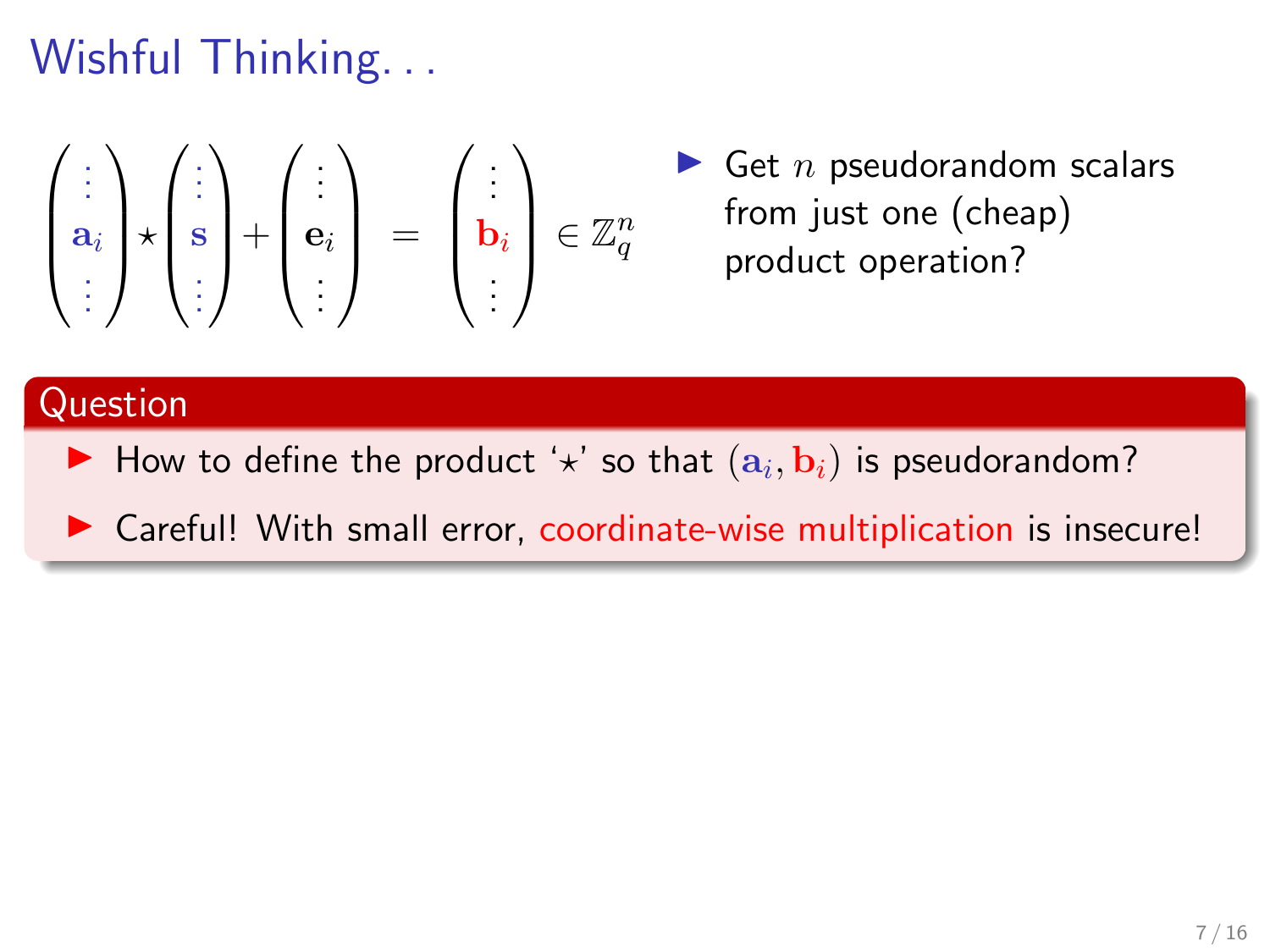# Wishful Thinking. . .

$$
\begin{pmatrix} \vdots \\ \mathbf{a}_i \\ \vdots \end{pmatrix} \star \begin{pmatrix} \vdots \\ \mathbf{s} \\ \vdots \end{pmatrix} + \begin{pmatrix} \vdots \\ \mathbf{e}_i \\ \vdots \end{pmatrix} = \begin{pmatrix} \vdots \\ \mathbf{b}_i \\ \vdots \end{pmatrix} \in \mathbb{Z}_q^n
$$

 $\blacktriangleright$  Get n pseudorandom scalars from just one (cheap) product operation?

#### Question

 $\blacktriangleright$  How to define the product ' $\star$ ' so that  $(a_i, b_i)$  is pseudorandom?

 $\triangleright$  Careful! With small error, coordinate-wise multiplication is insecure!

#### Answer

 $\blacktriangleright$  ' $\star$ ' = multiplication in a polynomial ring: e.g.,  $\mathbb{Z}_q[X]/(X^n + 1)$ .

Fast and practical with FFT:  $n \log n$  operations mod q.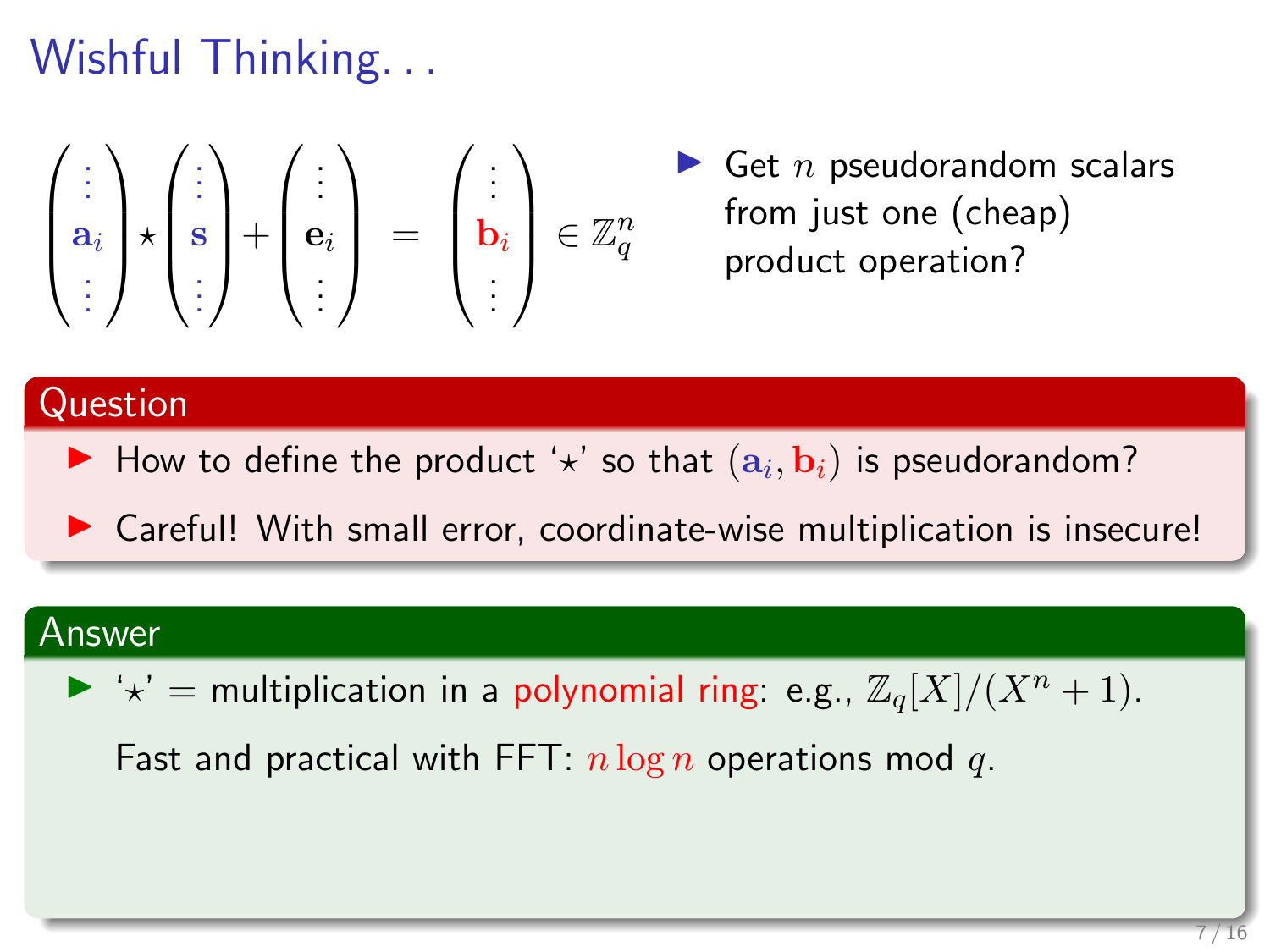# Wishful Thinking. . .

$$
\begin{pmatrix} \vdots \\ \mathbf{a}_i \\ \vdots \end{pmatrix} \star \begin{pmatrix} \vdots \\ \mathbf{s} \\ \vdots \end{pmatrix} + \begin{pmatrix} \vdots \\ \mathbf{e}_i \\ \vdots \end{pmatrix} = \begin{pmatrix} \vdots \\ \mathbf{b}_i \\ \vdots \end{pmatrix} \in \mathbb{Z}_q^n
$$

 $\blacktriangleright$  Get n pseudorandom scalars from just one (cheap) product operation?

### Question

 $\blacktriangleright$  How to define the product ' $\star$ ' so that  $(a_i, b_i)$  is pseudorandom?

 $\triangleright$  Careful! With small error, coordinate-wise multiplication is insecure!

#### Answer

 $\blacktriangleright$  ' $\star$ ' = multiplication in a polynomial ring: e.g.,  $\mathbb{Z}_q[X]/(X^n + 1)$ .

Fast and practical with FFT:  $n \log n$  operations mod q.

▶ Same ring structures used in NTRU cryptosystem [HPS'98],  $\&$  in compact one-way / CR hash functions [Mic'02, PR'06, LM'06,...]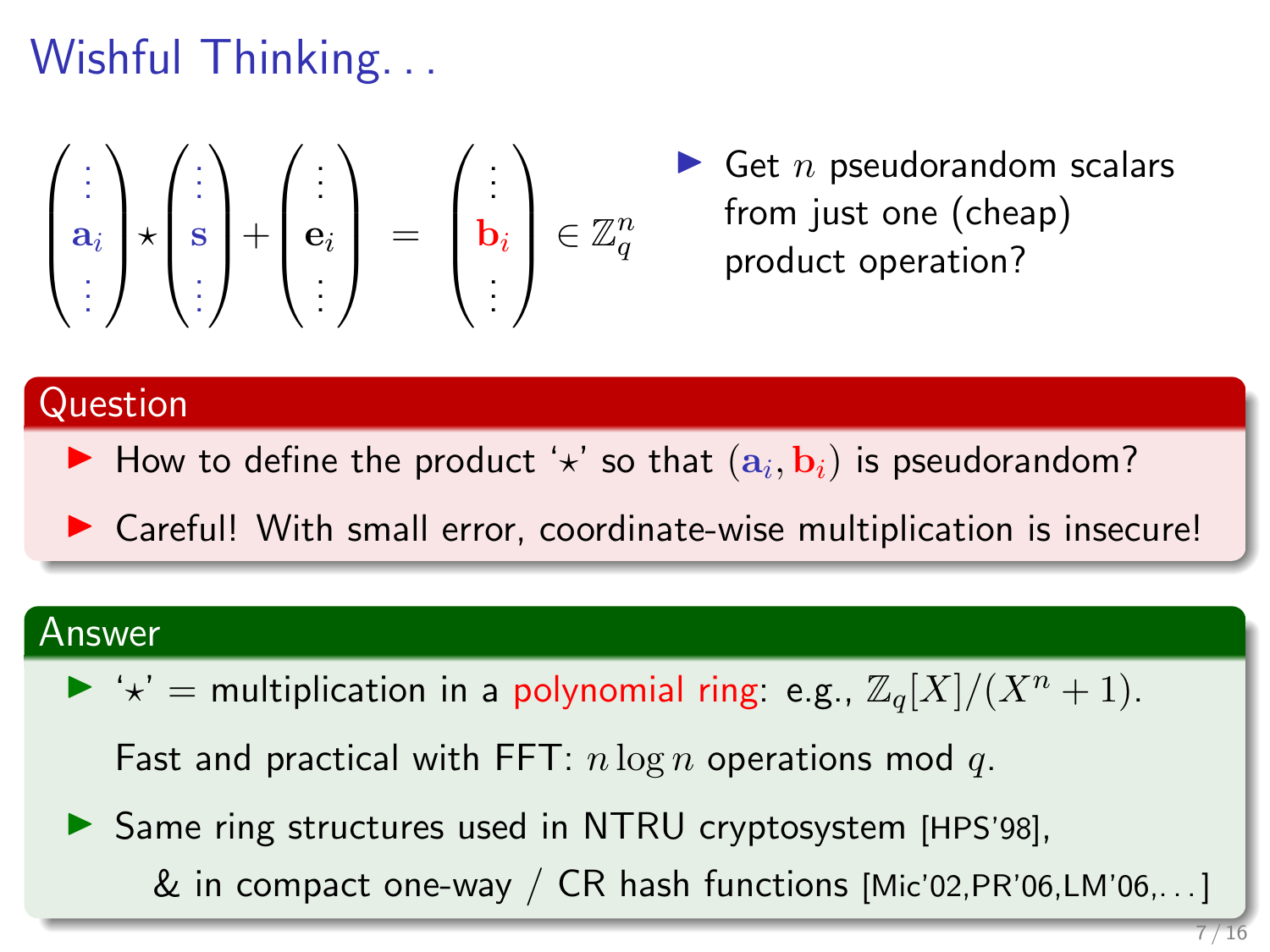Let 
$$
\boxed{R = \mathbb{Z}[X]/(X^n + 1)}
$$
 for *n* a power of two, and  $\boxed{R_q = R/qR}$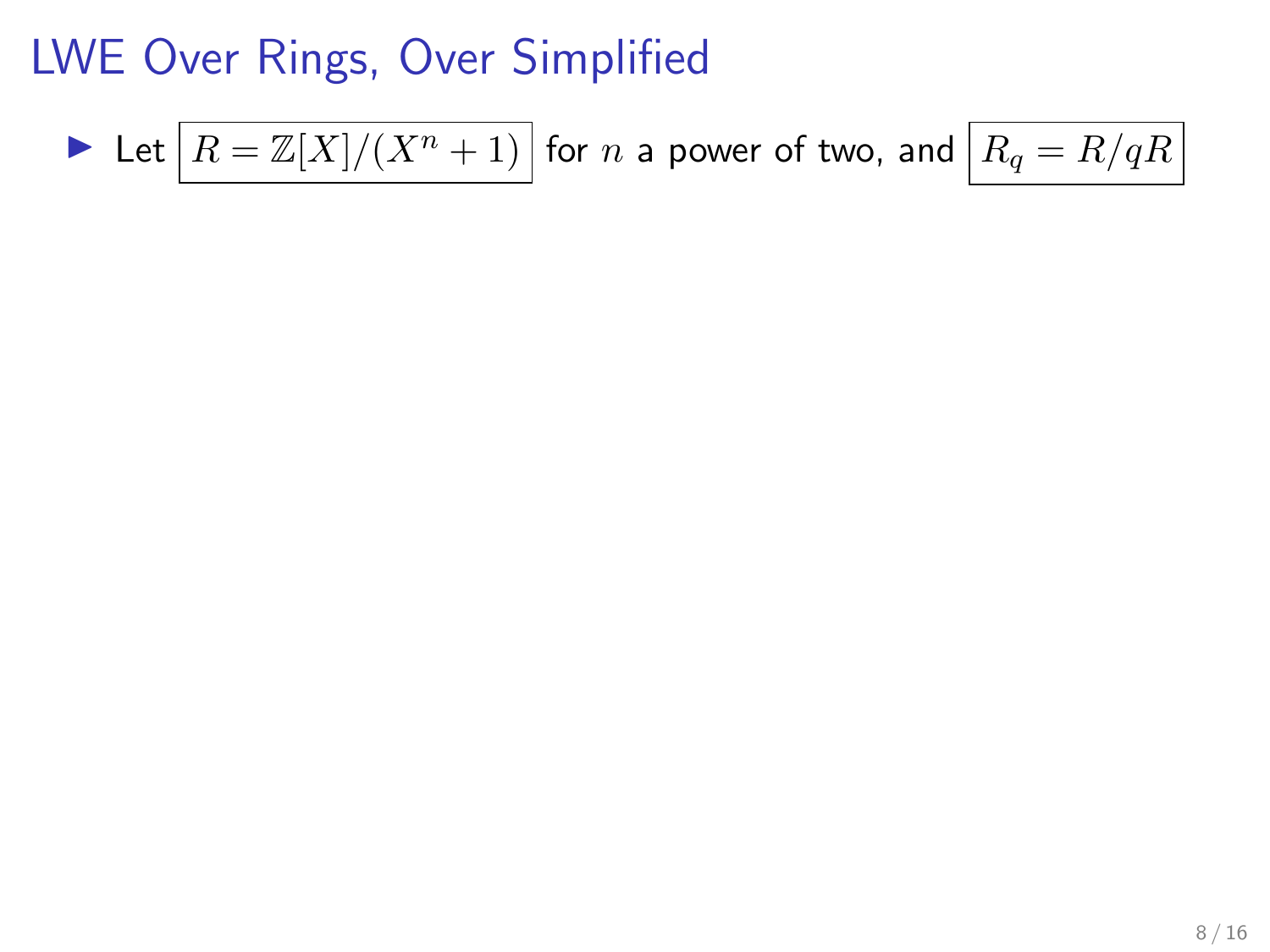Let 
$$
\boxed{R = \mathbb{Z}[X]/(X^n + 1)}
$$
 for *n* a power of two, and  $\boxed{R_q = R/qR}$ 

 $\star$  Elements of  $R_q$  are deg  $\lt n$  polynomials with mod-q coefficients

 $\star$  Operations in  $R_q$  are very efficient using FFT-like algorithms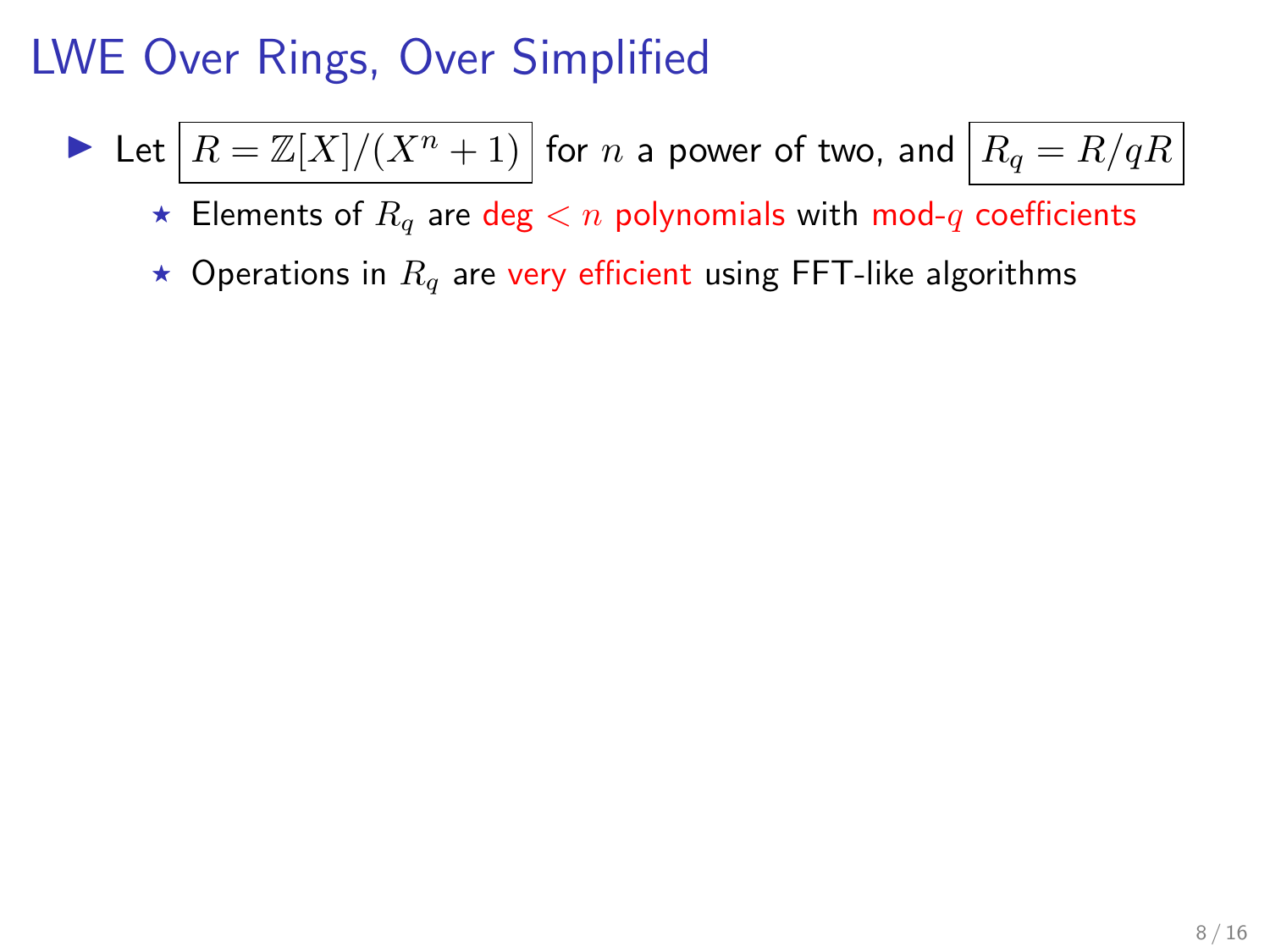.

Let  $|R = \mathbb{Z}[X]/(X^n + 1)$  for n a power of two, and  $|R_q = R/qR|$ 

 $\star$  Elements of  $R_q$  are deg  $\lt n$  polynomials with mod-q coefficients

 $\star$  Operations in  $R_q$  are very efficient using FFT-like algorithms

► Search: find secret ring element  $s(X) \in R_q$ , given:

$$
a_1 \leftarrow R_q \quad , \quad b_1 = a_1 \cdot s + e_1 \in R_q
$$
  
\n
$$
a_2 \leftarrow R_q \quad , \quad b_2 = a_2 \cdot s + e_2 \in R_q
$$
  
\n
$$
a_3 \leftarrow R_q \quad , \quad b_3 = a_3 \cdot s + e_3 \in R_q \quad (e_i \in R \text{ are 'small'})
$$
  
\n
$$
\vdots
$$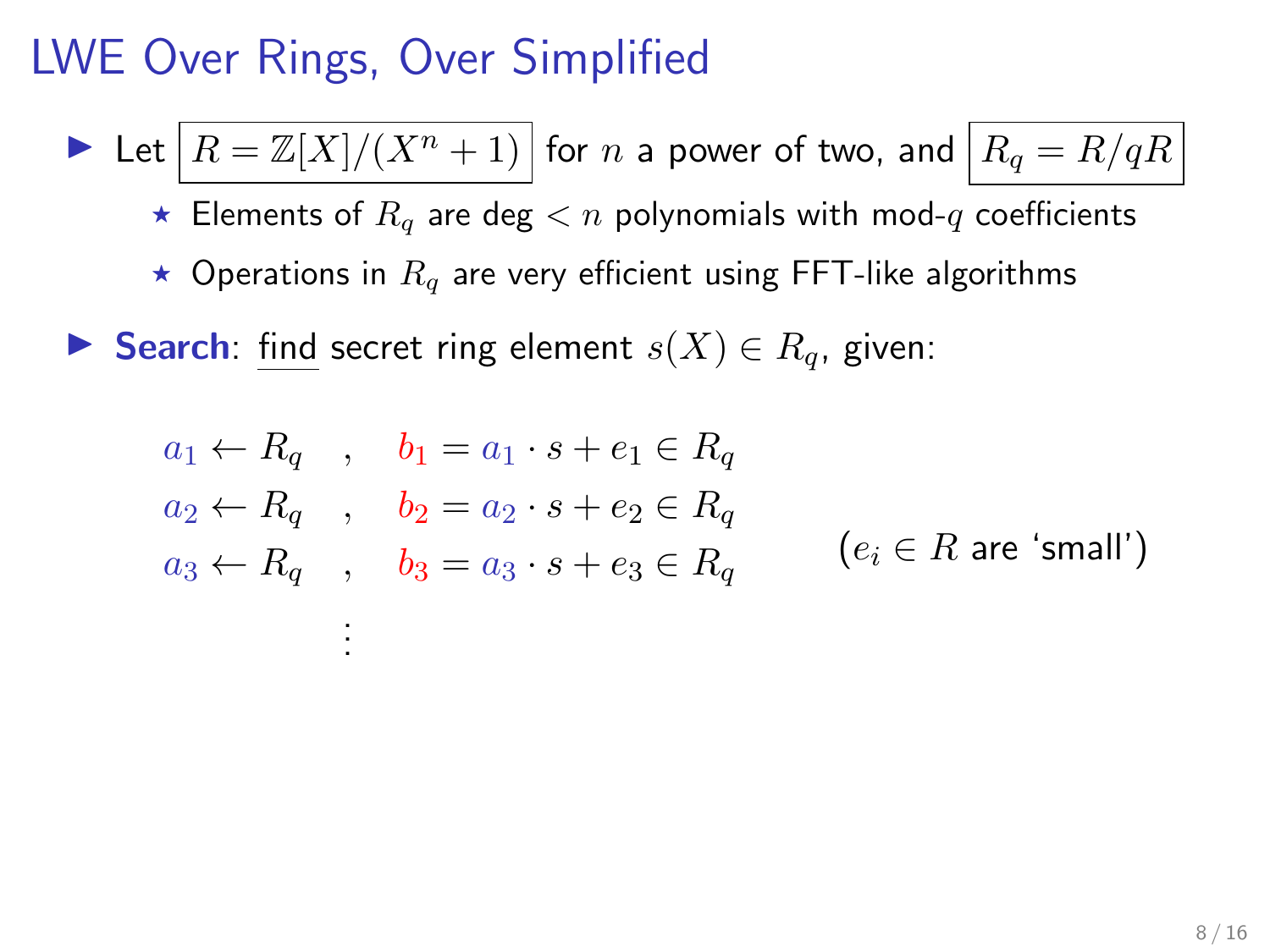Let  $|R = \mathbb{Z}[X]/(X^n + 1)$  for n a power of two, and  $|R_q = R/qR|$ 

 $\star$  Elements of  $R_q$  are deg  $\lt n$  polynomials with mod-q coefficients

 $\star$  Operations in  $R_q$  are very efficient using FFT-like algorithms

► Search: find secret ring element  $s(X) \in R_q$ , given:

$$
a_1 \leftarrow R_q \quad , \quad b_1 = a_1 \cdot s + e_1 \in R_q
$$
  
\n
$$
a_2 \leftarrow R_q \quad , \quad b_2 = a_2 \cdot s + e_2 \in R_q
$$
  
\n
$$
a_3 \leftarrow R_q \quad , \quad b_3 = a_3 \cdot s + e_3 \in R_q \quad (e_i \in R \text{ are 'small'})
$$
  
\n
$$
\vdots
$$

Note:  $(a_i,b_i)$  are uniformly random subject to  $\big|b_i-a_i\cdot s\approx 0\big|$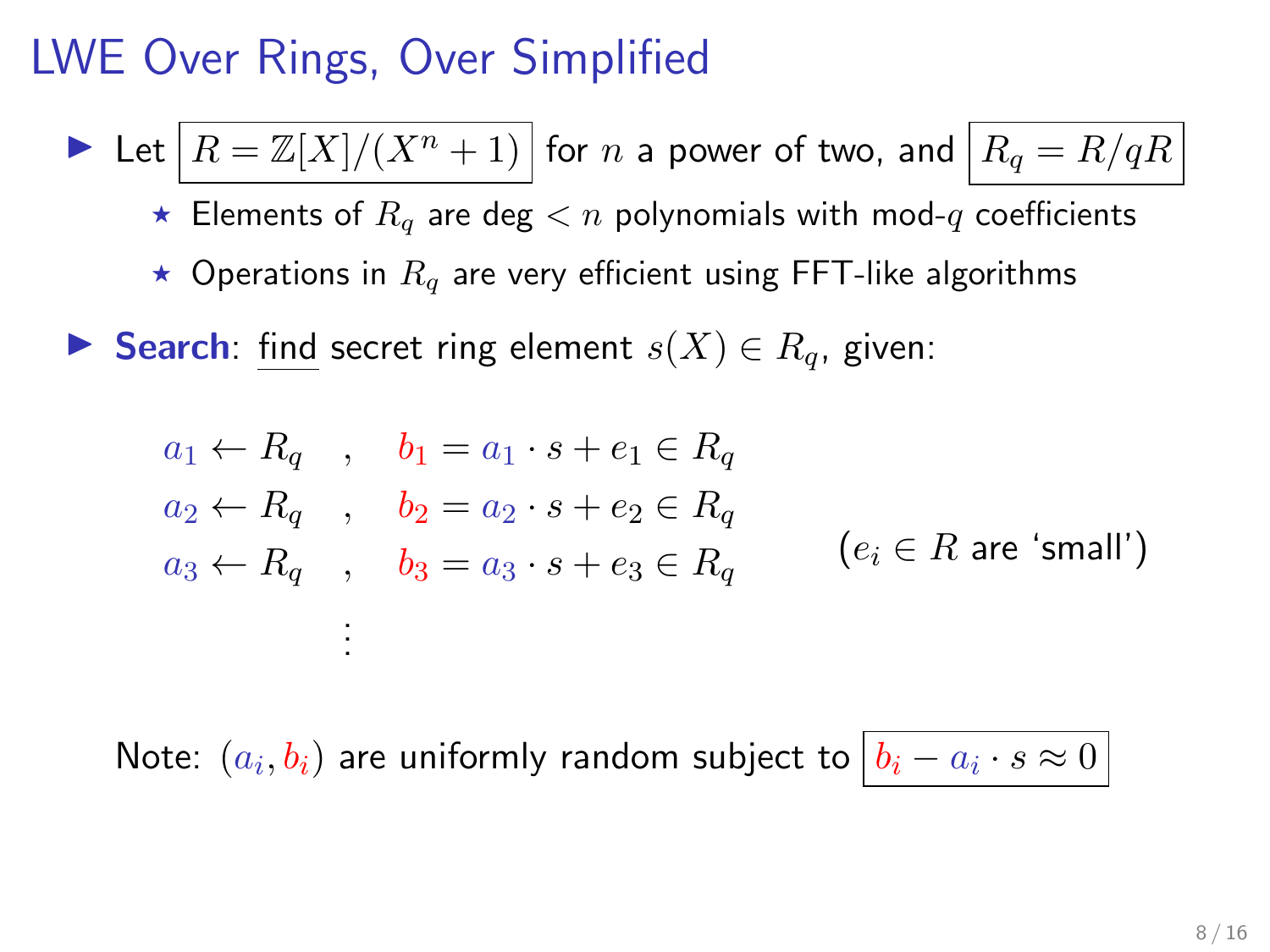Let  $|R = \mathbb{Z}[X]/(X^n + 1)$  for n a power of two, and  $|R_q = R/qR|$ 

 $\star$  Elements of  $R_q$  are deg  $< n$  polynomials with mod-q coefficients

 $\star$  Operations in  $R_q$  are very efficient using FFT-like algorithms

► Search: find secret ring element  $s(X) \in R_q$ , given:

$$
a_1 \leftarrow R_q , b_1 = a_1 \cdot s + e_1 \in R_q
$$
  
\n
$$
a_2 \leftarrow R_q , b_2 = a_2 \cdot s + e_2 \in R_q
$$
  
\n
$$
a_3 \leftarrow R_q , b_3 = a_3 \cdot s + e_3 \in R_q
$$
  
\n
$$
\vdots
$$
  
\n
$$
(e_i \in R \text{ are 'small'})
$$

Note:  $(a_i,b_i)$  are uniformly random subject to  $\big|b_i-a_i\cdot s\approx 0\big|$ **Decision**: distinguish  $(a_i, b_i)$  from uniform  $(a_i, b_i) \in R_q \times R_q$ 

(with noticeable advantage)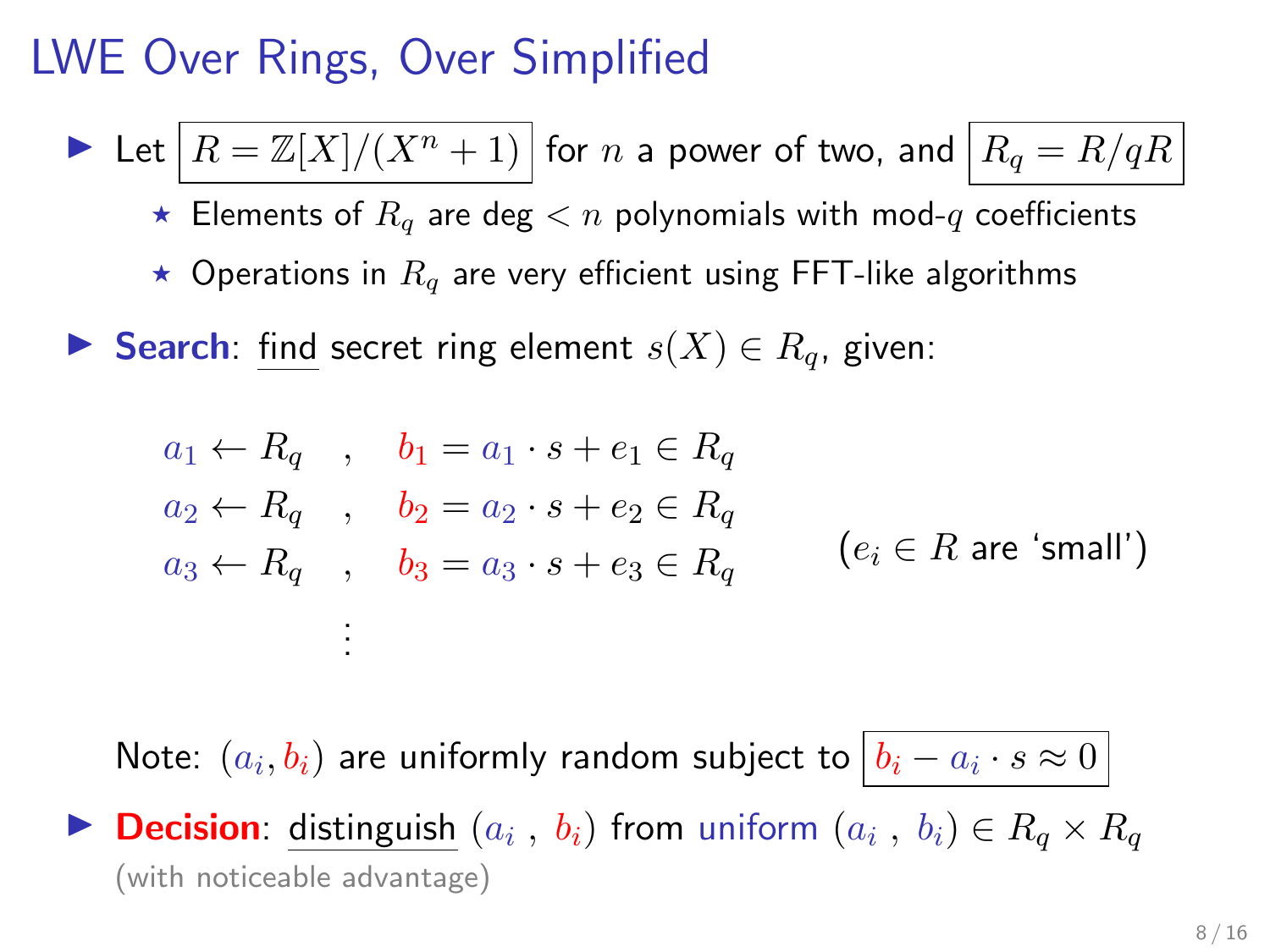# Hardness of Ring-LWE

 $\blacktriangleright$  Two main theorems (reductions):

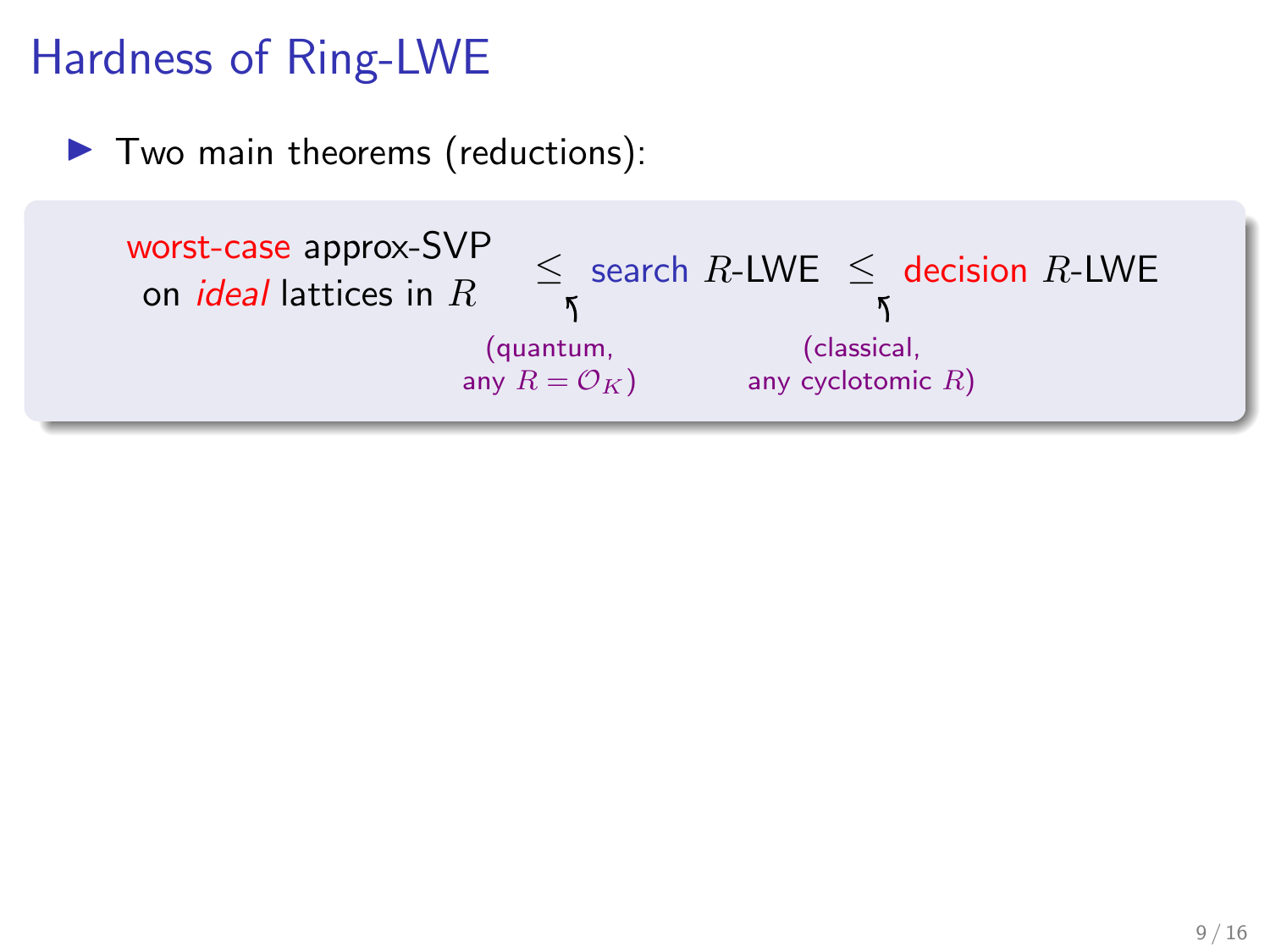# Hardness of Ring-LWE

 $\blacktriangleright$  Two main theorems (reductions):



 $\textbf{D}$  If you can  $\underline{\text{find}}$   $s$  given  $(a_i\ ,\ b_i)$ , then you can  $\underline{\text{find}}$  approximately shortest vectors in any ideal lattice in R (using a quantum algorithm).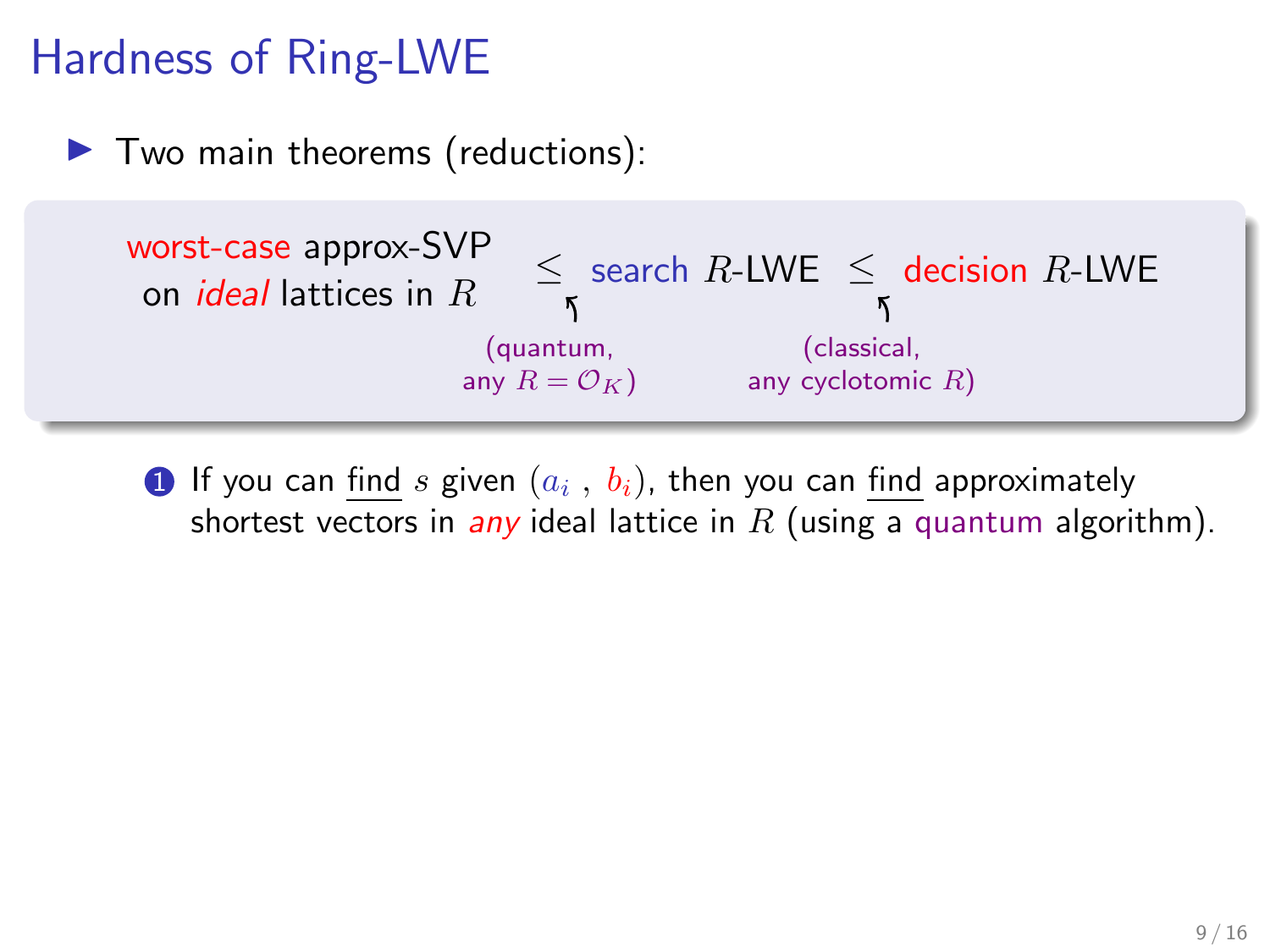# Hardness of Ring-LWE

 $\blacktriangleright$  Two main theorems (reductions):



- $\textbf{D}$  If you can  $\underline{\text{find}}$   $s$  given  $(a_i\ ,\ b_i)$ , then you can  $\underline{\text{find}}$  approximately shortest vectors in any ideal lattice in R (using a quantum algorithm).
- $\textbf{2}$  If you can distinguish  $(a_i \ , \ b_i)$  from  $(a_i \ , \ b_i)$ , then you can find  $s.$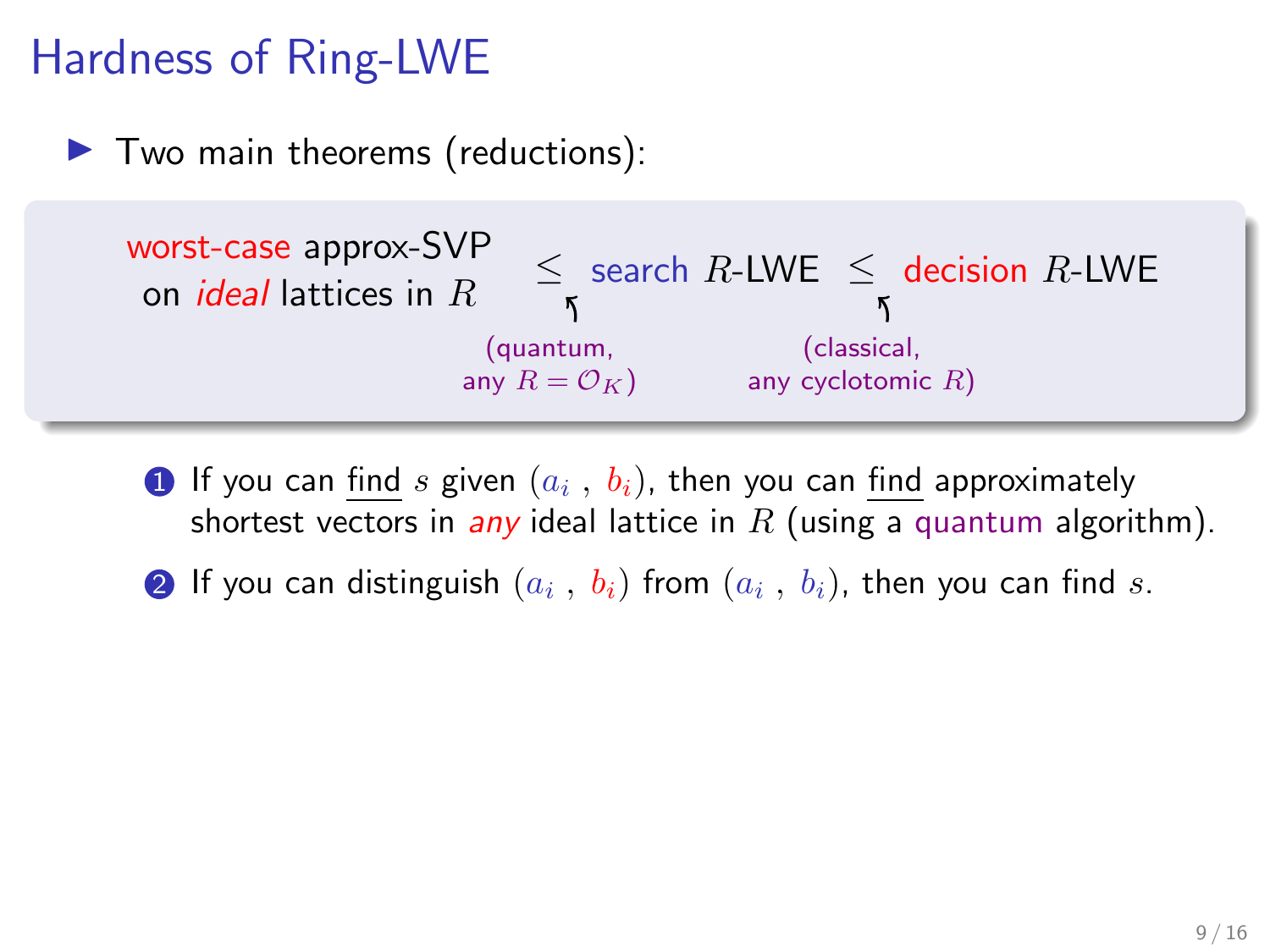# Hardness of Ring-LWE

 $\blacktriangleright$  Two main theorems (reductions):



 $\textbf{D}$  If you can  $\underline{\text{find}}$   $s$  given  $(a_i\ ,\ b_i)$ , then you can  $\underline{\text{find}}$  approximately shortest vectors in any ideal lattice in R (using a quantum algorithm).

 $\textbf{2}$  If you can distinguish  $(a_i \ , \ b_i)$  from  $(a_i \ , \ b_i)$ , then you can find  $s.$ 

 $\blacktriangleright$  Then:

### decision  $R$ -LWE  $\leq$  lots of crypto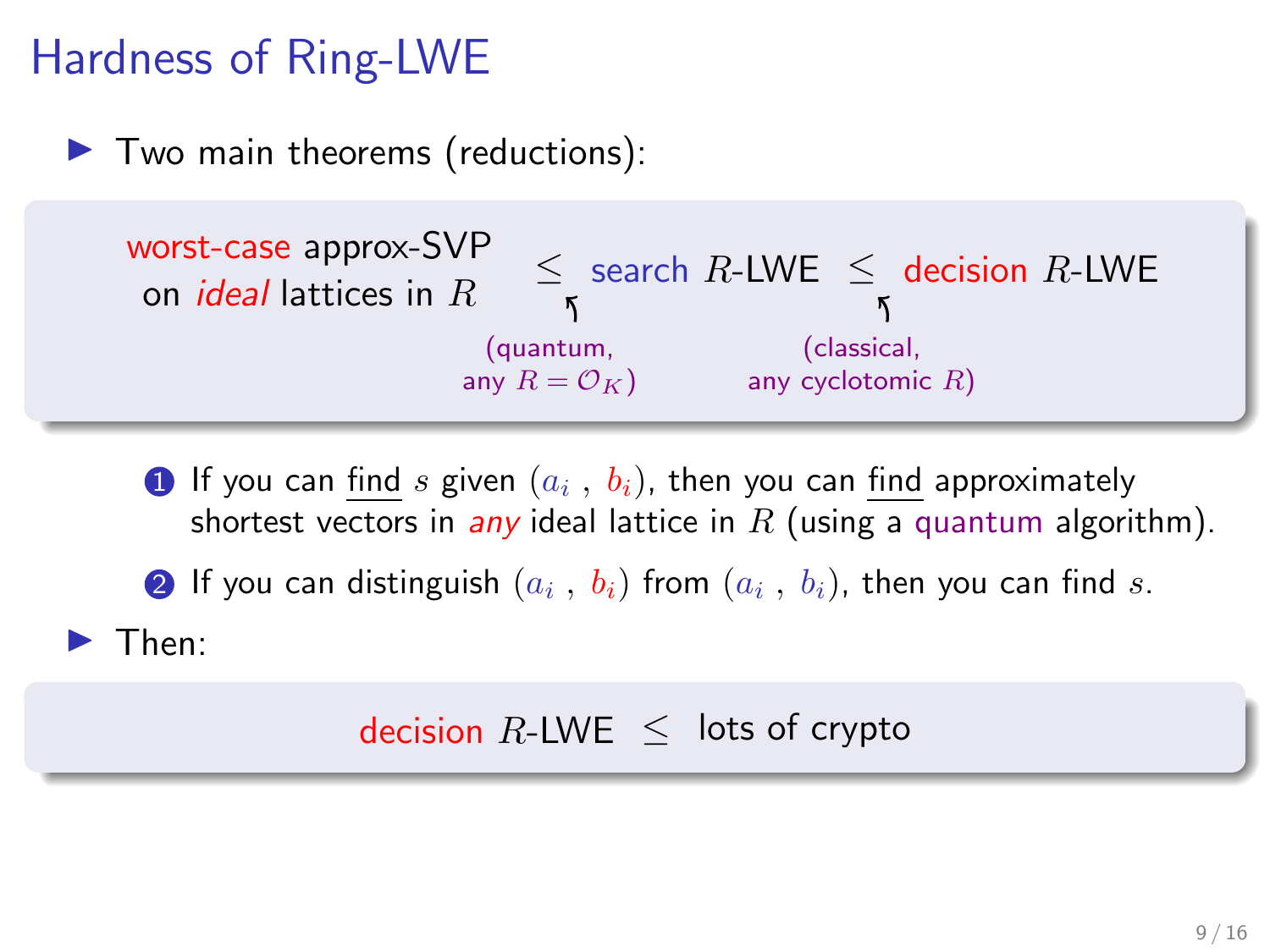# Hardness of Ring-LWE

 $\blacktriangleright$  Two main theorems (reductions):



 $\textbf{D}$  If you can  $\underline{\text{find}}$   $s$  given  $(a_i\ ,\ b_i)$ , then you can  $\underline{\text{find}}$  approximately shortest vectors in any ideal lattice in R (using a quantum algorithm).

 $\textbf{2}$  If you can distinguish  $(a_i \ , \ b_i)$  from  $(a_i \ , \ b_i)$ , then you can find  $s.$ 

 $\blacktriangleright$  Then:

### decision  $R$ -LWE  $\leq$  lots of crypto

 $\star$  If you can break the crypto, then you can distinguish  $(a_i$  ,  $b_i)$  from  $(a_i, b_i)$ ...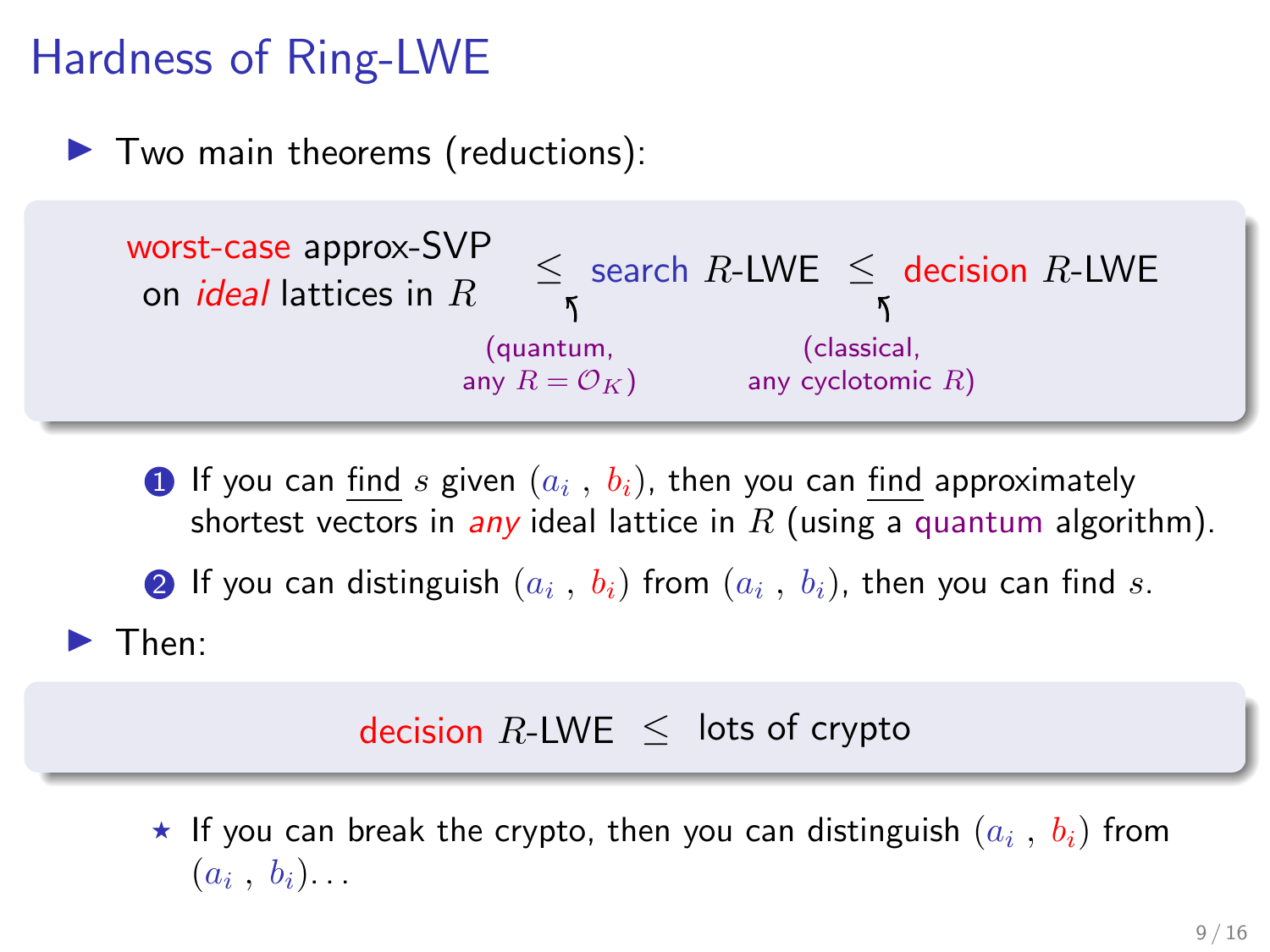Say  $R = \mathbb{Z}[X]/(X^n + 1)$  for power-of-two n. (Or  $R = \mathcal{O}_K$ .)

An ideal  $\mathcal{I} \subseteq R$  is closed under + and -, and under  $\cdot$  with R.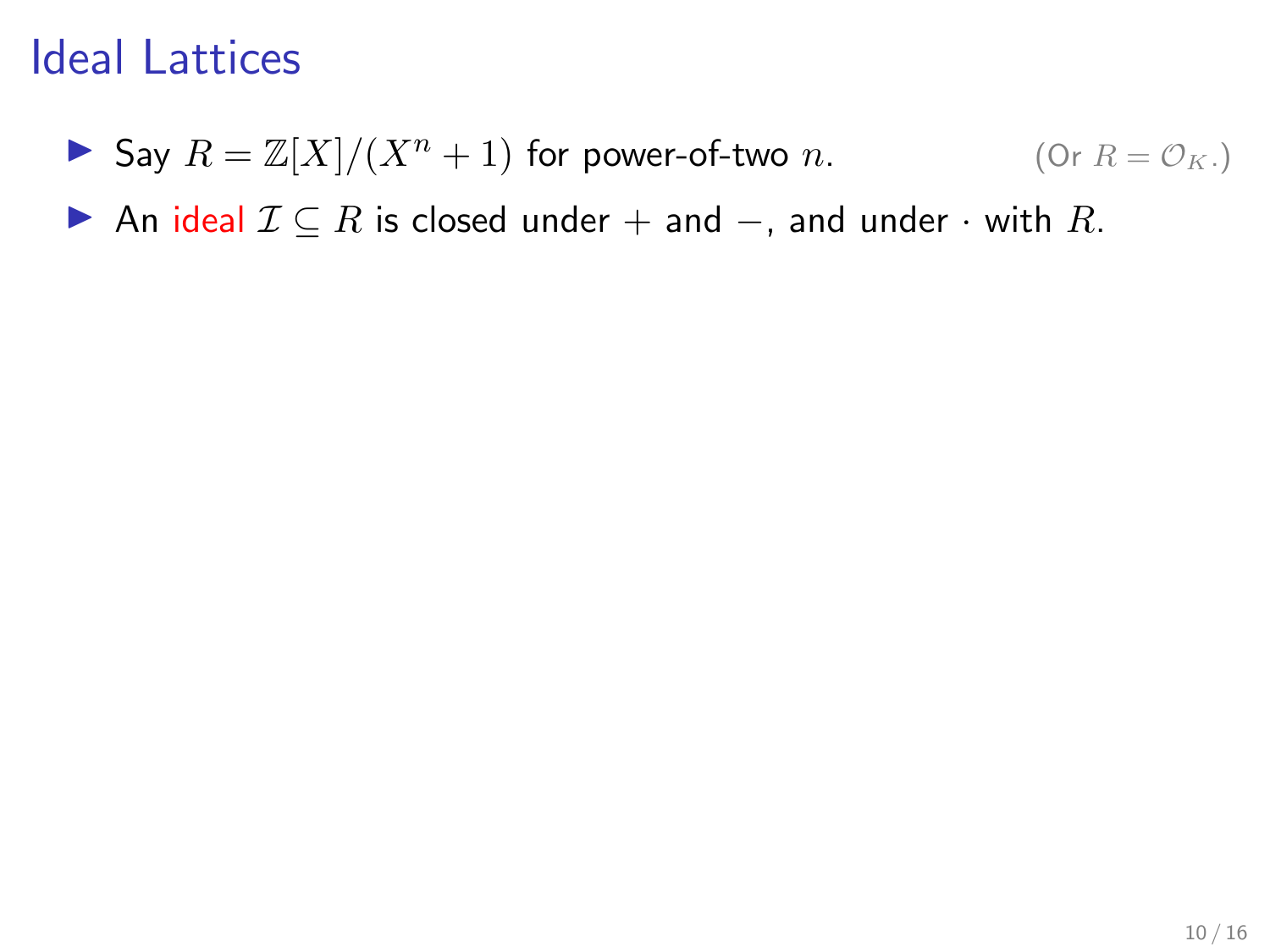**5** Say 
$$
R = \mathbb{Z}[X]/(X^n + 1)
$$
 for power-of-two *n*. (Or  $R = \mathcal{O}_K$ .)

An ideal  $\mathcal{I} \subseteq R$  is closed under + and  $-$ , and under  $\cdot$  with R.

To get ideal lattices, embed  $R$  and its ideals into  $\mathbb{R}^n$ . How?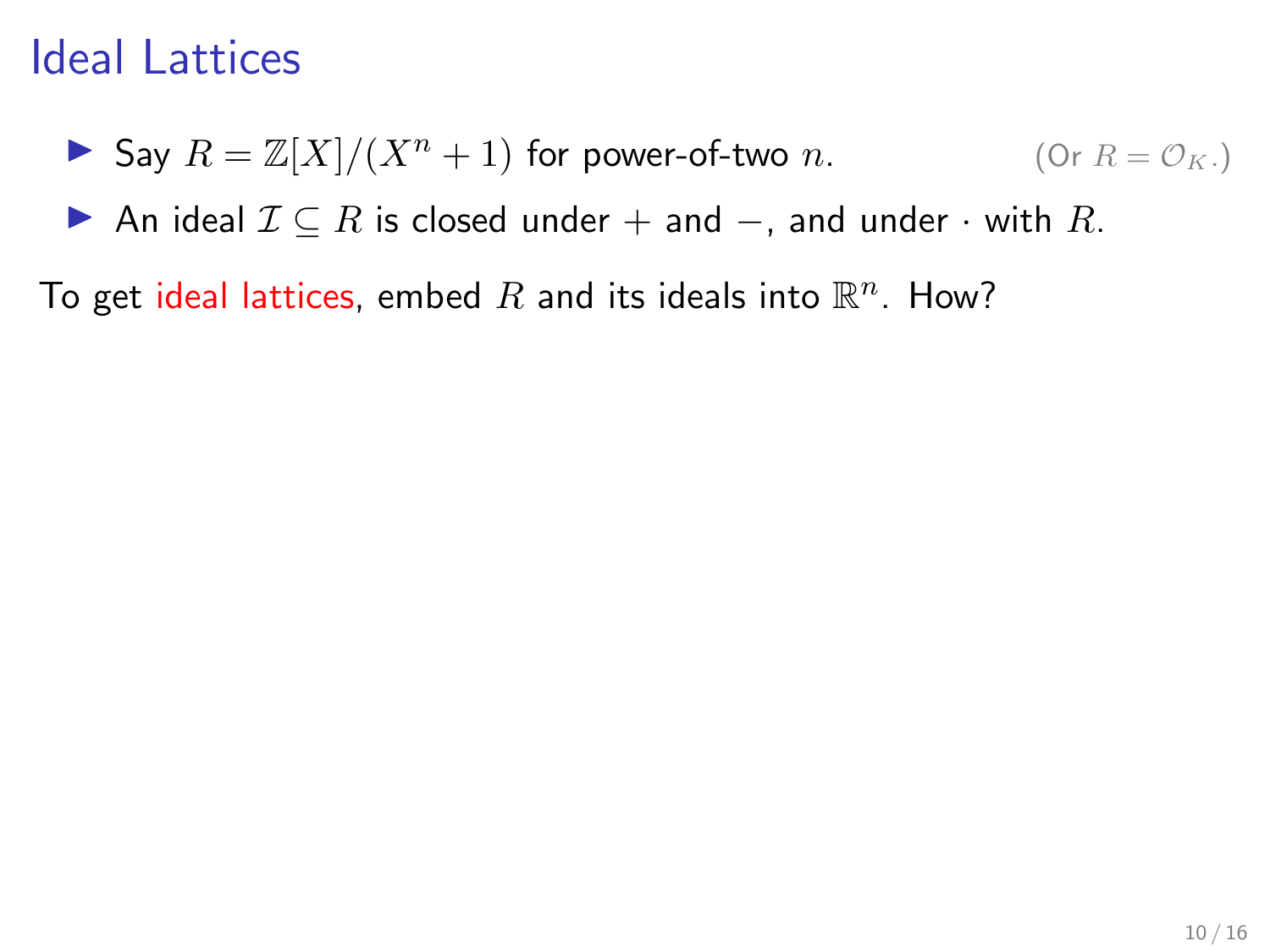**5** Say 
$$
R = \mathbb{Z}[X]/(X^n + 1)
$$
 for power-of-two *n*. (Or  $R = \mathcal{O}_K$ .)

An ideal  $\mathcal{I} \subseteq R$  is closed under + and -, and under  $\cdot$  with R.

To get ideal lattices, embed  $R$  and its ideals into  $\mathbb{R}^n$ . How? **1** 'Obvious' answer: 'coefficient embedding'

$$
a_0 + a_1 X + \dots + a_{n-1} X^{n-1} \in R \quad \mapsto \quad (a_0, \dots, a_{n-1}) \in \mathbb{Z}^n
$$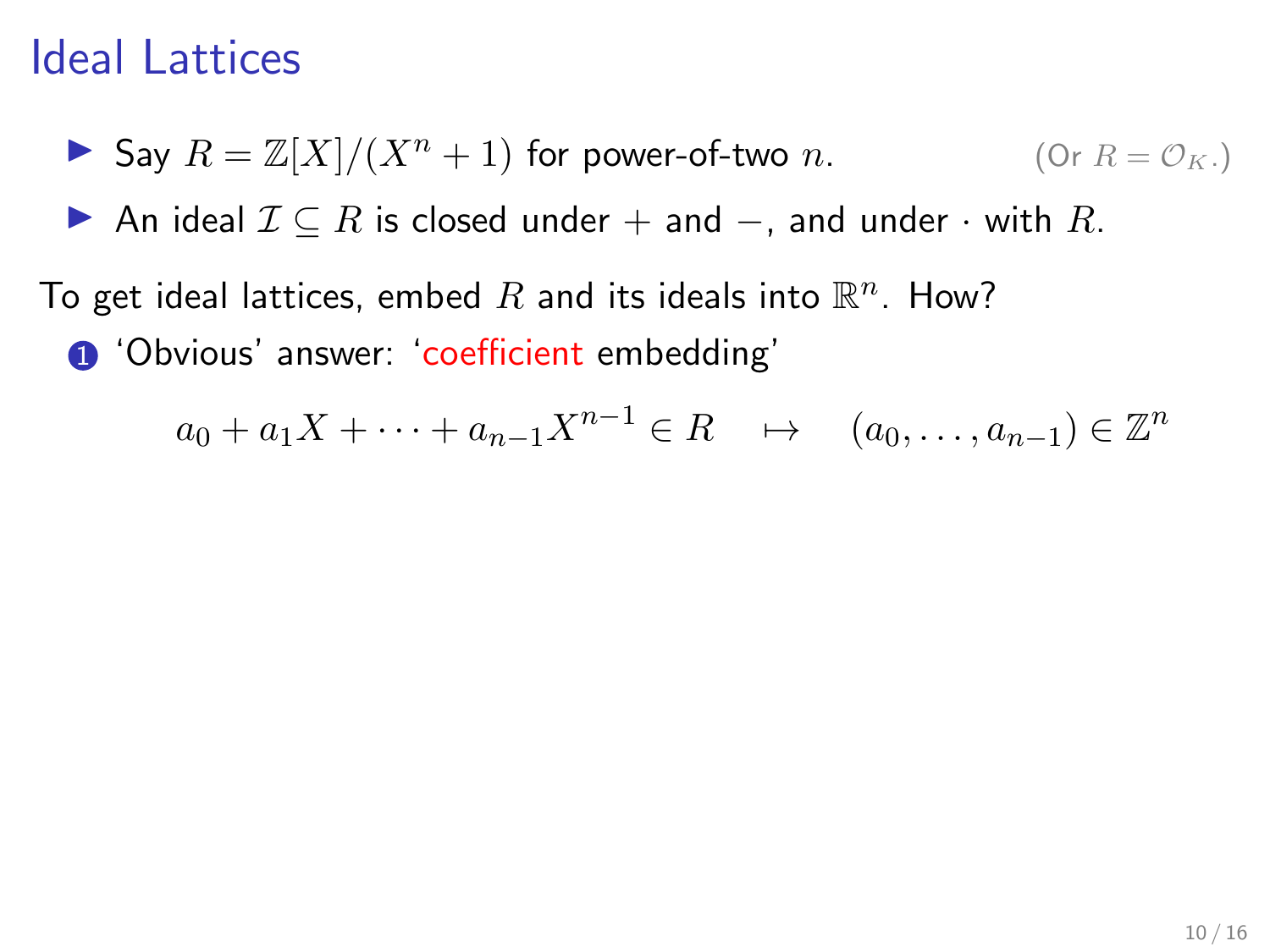**5** Say 
$$
R = \mathbb{Z}[X]/(X^n + 1)
$$
 for power-of-two *n*. (Or  $R = \mathcal{O}_K$ .)

▶ An ideal  $\mathcal{I} \subseteq R$  is closed under + and -, and under  $\cdot$  with R.

To get ideal lattices, embed  $R$  and its ideals into  $\mathbb{R}^n$ . How? **1** 'Obvious' answer: 'coefficient embedding'

$$
a_0 + a_1 X + \dots + a_{n-1} X^{n-1} \in R \quad \mapsto \quad (a_0, \dots, a_{n-1}) \in \mathbb{Z}^n
$$

 $+$  is coordinate-wise, but analyzing  $\cdot$  is cumbersome.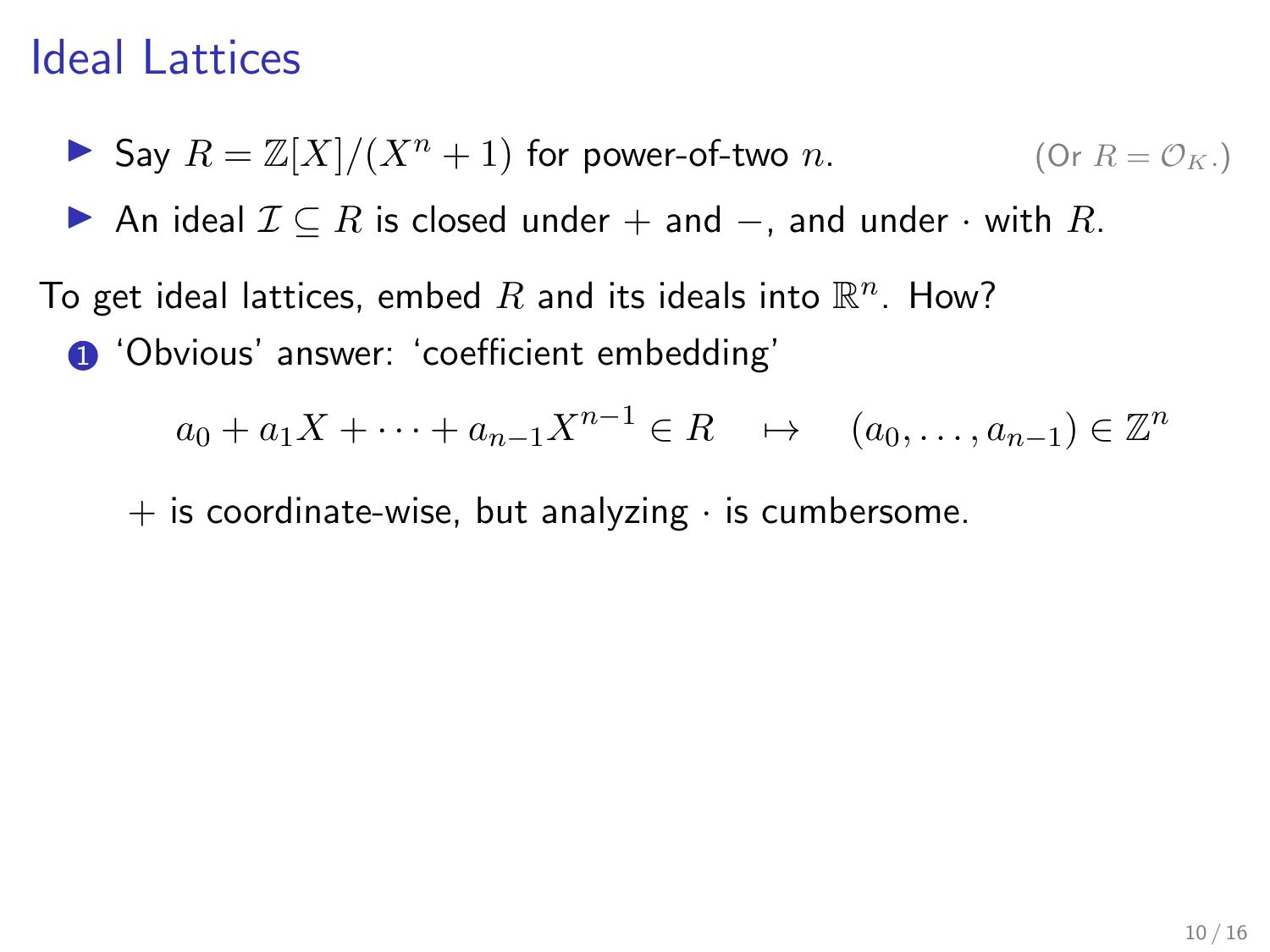Say  $R = \mathbb{Z}[X]/(X^n + 1)$  for power-of-two n. (Or  $R = \mathcal{O}_K$ .)

▶ An ideal  $\mathcal{I} \subseteq R$  is closed under + and -, and under  $\cdot$  with  $R$ .

To get ideal lattices, embed  $R$  and its ideals into  $\mathbb{C}^n$ . How? **1** 'Obvious' answer: 'coefficient embedding'

$$
a_0 + a_1 X + \dots + a_{n-1} X^{n-1} \in R \quad \mapsto \quad (a_0, \dots, a_{n-1}) \in \mathbb{Z}^n
$$

 $+$  is coordinate-wise, but analyzing  $\cdot$  is cumbersome.

**2** [Minkowski]: 'canonical embedding.' Let  $\omega = \exp(\pi i/n) \in \mathbb{C}$ , so roots of  $X^n+1$  are  $\omega^1,\omega^3,\ldots,\omega^{2n-1}.$  Embed:

$$
a(X) \in R \longrightarrow (a(\omega^1), a(\omega^3), \dots, a(\omega^{2n-1})) \in \mathbb{C}^n
$$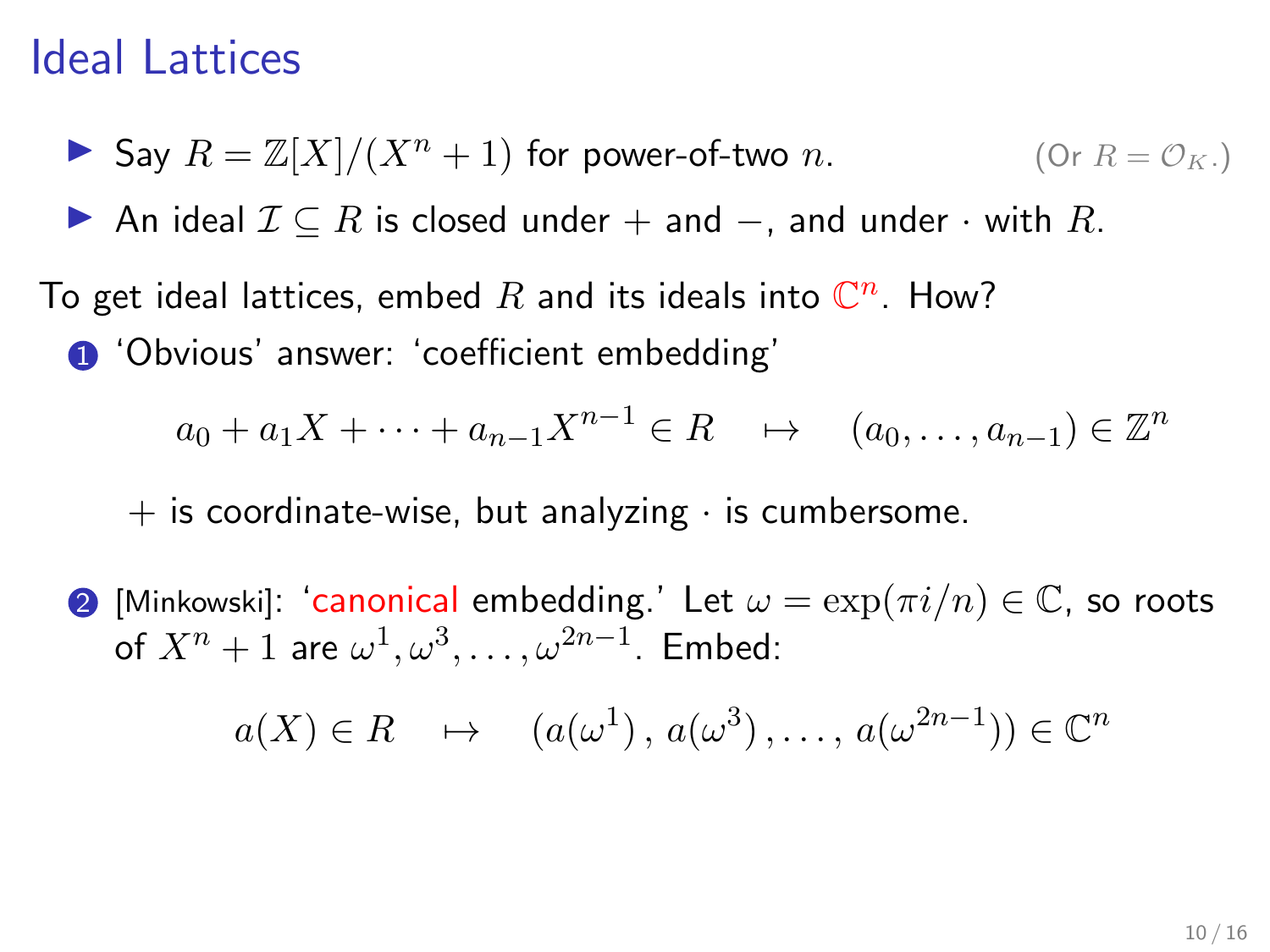Say  $R = \mathbb{Z}[X]/(X^n + 1)$  for power-of-two n. (Or  $R = \mathcal{O}_K$ .)

▶ An ideal  $\mathcal{I} \subseteq R$  is closed under + and -, and under  $\cdot$  with R.

To get ideal lattices, embed  $R$  and its ideals into  $\mathbb{C}^n$ . How? **1** 'Obvious' answer: 'coefficient embedding'

$$
a_0 + a_1 X + \dots + a_{n-1} X^{n-1} \in R \quad \mapsto \quad (a_0, \dots, a_{n-1}) \in \mathbb{Z}^n
$$

 $+$  is coordinate-wise, but analyzing  $\cdot$  is cumbersome.

**2** [Minkowski]: 'canonical embedding.' Let  $\omega = \exp(\pi i/n) \in \mathbb{C}$ , so roots of  $X^n+1$  are  $\omega^1,\omega^3,\ldots,\omega^{2n-1}.$  Embed:

$$
a(X) \in R \longrightarrow (a(\omega^1), a(\omega^3), \dots, a(\omega^{2n-1})) \in \mathbb{C}^n
$$

Both  $+$  and  $\cdot$  are coordinate-wise.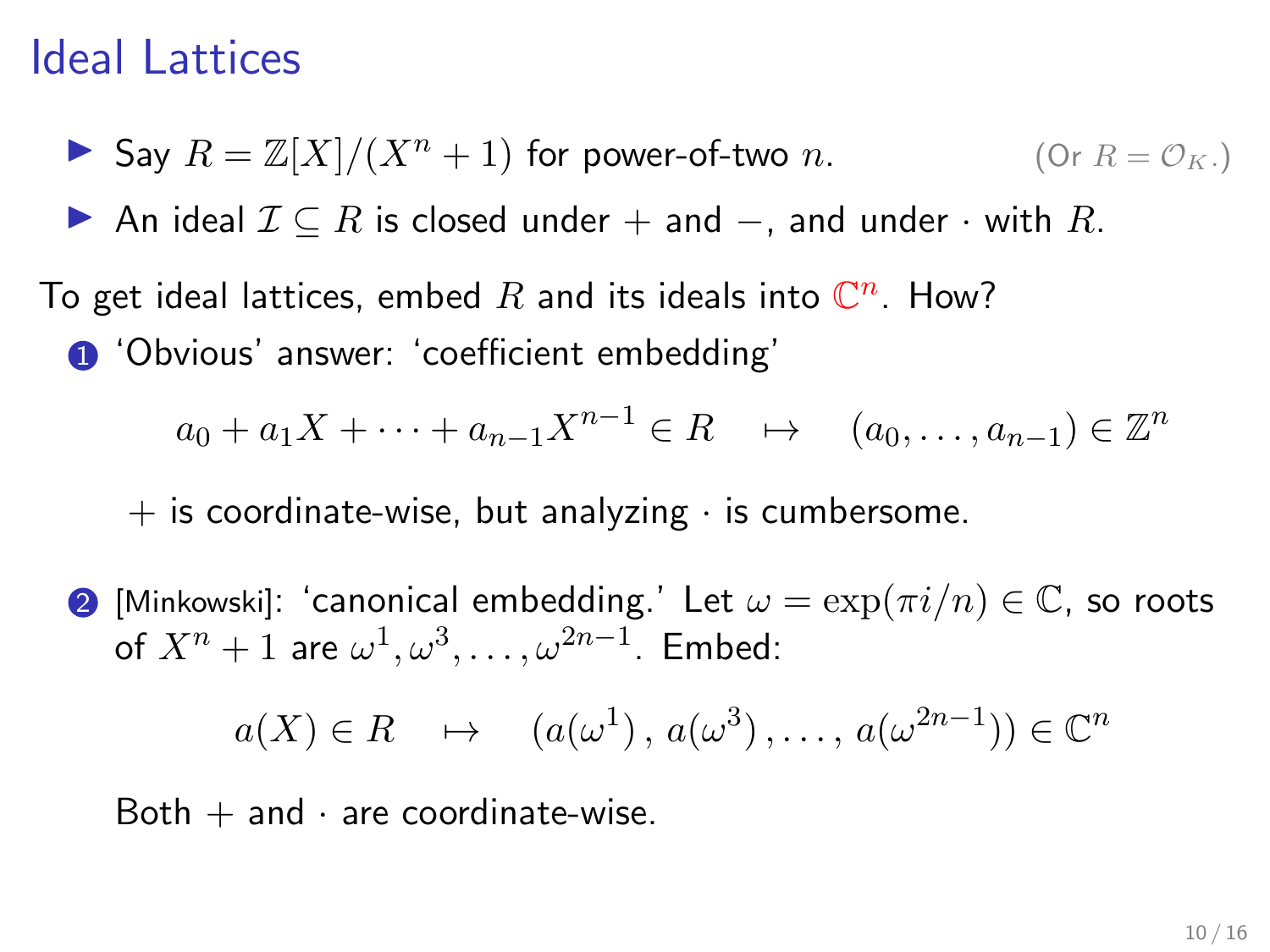Say  $R = \mathbb{Z}[X]/(X^n + 1)$  for power-of-two n. (Or  $R = \mathcal{O}_K$ .)

▶ An ideal  $\mathcal{I} \subseteq R$  is closed under  $+$  and  $-$ , and under  $\cdot$  with  $R$ .

To get ideal lattices, embed  $R$  and its ideals into  $\mathbb{R}^n$ . How? **1** 'Obvious' answer: 'coefficient embedding'

$$
a_0 + a_1 X + \dots + a_{n-1} X^{n-1} \in R \quad \mapsto \quad (a_0, \dots, a_{n-1}) \in \mathbb{Z}^n
$$

 $+$  is coordinate-wise, but analyzing  $\cdot$  is cumbersome.

**2** [Minkowski]: 'canonical embedding.' Let  $\omega = \exp(\pi i/n) \in \mathbb{C}$ , so roots of  $X^n+1$  are  $\omega^1,\omega^3,\ldots,\omega^{2n-1}.$  Embed:

$$
a(X) \in R \longrightarrow (a(\omega^1), a(\omega^3), \dots, a(\omega^{2n-1})) \in \mathbb{C}^n
$$

Both  $+$  and  $\cdot$  are coordinate-wise.

(NB: LWE error distribution is Gaussian in canonical embedding.)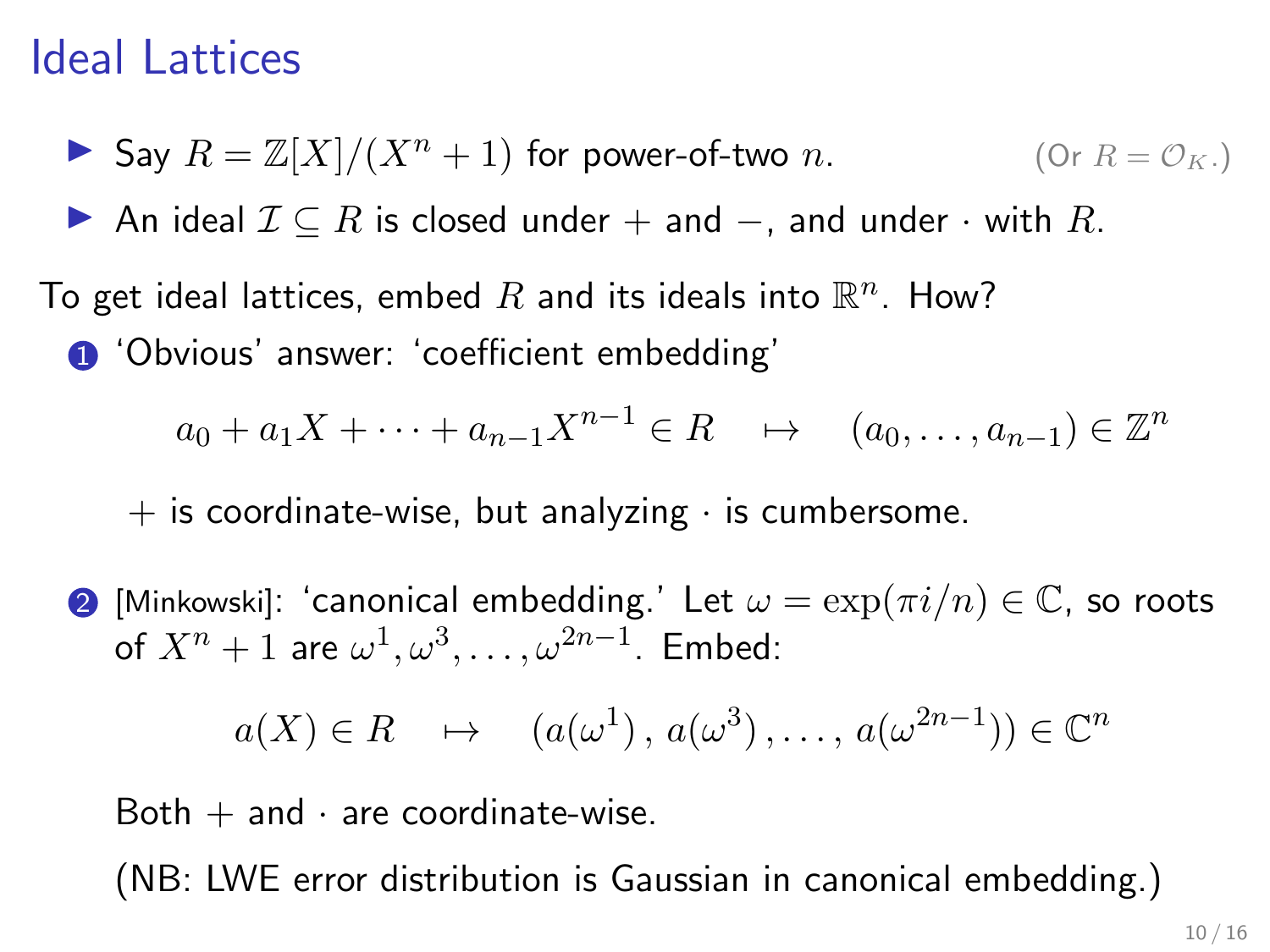▶ Say  $R = \mathbb{Z}[X]/(X^2 + 1)$ . Embeddings map  $X \mapsto \pm i$ .

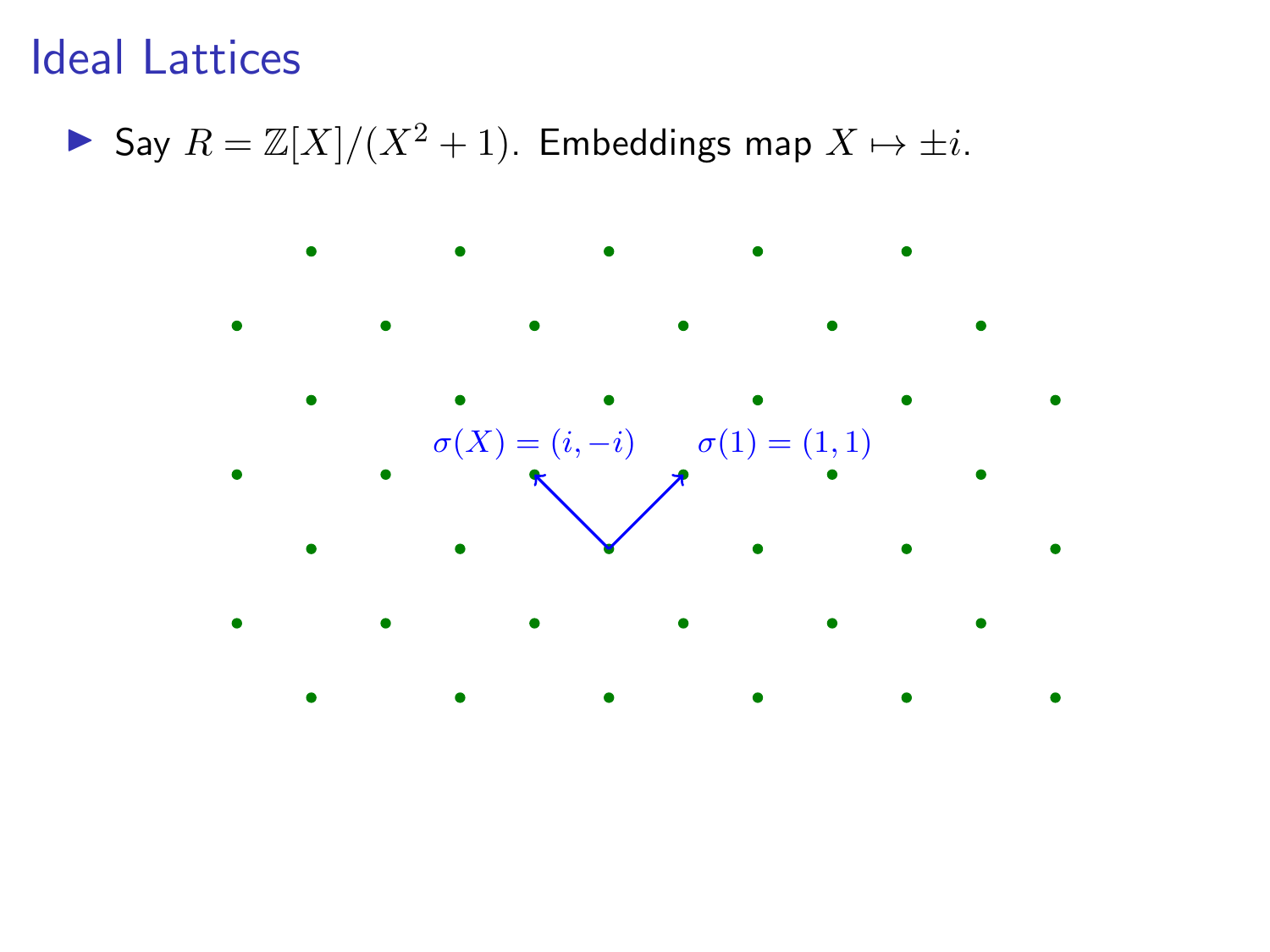▶ Say  $R = \mathbb{Z}[X]/(X^2 + 1)$ . Embeddings map  $X \mapsto \pm i$ .  $\blacktriangleright$   $\mathcal{I} = \langle X - 2, -3X + 1 \rangle$  is an ideal in R.

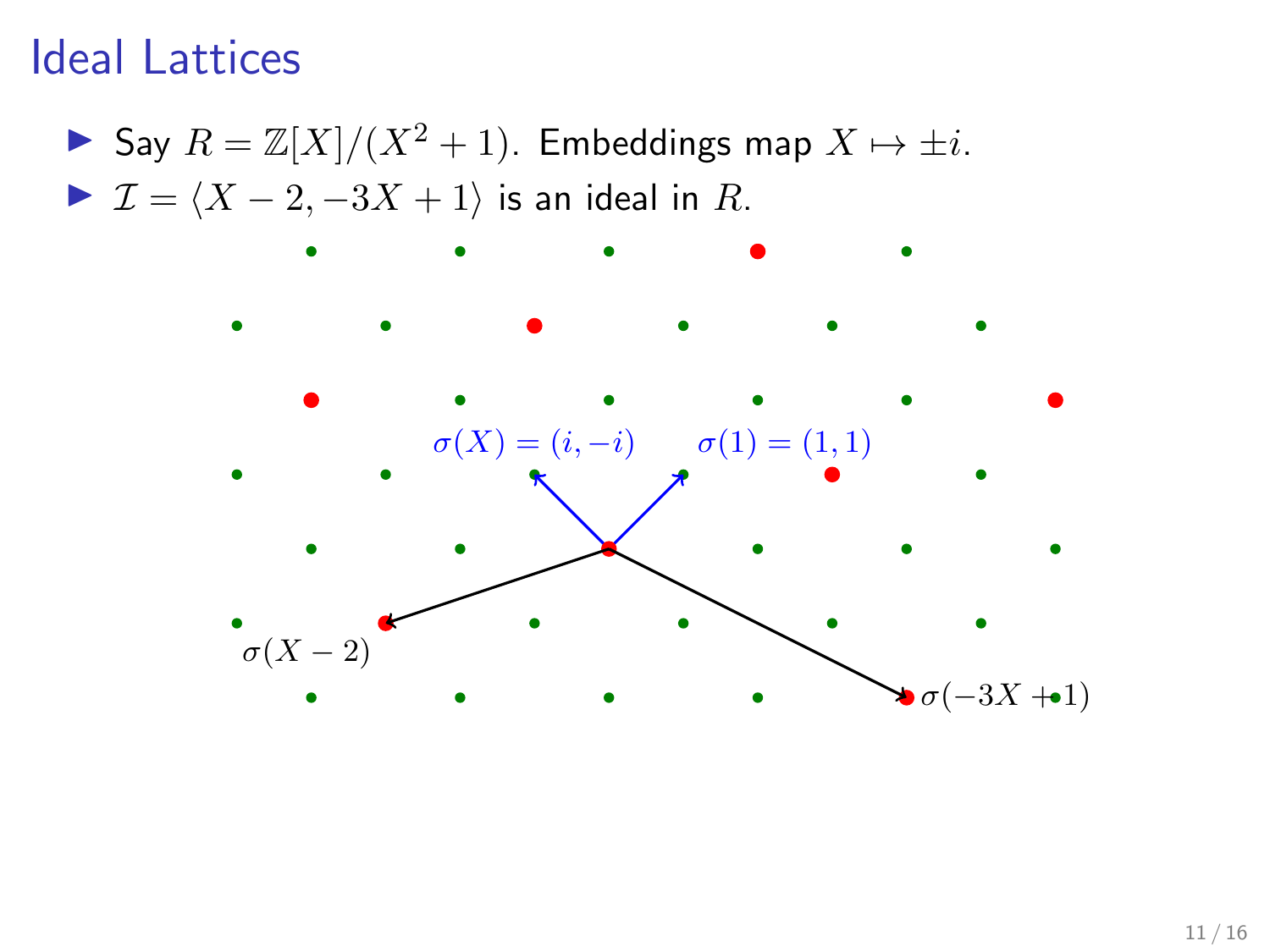▶ Say  $R = \mathbb{Z}[X]/(X^2 + 1)$ . Embeddings map  $X \mapsto \pm i$ .  $\blacktriangleright$   $\mathcal{I} = \langle X - 2, -3X + 1 \rangle$  is an ideal in R.



### (Approximate) Shortest Vector Problem

► Given (an arbitrary basis of) an arbitrary ideal  $\mathcal{I} \subseteq R$ , find a nearly shortest nonzero  $a \in \mathcal{I}$ .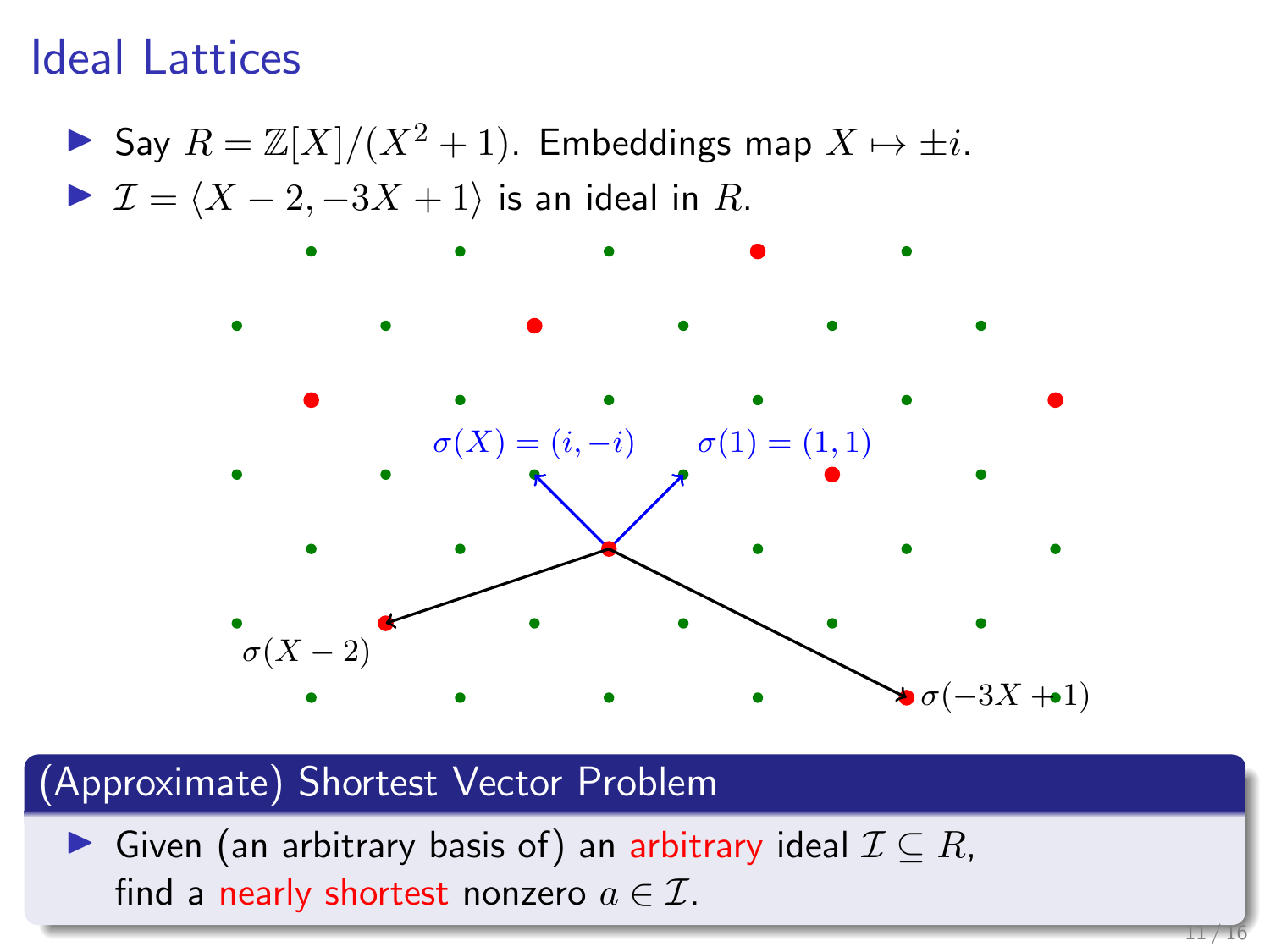## Hardness of Search Ring-LWE

#### Theorem 1

For any large enough  $q$ , solving search R-LWE is as hard as quantumly solving  $poly(n)$ -approx SVP in any (worst-case) ideal lattice in  $R = \mathcal{O}_K$ .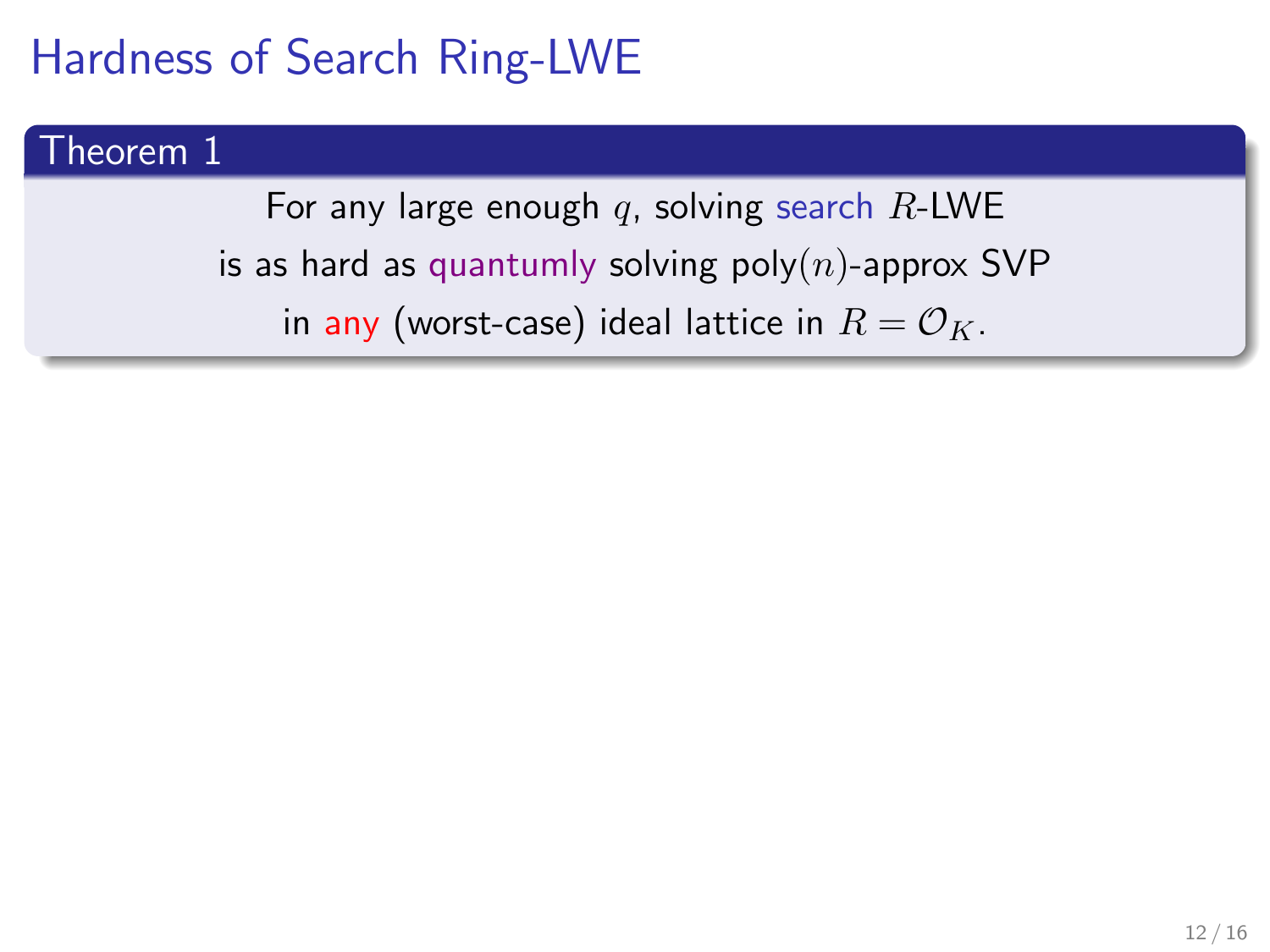# Hardness of Search Ring-LWE

#### Theorem 1

For any large enough q, solving search  $R$ -LWE is as hard as quantumly solving poly $(n)$ -approx SVP in any (worst-case) ideal lattice in  $R = \mathcal{O}_K$ .

**Proof follows the template of [Regev'05] for LWE**  $\&$  **arbitrary lattices.** Quantum component used as 'black-box;' only classical part needs adaptation to the ring setting.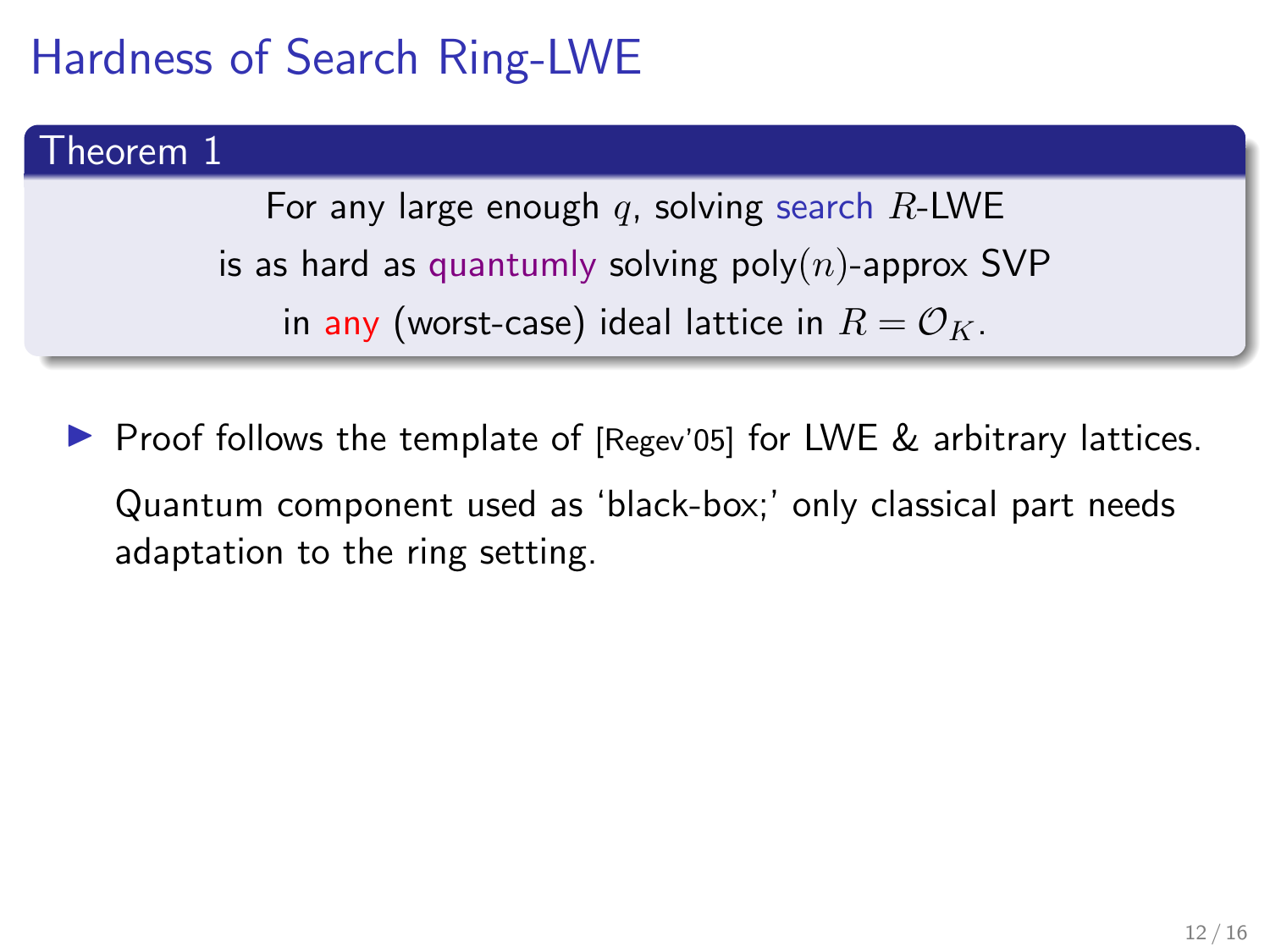# Hardness of Search Ring-LWE

#### Theorem 1

For any large enough q, solving search  $R$ -LWE is as hard as quantumly solving poly $(n)$ -approx SVP in any (worst-case) ideal lattice in  $R = \mathcal{O}_K$ .

- **Proof follows the template of [Regev'05] for LWE**  $\&$  **arbitrary lattices.** Quantum component used as 'black-box;' only classical part needs adaptation to the ring setting.
- $\triangleright$  Main technique: 'clearing ideals' while preserving  $R$ -module structure:

$$
\begin{array}{rcl} \mathcal{I}/q\mathcal{I} & \mapsto & R/qR, \\ \mathcal{I}^{\vee}/q\mathcal{I}^{\vee} & \mapsto & R^{\vee}/qR^{\vee}. \end{array}
$$

Uses Chinese remainder theorem and theory of duality for ideals.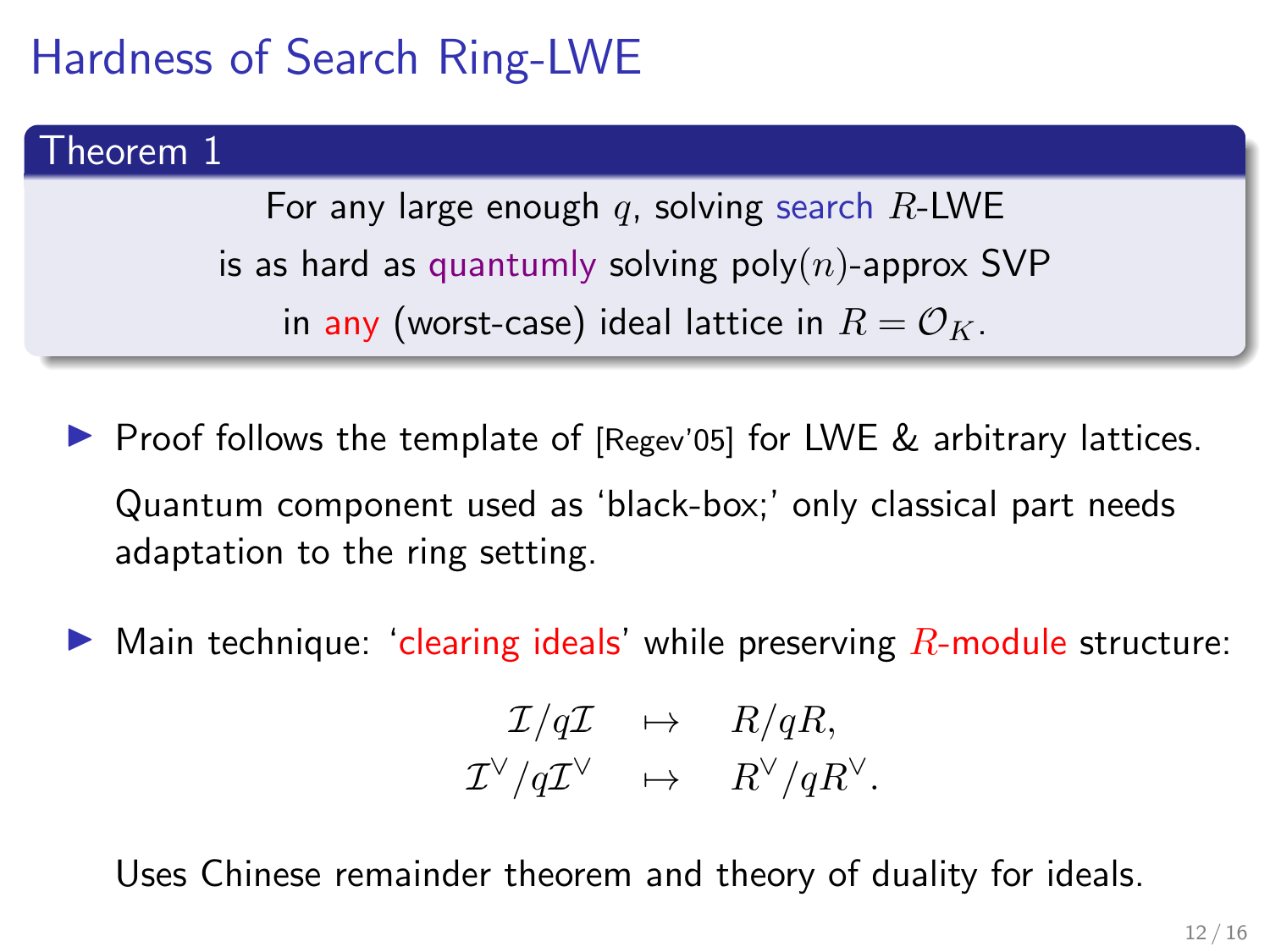# Theorem 2 Solving decision R-LWE in any cyclotomic  $R = \mathbb{Z}[\zeta_m] \cong \mathbb{Z}[X]/\Phi_m(X)$ (for any poly(n)-bounded prime  $q = 1 \text{ mod } m$ ) is as hard as solving search  $R$ -LWE.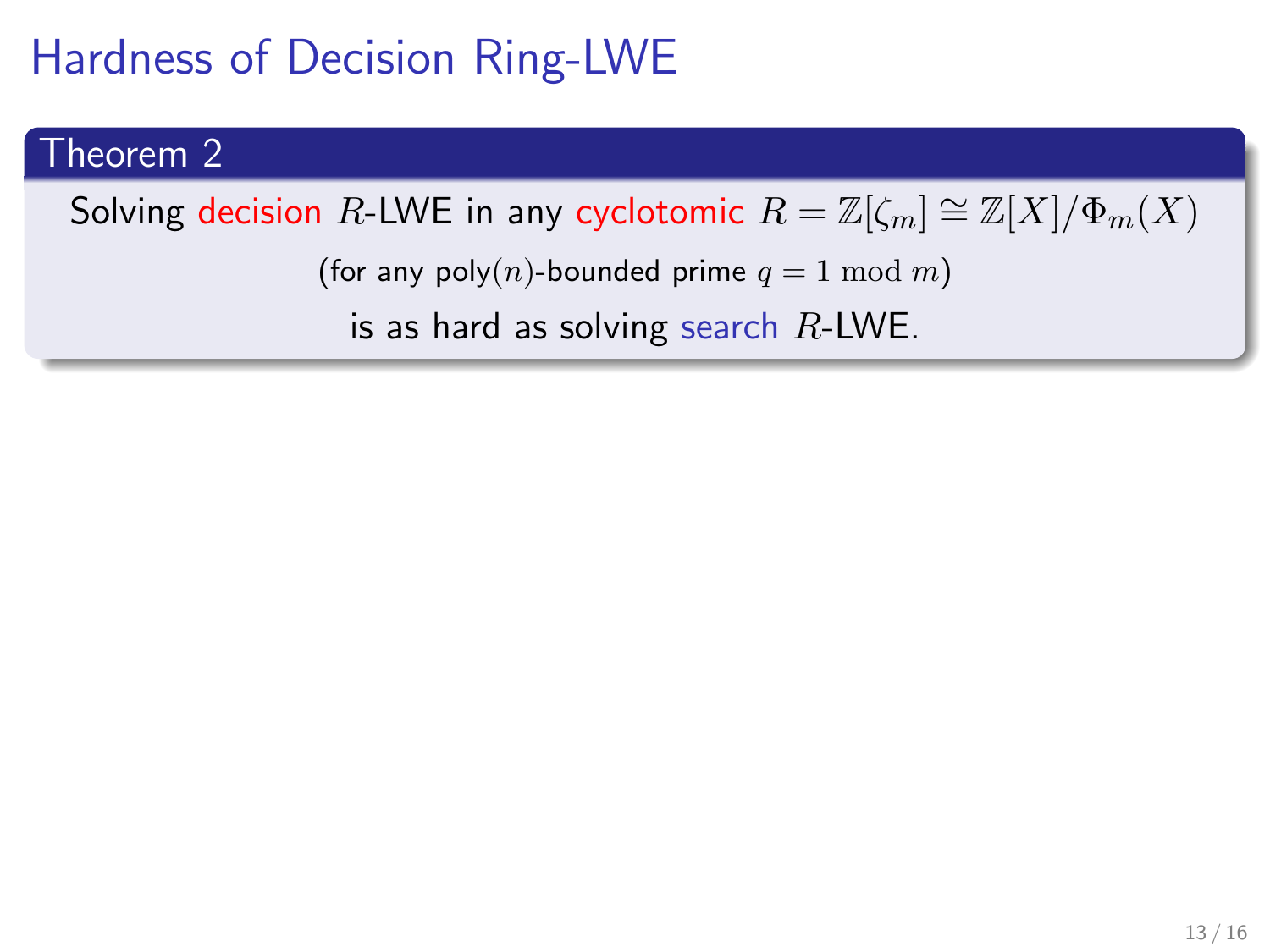### Theorem 2

Solving decision R-LWE in any cyclotomic  $R = \mathbb{Z}[\zeta_m] \cong \mathbb{Z}[X]/\Phi_m(X)$ 

(for any poly(n)-bounded prime  $q \equiv 1 \mod m$ )

is as hard as solving search  $R$ -LWE.

### Facts Used in the Proof

►  $\mathbb{Z}_q^*$  has order  $q-1=0 \mod m$ , so has an element  $\omega$  of order  $m$ .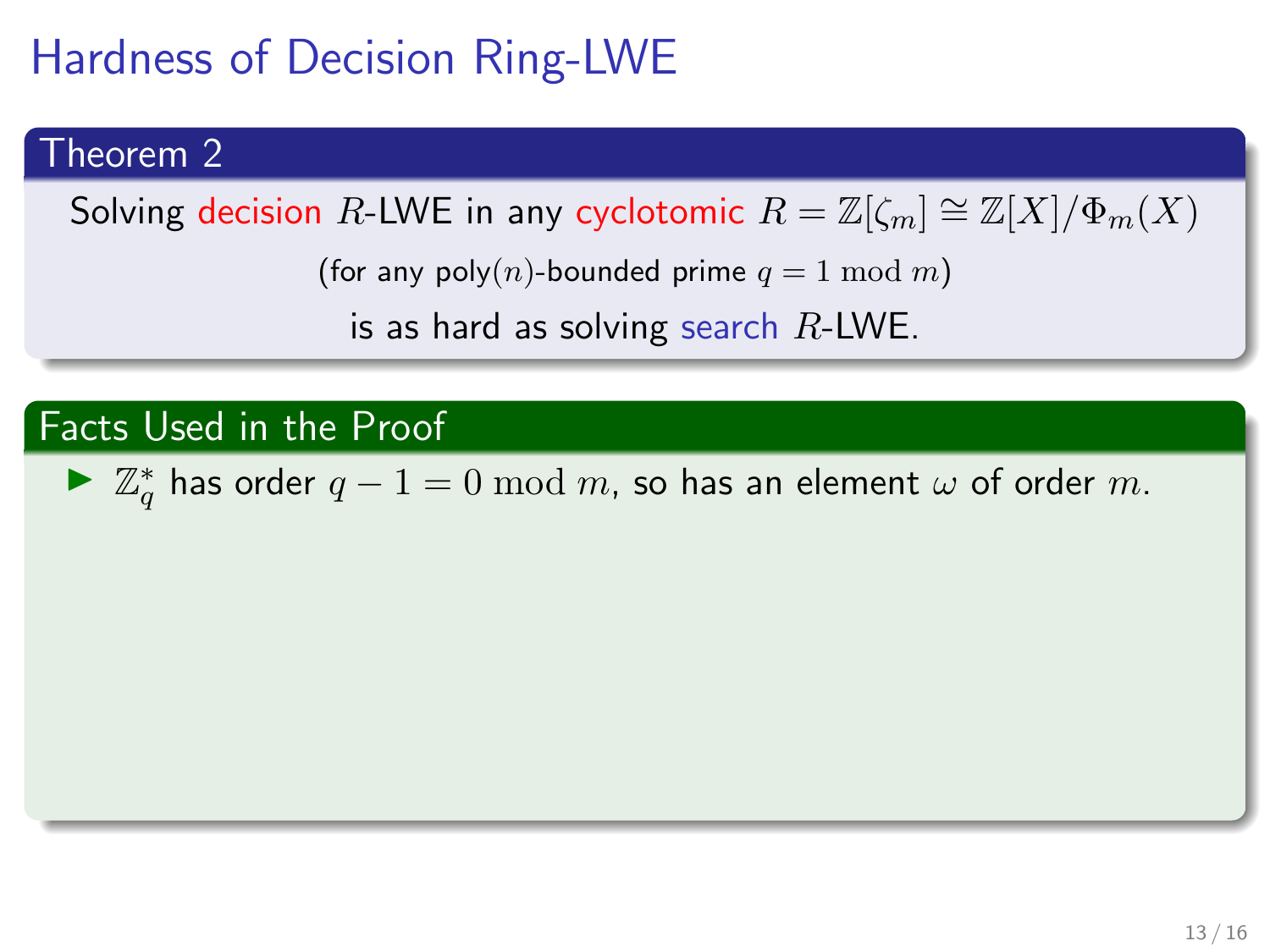#### Theorem 2

Solving decision R-LWE in any cyclotomic  $R = \mathbb{Z}[\zeta_m] \cong \mathbb{Z}[X]/\Phi_m(X)$ 

(for any poly(n)-bounded prime  $q \equiv 1 \mod m$ )

is as hard as solving search  $R$ -LWE.

### Facts Used in the Proof

►  $\mathbb{Z}_q^*$  has order  $q-1=0 \mod m$ , so has an element  $\omega$  of order  $m$ .

 $\blacktriangleright$  Modulo  $q$ ,  $\Phi_m(X)$  has  $n = \varphi(m)$  roots  $\omega^j$ , for  $j \in \mathbb{Z}_m^*$ .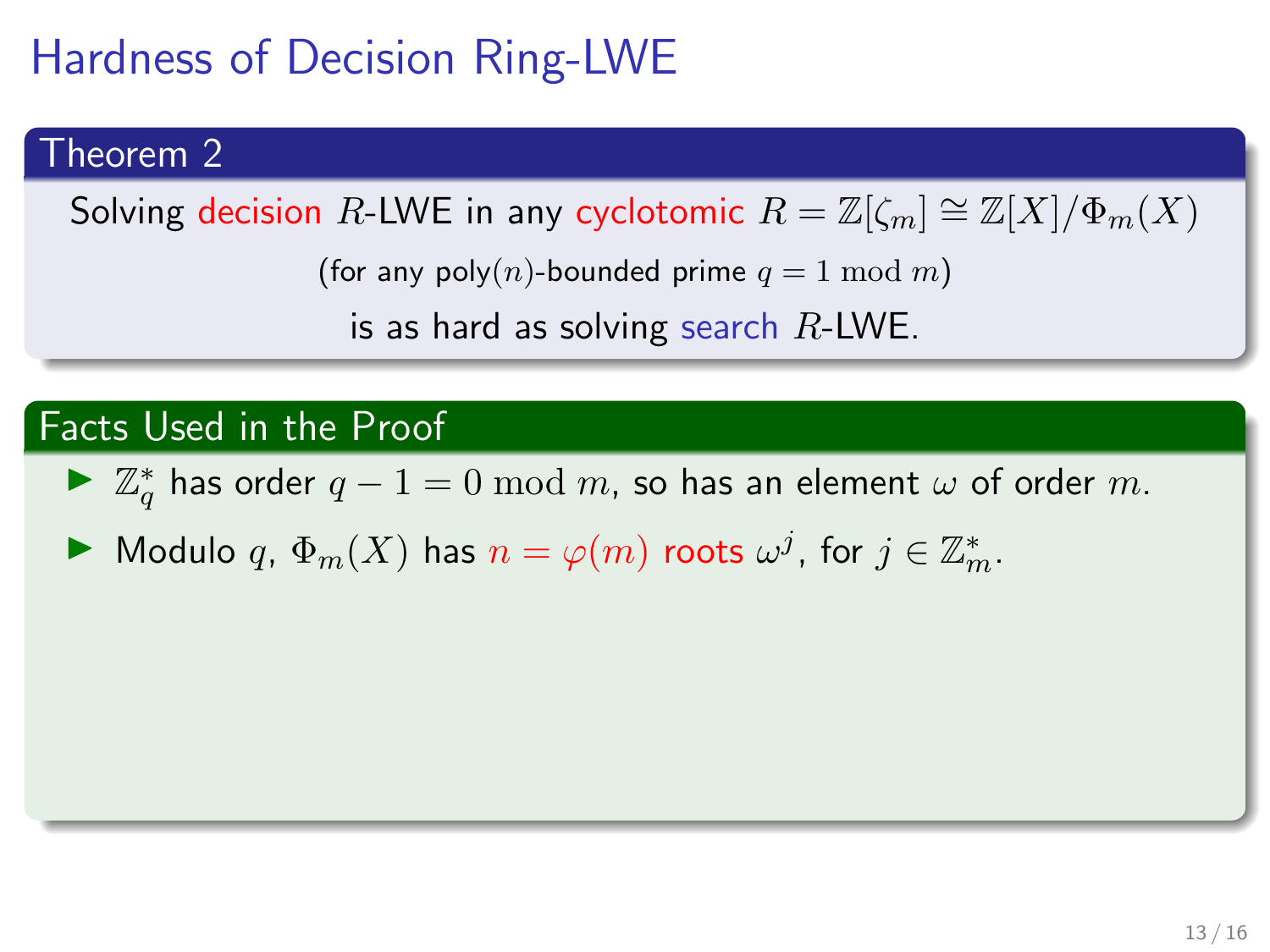#### Theorem 2

Solving decision R-LWE in any cyclotomic  $R = \mathbb{Z}[\zeta_m] \cong \mathbb{Z}[X]/\Phi_m(X)$ 

(for any poly(n)-bounded prime  $q \equiv 1 \mod m$ )

is as hard as solving search  $R$ -LWE.

### Facts Used in the Proof

- ►  $\mathbb{Z}_q^*$  has order  $q-1=0 \mod m$ , so has an element  $\omega$  of order  $m$ .
- $\blacktriangleright$  Modulo  $q$ ,  $\Phi_m(X)$  has  $n = \varphi(m)$  roots  $\omega^j$ , for  $j \in \mathbb{Z}_m^*$ .
- ► So there is a ring isomorphism  $R_q \cong \mathbb{Z}_q^n$  given by

$$
a(X) \in R_q \mapsto \left( a(\omega^j) \right)_{j \in \mathbb{Z}_m^*} \in \mathbb{Z}_q^n.
$$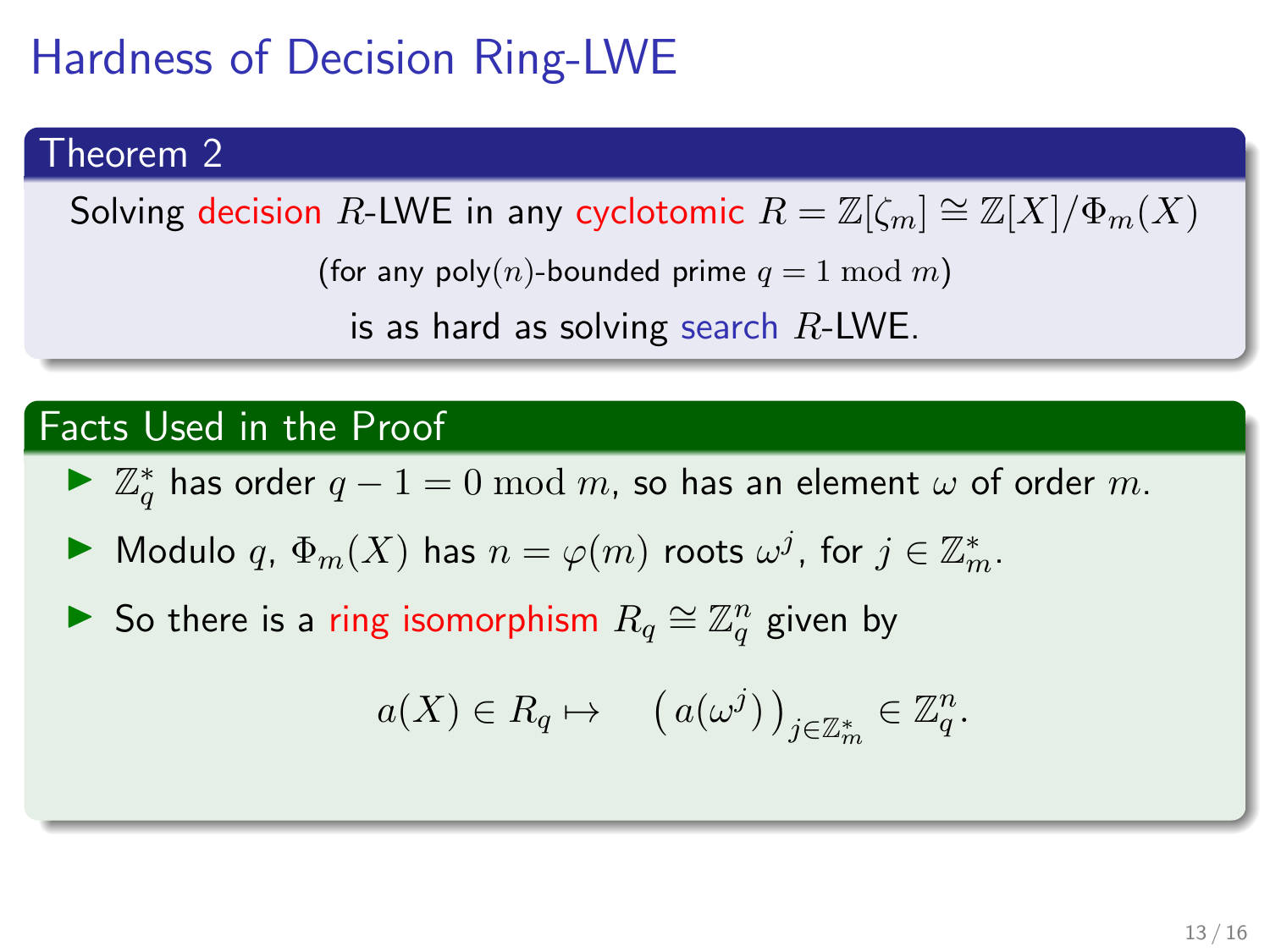### Theorem 2

Solving decision Ring-LWE in 
$$
R_q = \mathbb{Z}_q[X]/\Phi_m(X)
$$
 is as hard as solving search Ring-LWE.

### Proof Sketch

Given:  $O$  distinguishes samples  $(a, b \approx a \cdot s)$  from uniform  $(a, b)$ .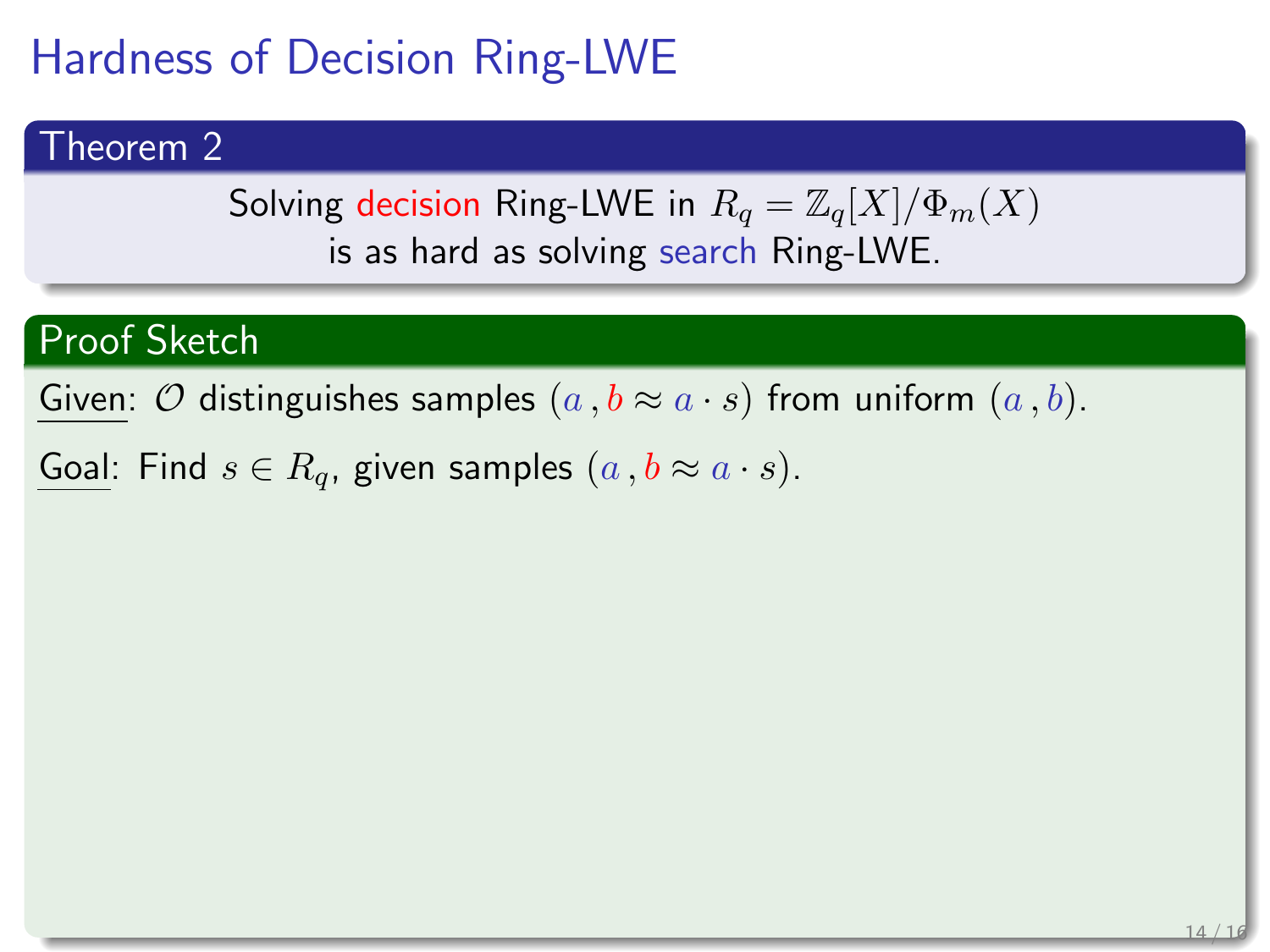#### Theorem 2

Solving decision Ring-LWE in  $R_q = \mathbb{Z}_q[X]/\Phi_m(X)$ is as hard as solving search Ring-LWE.

### Proof Sketch

Given:  $O$  distinguishes samples  $(a, b \approx a \cdot s)$  from uniform  $(a, b)$ .

Goal: Find  $s \in R_q$ , given samples  $(a, b \approx a \cdot s)$ .

 $\textbf{D}$  Equivalent to finding  $s(\omega^j) \in \mathbb{Z}_q$  for all  $j \in \mathbb{Z}_m^*.$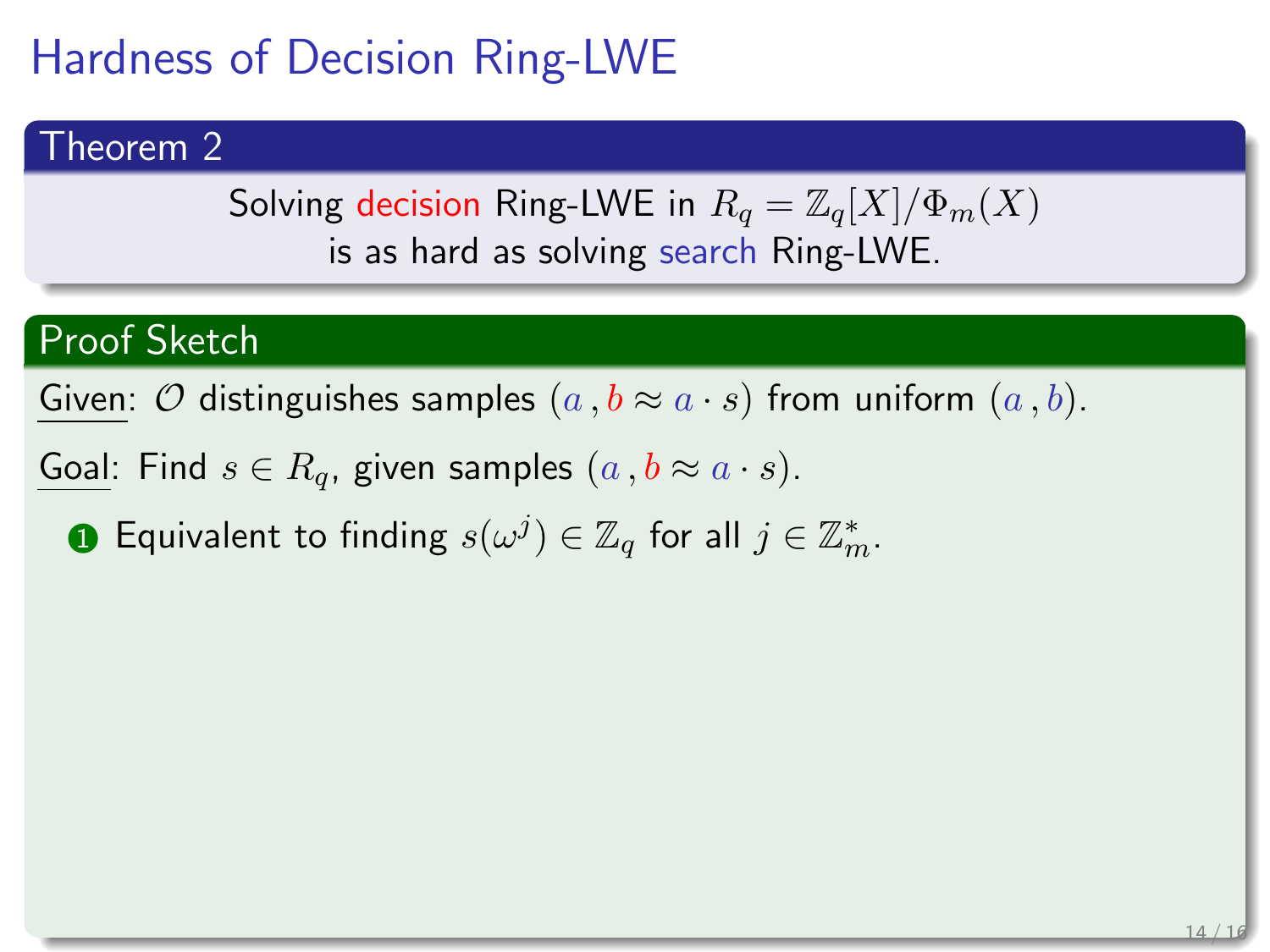### Theorem 2

Solving decision Ring-LWE in  $R_q = \mathbb{Z}_q[X]/\Phi_m(X)$ is as hard as solving search Ring-LWE.

### Proof Sketch

Given:  $O$  distinguishes samples  $(a, b \approx a \cdot s)$  from uniform  $(a, b)$ .

- $\textbf{D}$  Equivalent to finding  $s(\omega^j) \in \mathbb{Z}_q$  for all  $j \in \mathbb{Z}_m^*.$
- $\bullet$  Hybrid argument: randomize <u>one</u>  $b(\omega^j) \in \mathbb{Z}_q$ ; or <u>two;</u> or <u>three;</u> or  $\ldots$ Then  $\mathcal O$  must distinguish relative to some  $\omega^{j^*}.$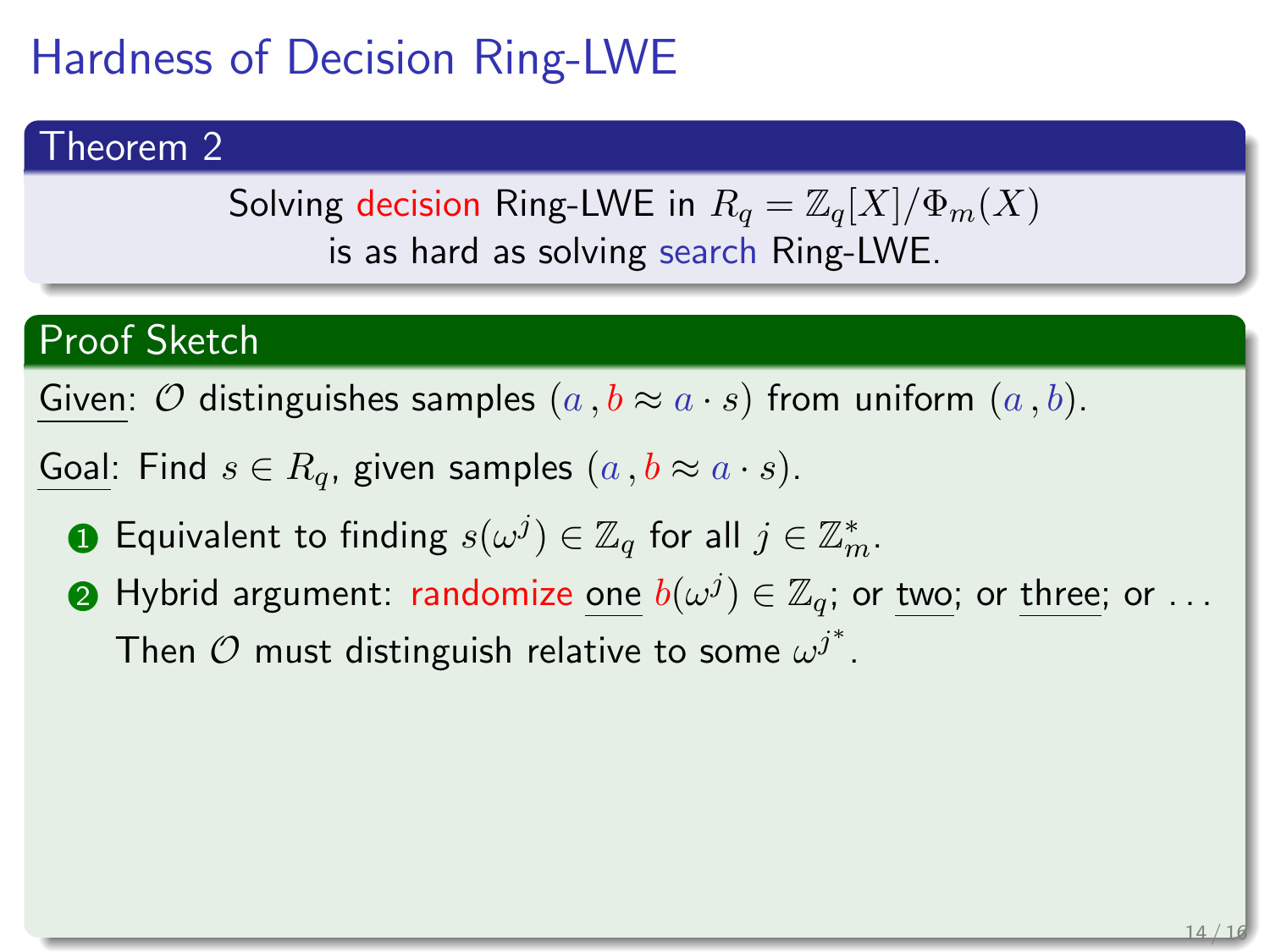#### Theorem 2

Solving decision Ring-LWE in  $R_q = \mathbb{Z}_q[X]/\Phi_m(X)$ is as hard as solving search Ring-LWE.

### Proof Sketch

Given:  $O$  distinguishes samples  $(a, b \approx a \cdot s)$  from uniform  $(a, b)$ .

- $\textbf{D}$  Equivalent to finding  $s(\omega^j) \in \mathbb{Z}_q$  for all  $j \in \mathbb{Z}_m^*.$
- $\bullet$  Hybrid argument: randomize <u>one</u>  $b(\omega^j) \in \mathbb{Z}_q$ ; or <u>two;</u> or <u>three;</u> or  $\ldots$ Then  $\mathcal O$  must distinguish relative to some  $\omega^{j^*}.$
- $\bullet$  Using  $\mathcal{O},$  guess-and-check to find  $s(\omega^{j^*})\in \mathbb{Z}_q.$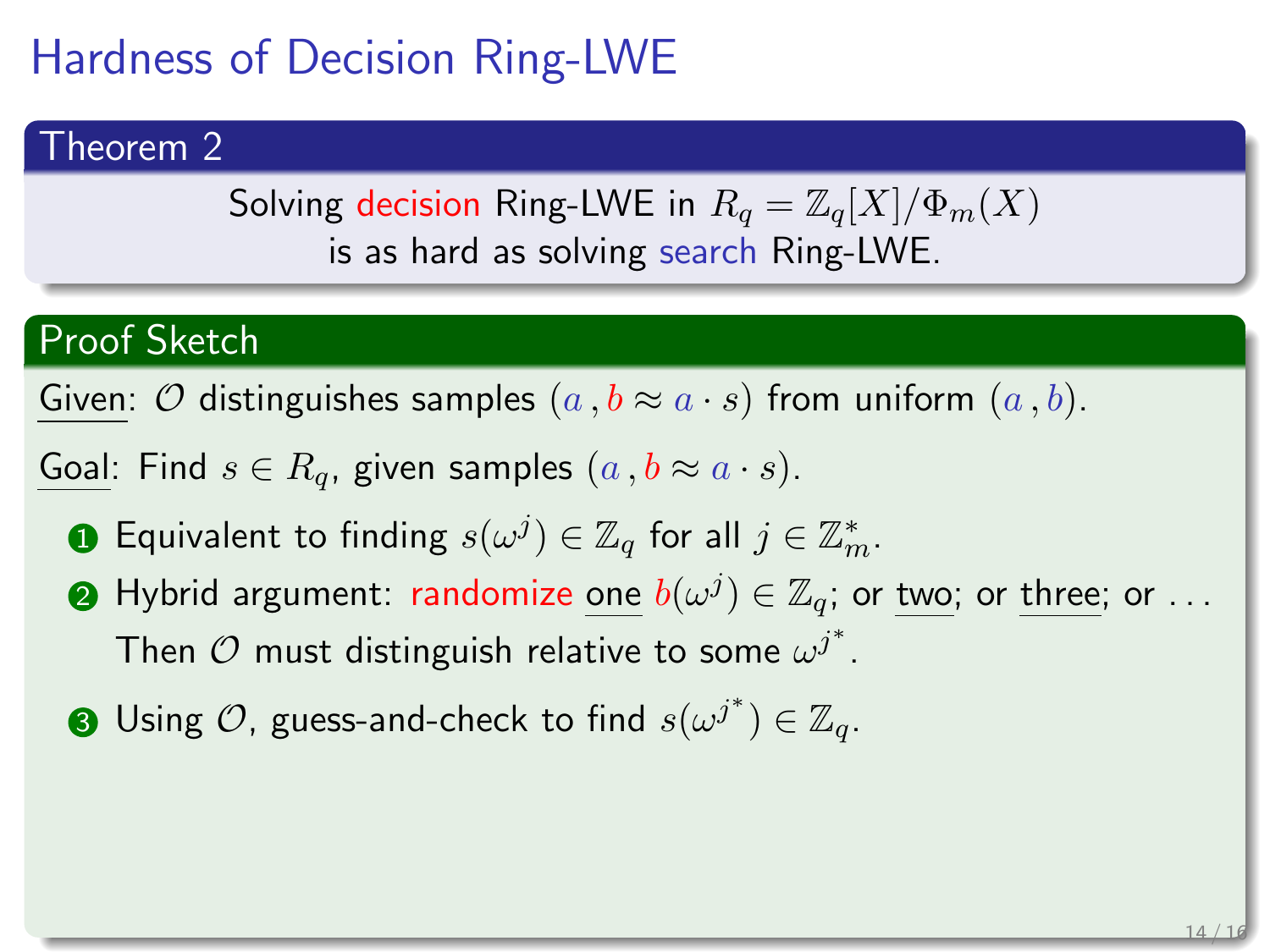### Theorem 2

Solving decision Ring-LWE in  $R_q = \mathbb{Z}_q[X]/\Phi_m(X)$ is as hard as solving search Ring-LWE.

### Proof Sketch

Given:  $O$  distinguishes samples  $(a, b \approx a \cdot s)$  from uniform  $(a, b)$ .

- $\textbf{D}$  Equivalent to finding  $s(\omega^j) \in \mathbb{Z}_q$  for all  $j \in \mathbb{Z}_m^*.$
- $\bullet$  Hybrid argument: randomize <u>one</u>  $b(\omega^j) \in \mathbb{Z}_q$ ; or <u>two;</u> or <u>three;</u> or  $\ldots$ Then  $\mathcal O$  must distinguish relative to some  $\omega^{j^*}.$
- $\bullet$  Using  $\mathcal{O}$ , guess-and-check to find  $s(\omega^{j^*})\in \mathbb{Z}_q.$
- $\, {\bf 4} \,$  How to find other  $s(\omega^j)?$  Couldn't  ${\cal O}$  be useless at other roots?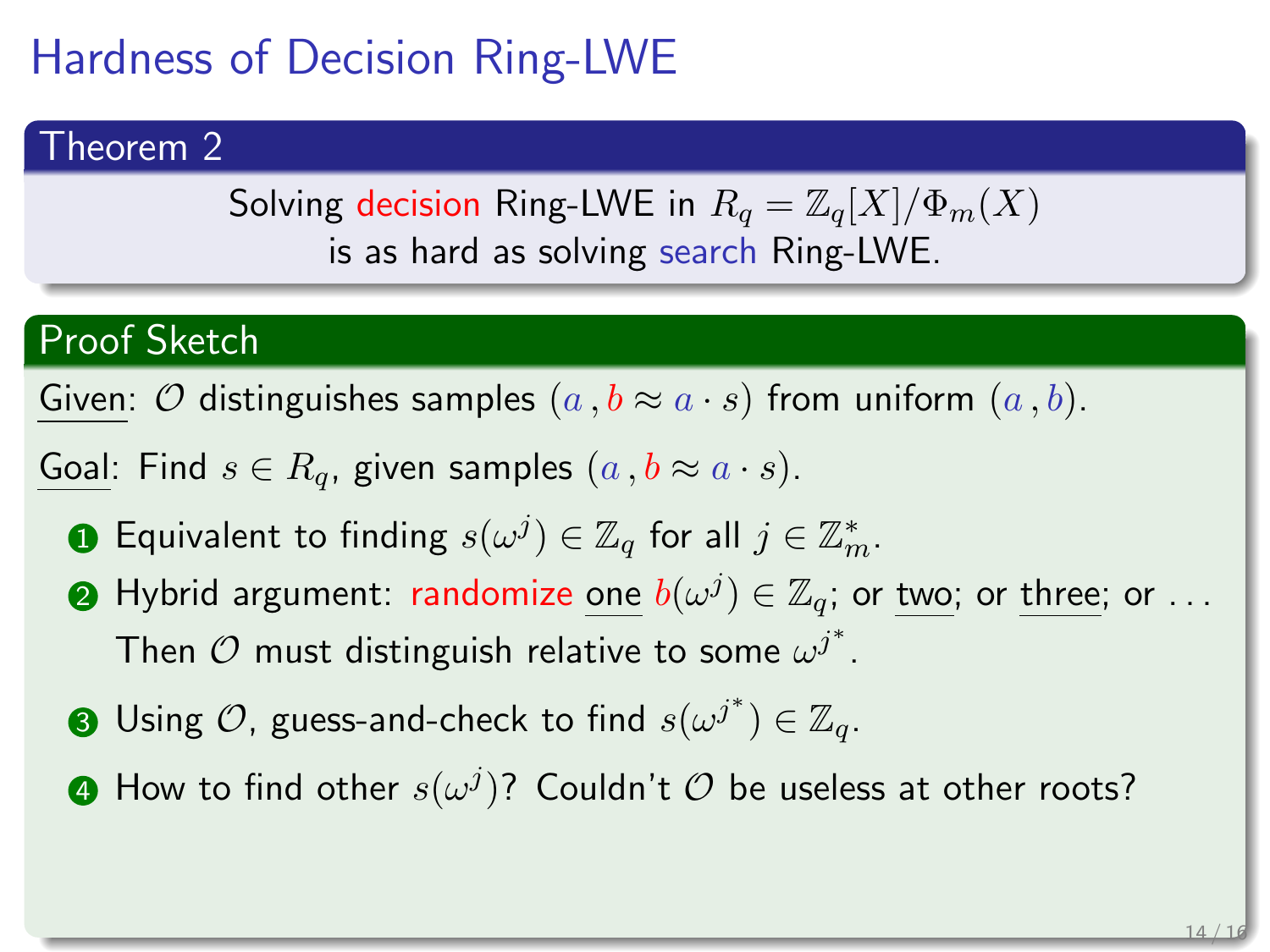### Theorem 2

Solving decision Ring-LWE in  $R_q = \mathbb{Z}_q[X]/\Phi_m(X)$ is as hard as solving search Ring-LWE.

### Proof Sketch

Given:  $O$  distinguishes samples  $(a, b \approx a \cdot s)$  from uniform  $(a, b)$ .

- $\textbf{D}$  Equivalent to finding  $s(\omega^j) \in \mathbb{Z}_q$  for all  $j \in \mathbb{Z}_m^*.$
- $\bullet$  Hybrid argument: randomize <u>one</u>  $b(\omega^j) \in \mathbb{Z}_q$ ; or <u>two;</u> or <u>three;</u> or  $\ldots$ Then  $\mathcal O$  must distinguish relative to some  $\omega^{j^*}.$
- $\bullet$  Using  $\mathcal{O}$ , guess-and-check to find  $s(\omega^{j^*})\in \mathbb{Z}_q.$
- $\, {\bf 4} \,$  How to find other  $s(\omega^j)?$  Couldn't  ${\cal O}$  be useless at other roots?  $\omega\mapsto \omega^k\,\left(k\in\mathbb{Z}_m^*\right)$  permutes roots of  $\Phi_m(X)$ , and preserves error.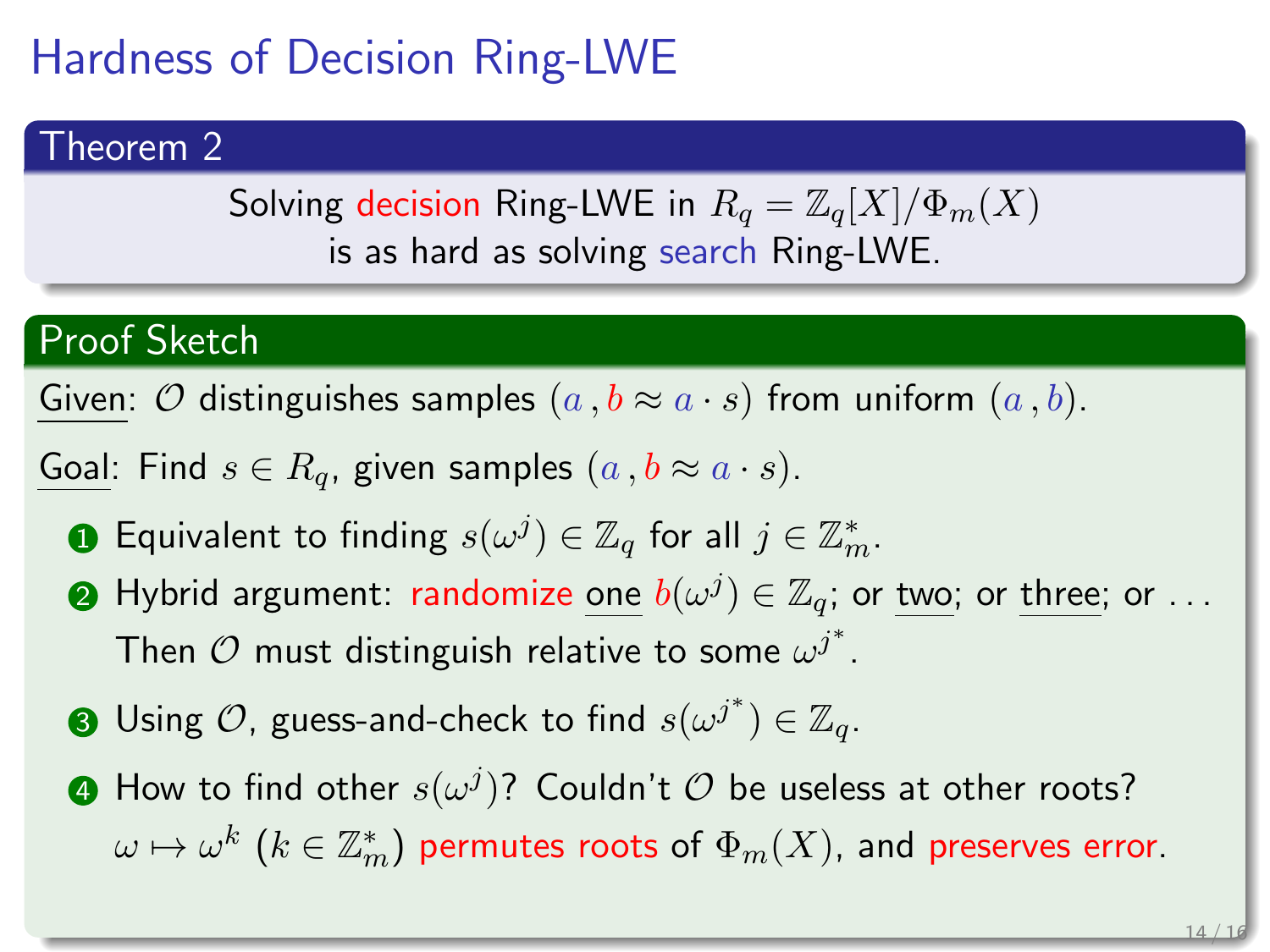### Theorem 2

Solving decision Ring-LWE in  $R_q = \mathbb{Z}_q[X]/\Phi_m(X)$ is as hard as solving search Ring-LWE.

### Proof Sketch

Given:  $O$  distinguishes samples  $(a, b \approx a \cdot s)$  from uniform  $(a, b)$ .

- $\textbf{D}$  Equivalent to finding  $s(\omega^j) \in \mathbb{Z}_q$  for all  $j \in \mathbb{Z}_m^*.$
- $\bullet$  Hybrid argument: randomize <u>one</u>  $b(\omega^j) \in \mathbb{Z}_q$ ; or <u>two;</u> or <u>three;</u> or  $\ldots$ Then  $\mathcal O$  must distinguish relative to some  $\omega^{j^*}.$
- $\bullet$  Using  $\mathcal{O}$ , guess-and-check to find  $s(\omega^{j^*})\in \mathbb{Z}_q.$
- $\, {\bf 4} \,$  How to find other  $s(\omega^j)?$  Couldn't  ${\cal O}$  be useless at other roots?  $\omega\mapsto \omega^k\,\left(k\in\mathbb{Z}_m^*\right)$  permutes roots of  $\Phi_m(X)$ , and preserves error. So send each  $\omega^j$  to  $\omega^{j^*}$ , and use  ${\cal O}$  to find  $s(\omega^j).$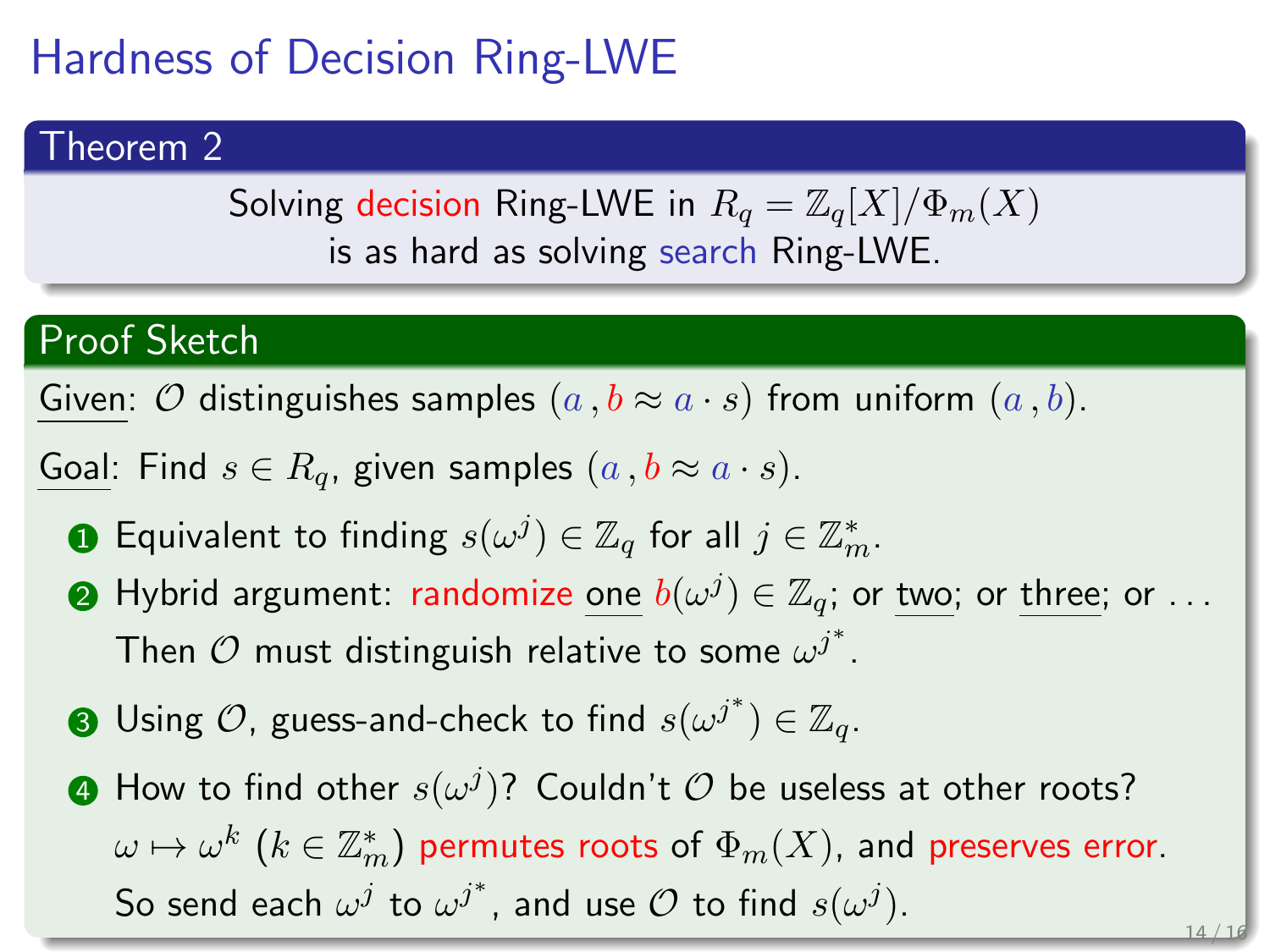$\bullet$  Search-R-LWE is quantumly at least as hard as approx-R-SVP. Is there a classical reduction?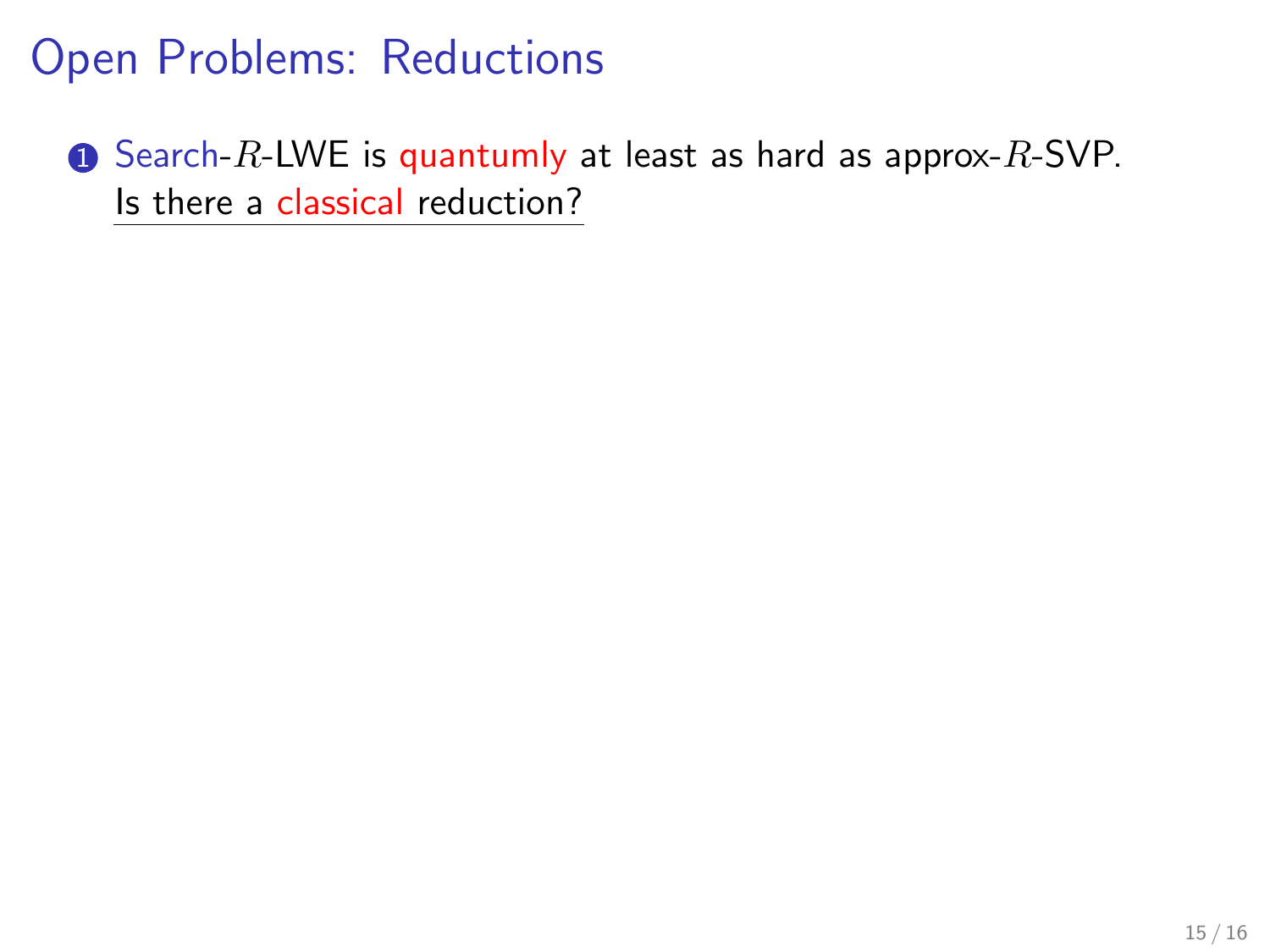- **1** Search-R-LWE is quantumly at least as hard as approx-R-SVP. Is there a classical reduction?
	- $\star$  [P'09] reduces GapSVP (i.e., estimate  $\lambda_1(\mathcal{L})$ ) on general lattices to plain-LWE, classically.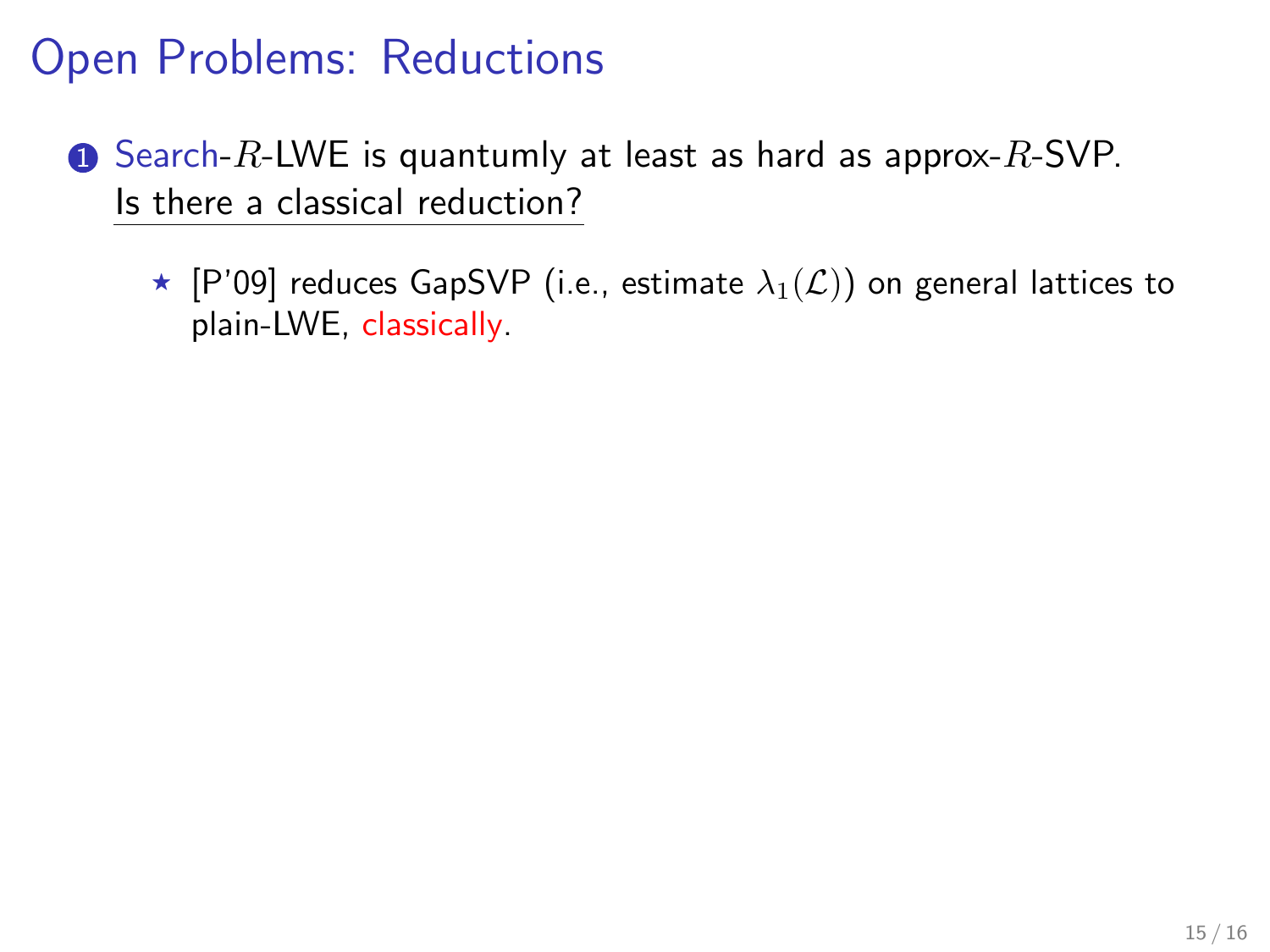- $\bullet$  Search-R-LWE is quantumly at least as hard as approx-R-SVP. Is there a classical reduction?
	- $\star$  [P'09] reduces GapSVP (i.e., estimate  $\lambda_1(\mathcal{L})$ ) on general lattices to plain-LWE, classically.
	- $\star$  But estimating  $\lambda_1(\mathcal{L})$  is trivially easy on ideal lattices! Finding short vectors is what appears hard.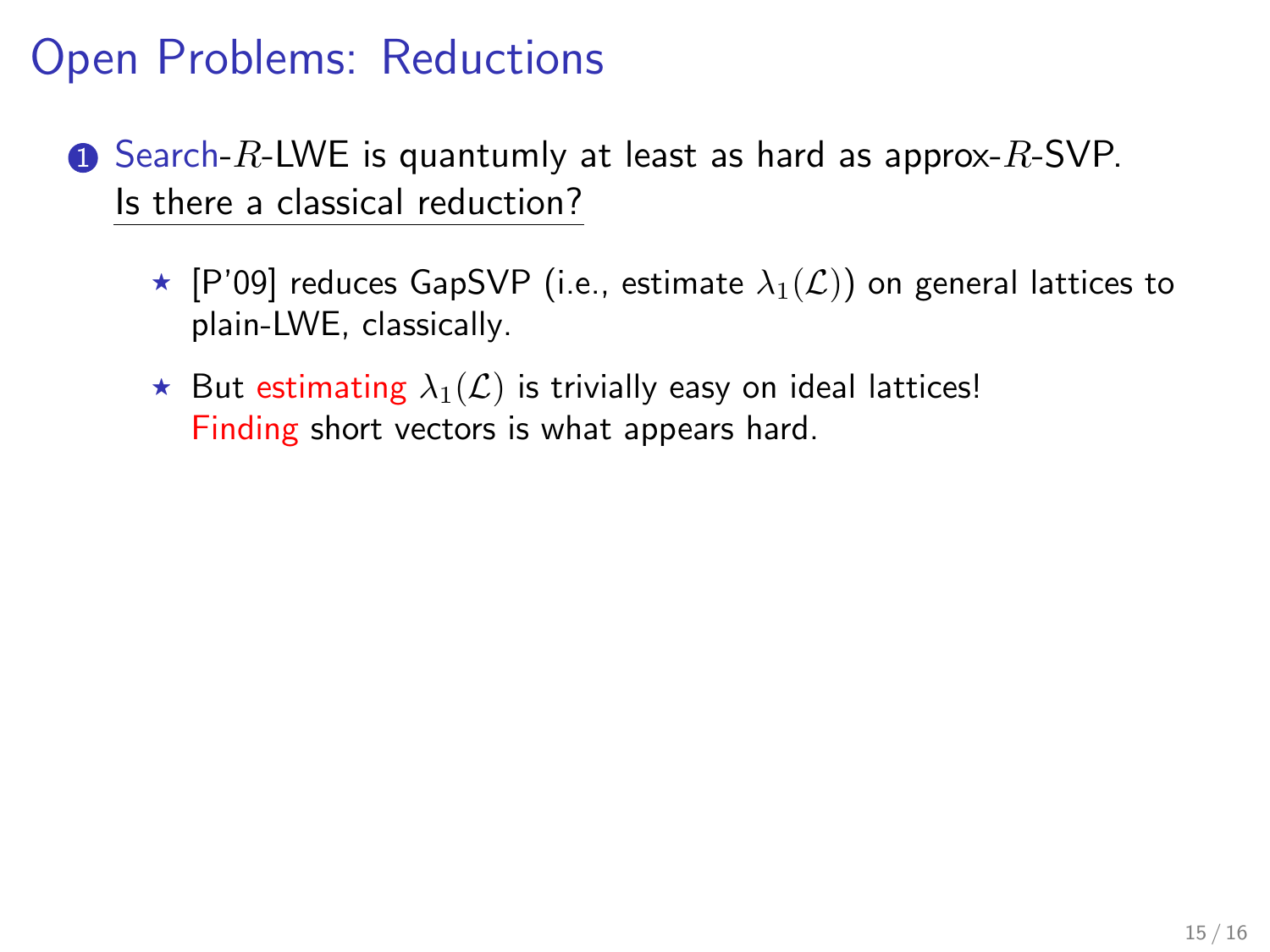- **1** Search-R-LWE is quantumly at least as hard as approx-R-SVP. Is there a classical reduction?
	- $\star$  [P'09] reduces GapSVP (i.e., estimate  $\lambda_1(\mathcal{L})$ ) on general lattices to plain-LWE, classically.
	- $\star$  But estimating  $\lambda_1(\mathcal{L})$  is trivially easy on ideal lattices! Finding short vectors is what appears hard.
- $\bullet$  Search- and decision-R-LWE are equivalent in cyclotomic R. Does this hold in other kinds of rings?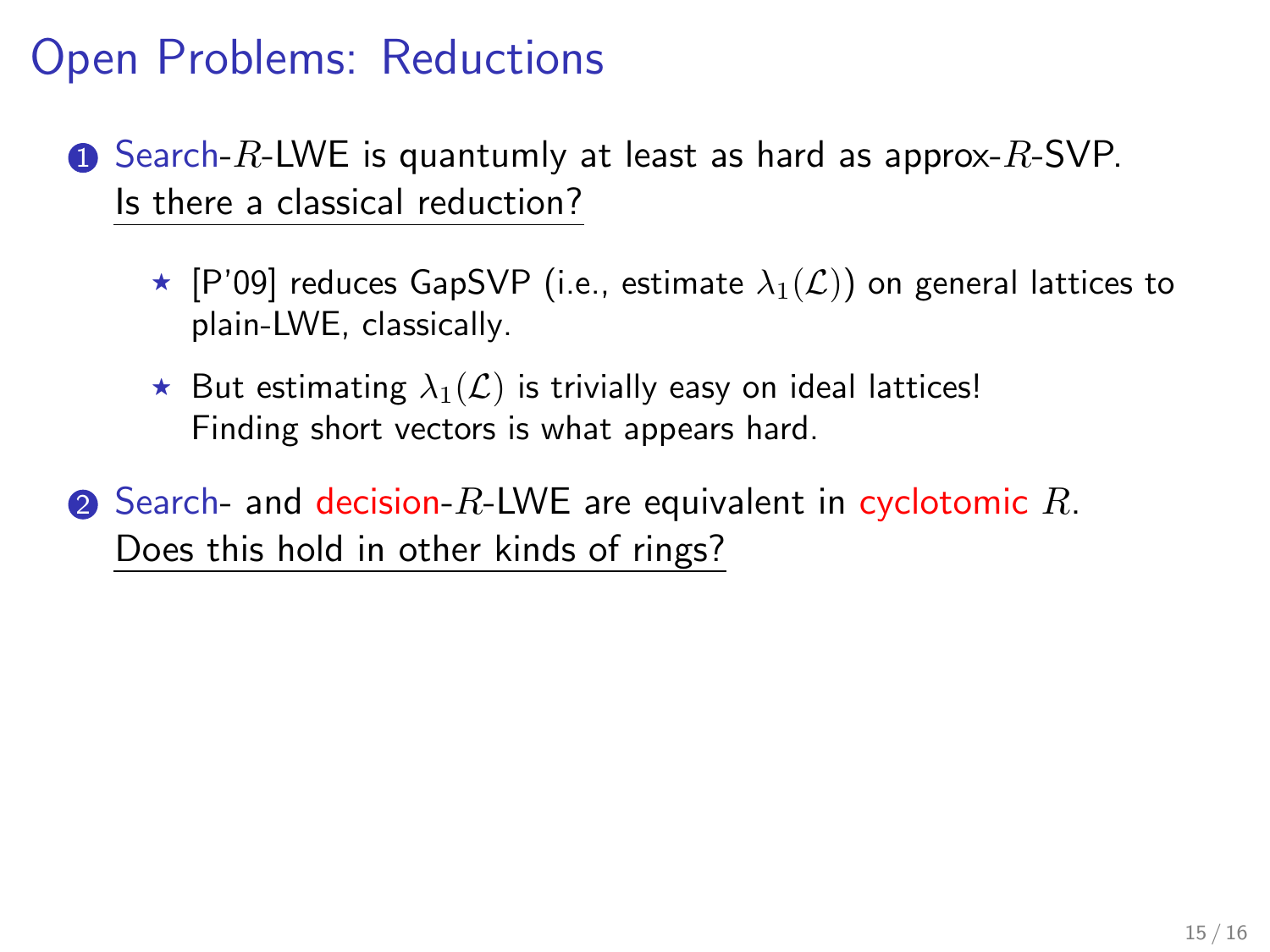- **1** Search-R-LWE is quantumly at least as hard as approx-R-SVP. Is there a classical reduction?
	- $\star$  [P'09] reduces GapSVP (i.e., estimate  $\lambda_1(\mathcal{L})$ ) on general lattices to plain-LWE, classically.
	- $\star$  But estimating  $\lambda_1(\mathcal{L})$  is trivially easy on ideal lattices! Finding short vectors is what appears hard.
- **2** Search- and decision-R-LWE are equivalent in cyclotomic  $R$ . Does this hold in other kinds of rings?

 $\star$  Yes, for any Galois number field (identical proof).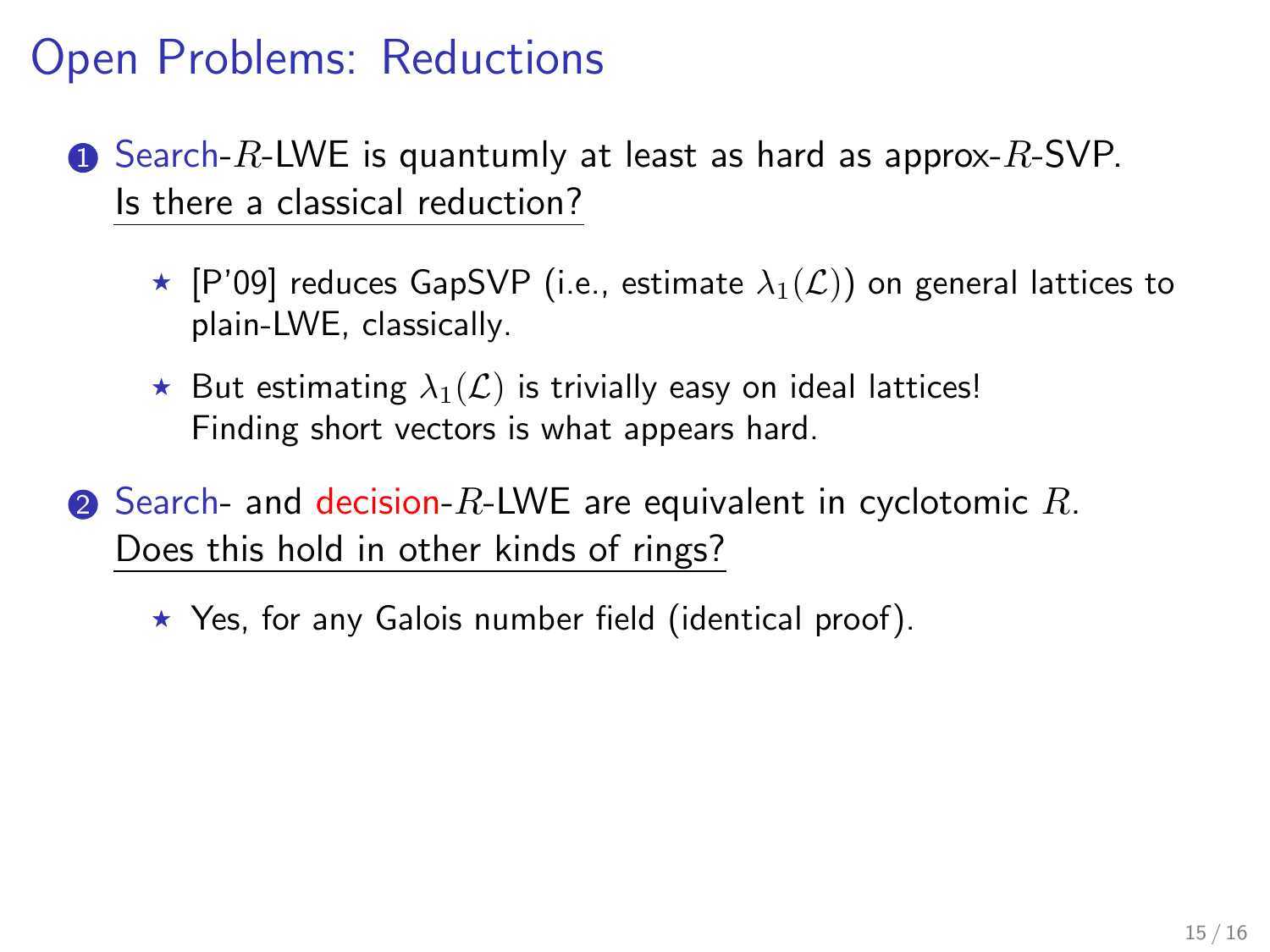- $\bullet$  Search-R-LWE is quantumly at least as hard as approx-R-SVP. Is there a classical reduction?
	- $\star$  [P'09] reduces GapSVP (i.e., estimate  $\lambda_1(\mathcal{L})$ ) on general lattices to plain-LWE, classically.
	- $\star$  But estimating  $\lambda_1(\mathcal{L})$  is trivially easy on ideal lattices! Finding short vectors is what appears hard.
- **2** Search- and decision-R-LWE are equivalent in cyclotomic  $R$ . Does this hold in other kinds of rings?
	- $\star$  Yes, for any Galois number field (identical proof).
	- $\star$  Probably not, for carefully constructed rings S, moduli q, and errors! Decision-S-LWE easily broken, but search unaffected. [EHL'14,ELOS'15] Update  $8/2016$ : both search and decision are broken [CIV'16,P'16]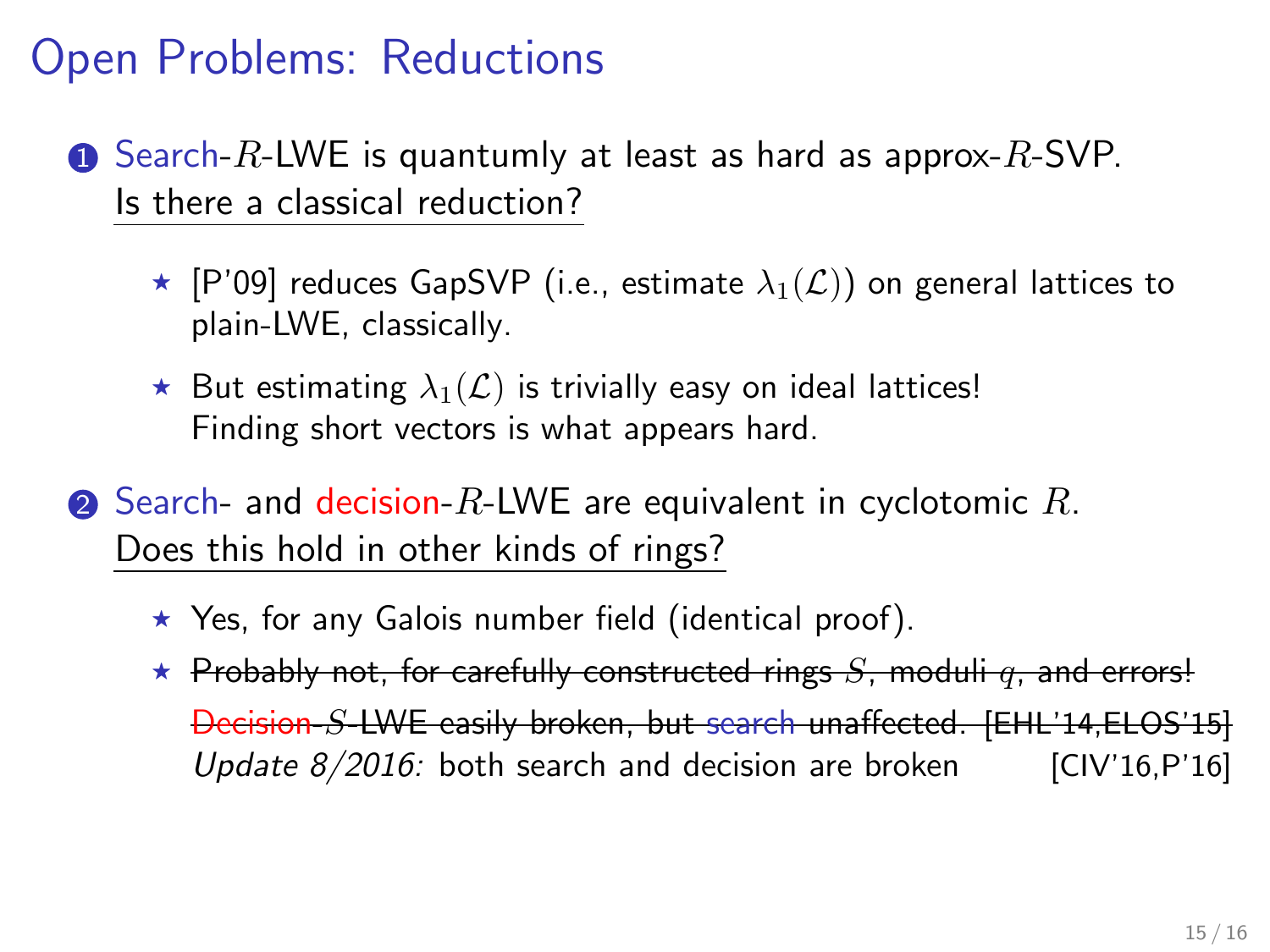- **1** Search-R-LWE is quantumly at least as hard as approx-R-SVP. Is there a classical reduction?
	- $\star$  [P'09] reduces GapSVP (i.e., estimate  $\lambda_1(\mathcal{L})$ ) on general lattices to plain-LWE, classically.
	- $\star$  But estimating  $\lambda_1(\mathcal{L})$  is trivially easy on ideal lattices! Finding short vectors is what appears hard.
- **2** Search- and decision-R-LWE are equivalent in cyclotomic  $R$ . Does this hold in other kinds of rings?
	- $\star$  Yes, for any Galois number field (identical proof).
	- $\star$  Probably not, for carefully constructed rings S, moduli q, and errors! Decision-S-LWE easily broken, but search unaffected. [EHL'14,ELOS'15] Update  $8/2016$ : both search and decision are broken [CIV'16,P'16] "cyclotomic fields, used for Ring-LWE, are uniquely protected against the attacks presented in this paper"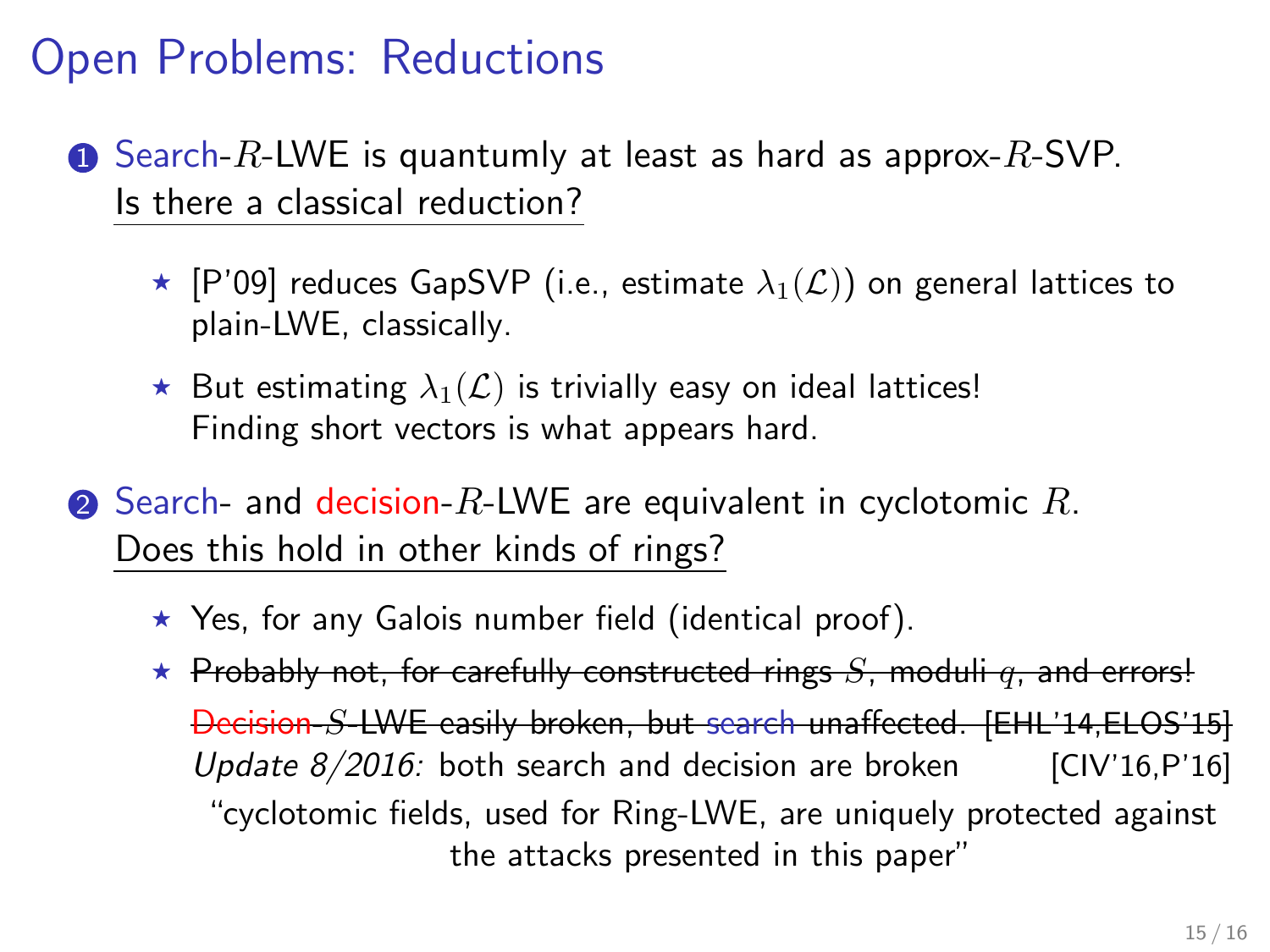## Open Problems: Attacks

**1** We know approx-R-SVP  $\leq$  R-LWE (quantumly). Other direction? Can we solve  $R$ -LWE using an oracle for approx- $R$ -SVP?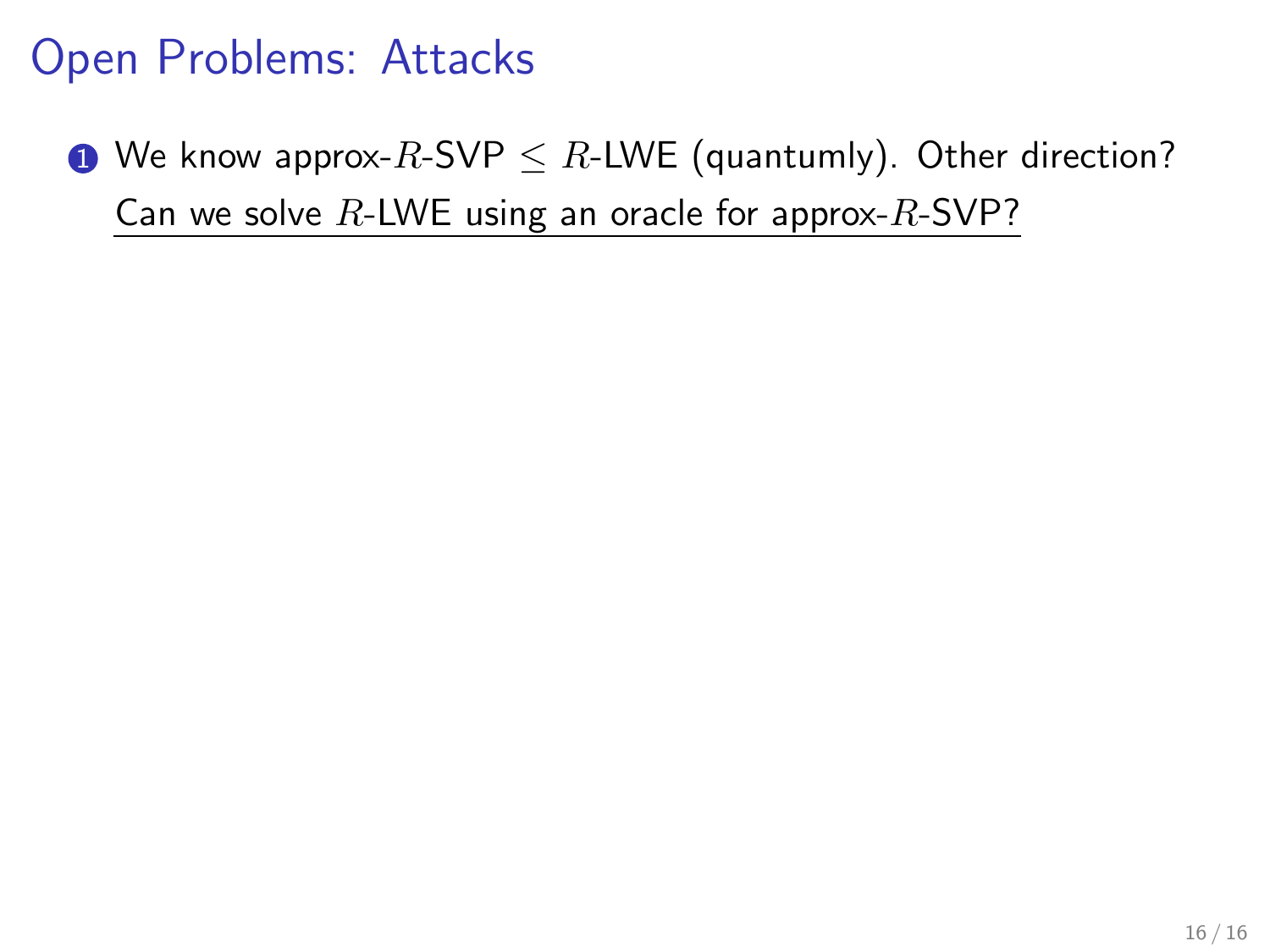## Open Problems: Attacks

- **1** We know approx-R-SVP  $\leq$  R-LWE (quantumly). Other direction? Can we solve  $R$ -LWE using an oracle for approx- $R$ -SVP?
	- $\,\star\,$   $R$ -LWE samples  $(a_i,b_i)_{i=1,...,\ell}$  don't readily translate to ideals in  $R.$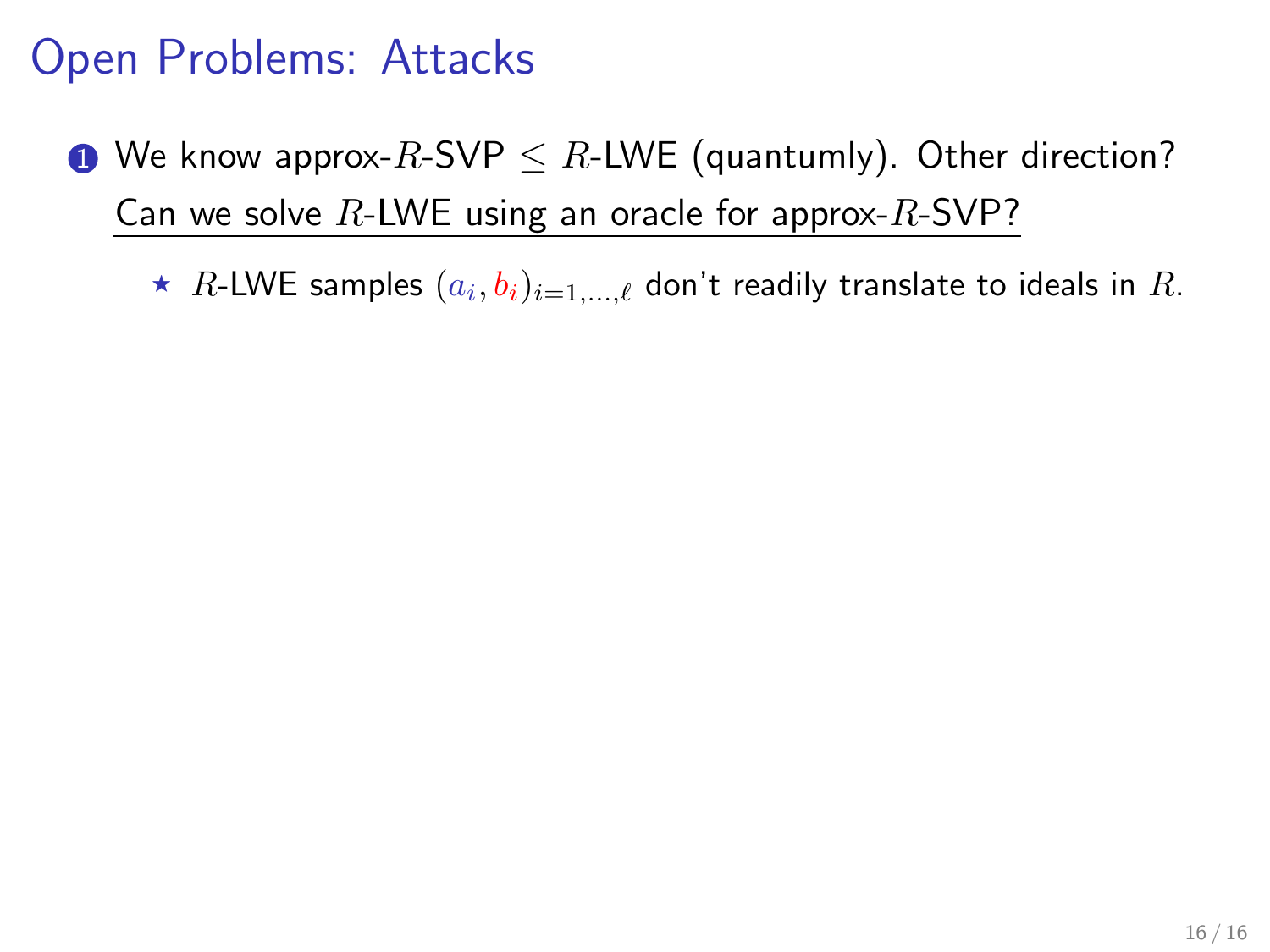## Open Problems: Attacks

- **1** We know approx-R-SVP  $\leq$  R-LWE (quantumly). Other direction? Can we solve  $R$ -LWE using an oracle for approx- $R$ -SVP?
	- $\,\star\,$   $R$ -LWE samples  $(a_i,b_i)_{i=1,...,\ell}$  don't readily translate to ideals in  $R.$
	- $\star$  They do yield a BDD instance on an R-module lattice:

$$
\mathcal{L} = \{(v_i) \; : \; v_i = a_i \cdot z \pmod{qR}\} \subseteq R^{\ell}
$$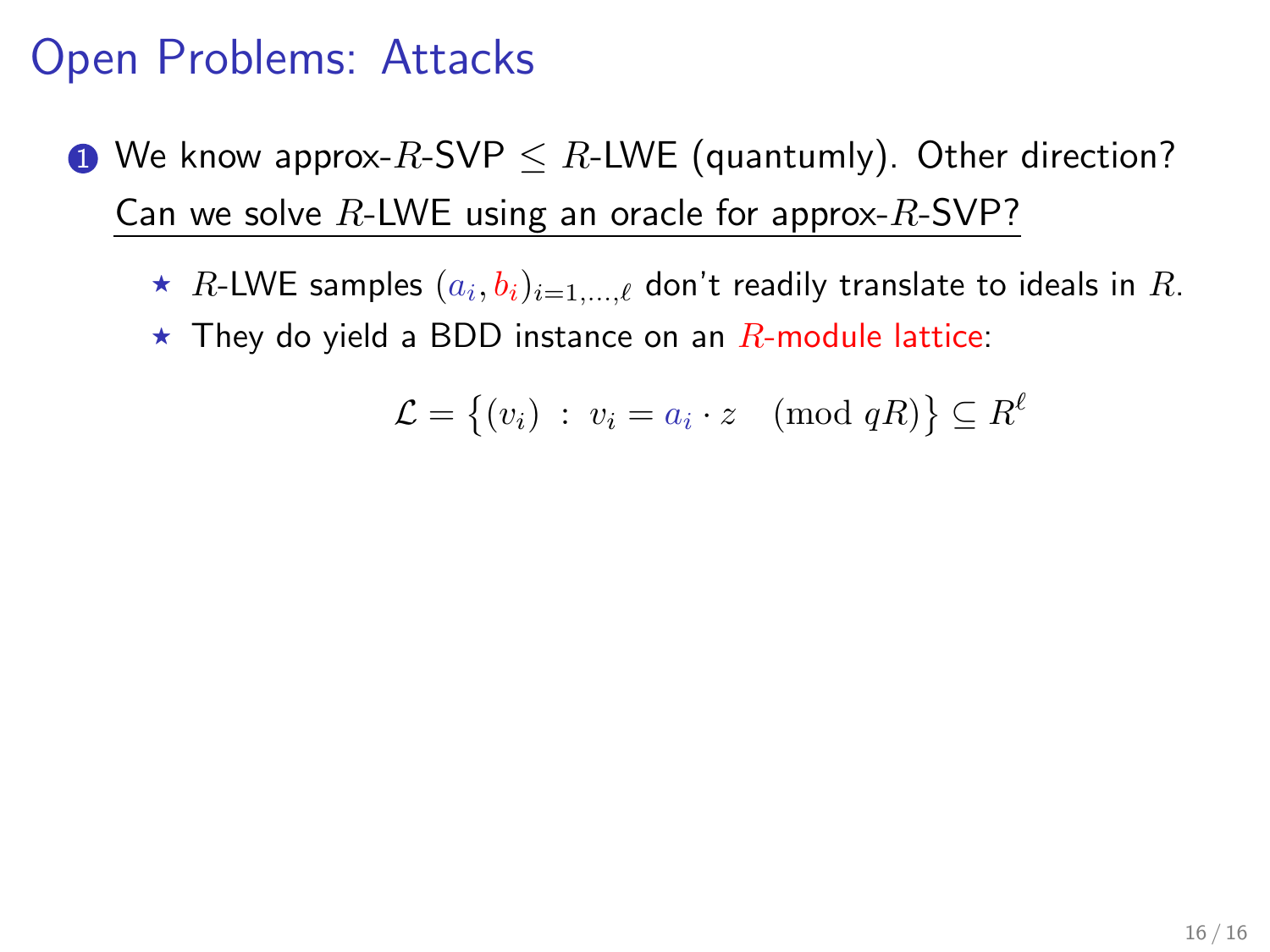- **1** We know approx-R-SVP  $\leq$  R-LWE (quantumly). Other direction? Can we solve  $R$ -LWE using an oracle for approx- $R$ -SVP?
	- $\,\star\,$   $R$ -LWE samples  $(a_i,b_i)_{i=1,...,\ell}$  don't readily translate to ideals in  $R.$  $\star$  They do yield a BDD instance on an R-module lattice:

$$
\mathcal{L} = \{(v_i) \; : \; v_i = a_i \cdot z \pmod{qR}\} \subseteq R^{\ell}
$$

 $\bullet$  How hard/easy is approx-R-SVP, anyway? (In cyclotomics etc.)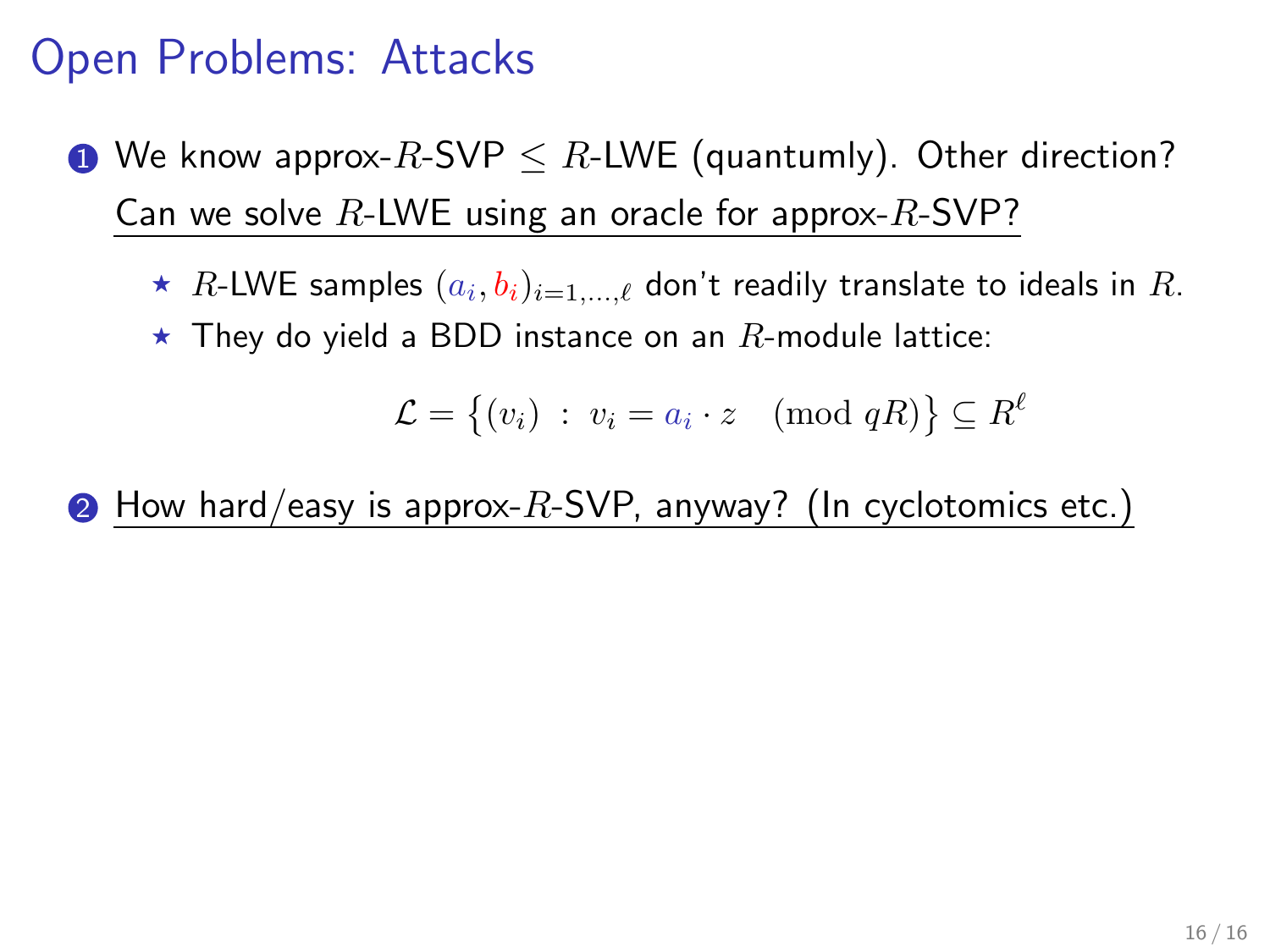- **1** We know approx-R-SVP  $\leq$  R-LWE (quantumly). Other direction? Can we solve  $R$ -LWE using an oracle for approx- $R$ -SVP?
	- $\,\star\,$   $R$ -LWE samples  $(a_i,b_i)_{i=1,...,\ell}$  don't readily translate to ideals in  $R.$
	- $\star$  They do yield a BDD instance on an  $R$ -module lattice:

$$
\mathcal{L} = \{(v_i) \; : \; v_i = a_i \cdot z \pmod{qR}\} \subseteq R^{\ell}
$$

 $\bullet$  How hard/easy is approx-R-SVP, anyway? (In cyclotomics etc.)

 $\star$  Despite abundant ring structure (e.g., subfields, Galois), no substantial improvement over attacks on general lattices.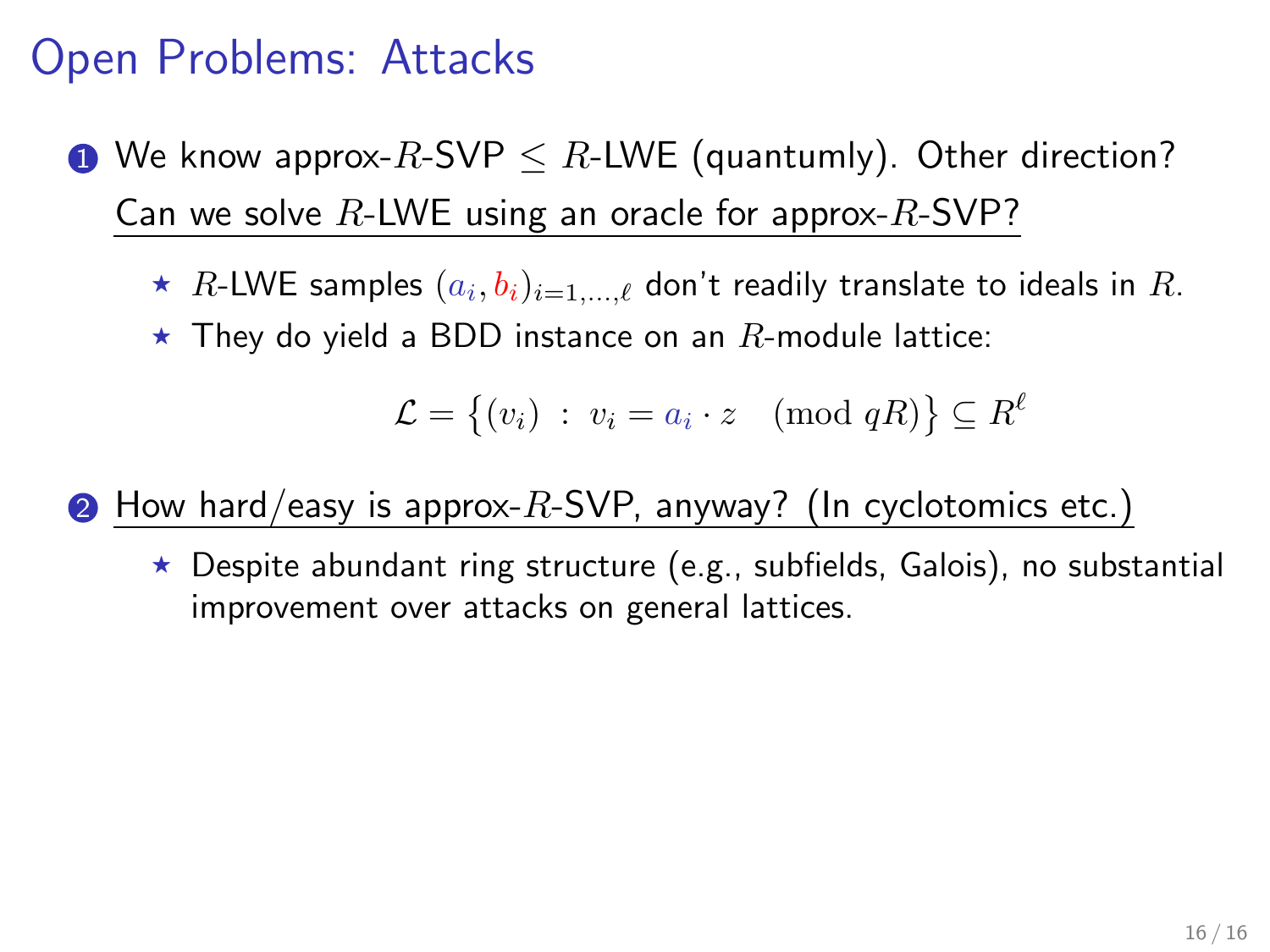- **1** We know approx-R-SVP  $\leq$  R-LWE (quantumly). Other direction? Can we solve  $R$ -LWE using an oracle for approx- $R$ -SVP?
	- $\,\star\,$   $R$ -LWE samples  $(a_i,b_i)_{i=1,...,\ell}$  don't readily translate to ideals in  $R.$
	- $\star$  They do yield a BDD instance on an  $R$ -module lattice:

$$
\mathcal{L} = \{(v_i) : v_i = a_i \cdot z \pmod{qR}\} \subseteq R^{\ell}
$$

 $\bullet$  How hard/easy is approx-R-SVP, anyway? (In cyclotomics etc.)

- $\star$  Despite abundant ring structure (e.g., subfields, Galois), no substantial improvement over attacks on general lattices.
- $\star$  Next up: attacks on a specialized variant: given a principal ideal  ${\cal I}$ guaranteed to have an "unusually short" generator, find it.